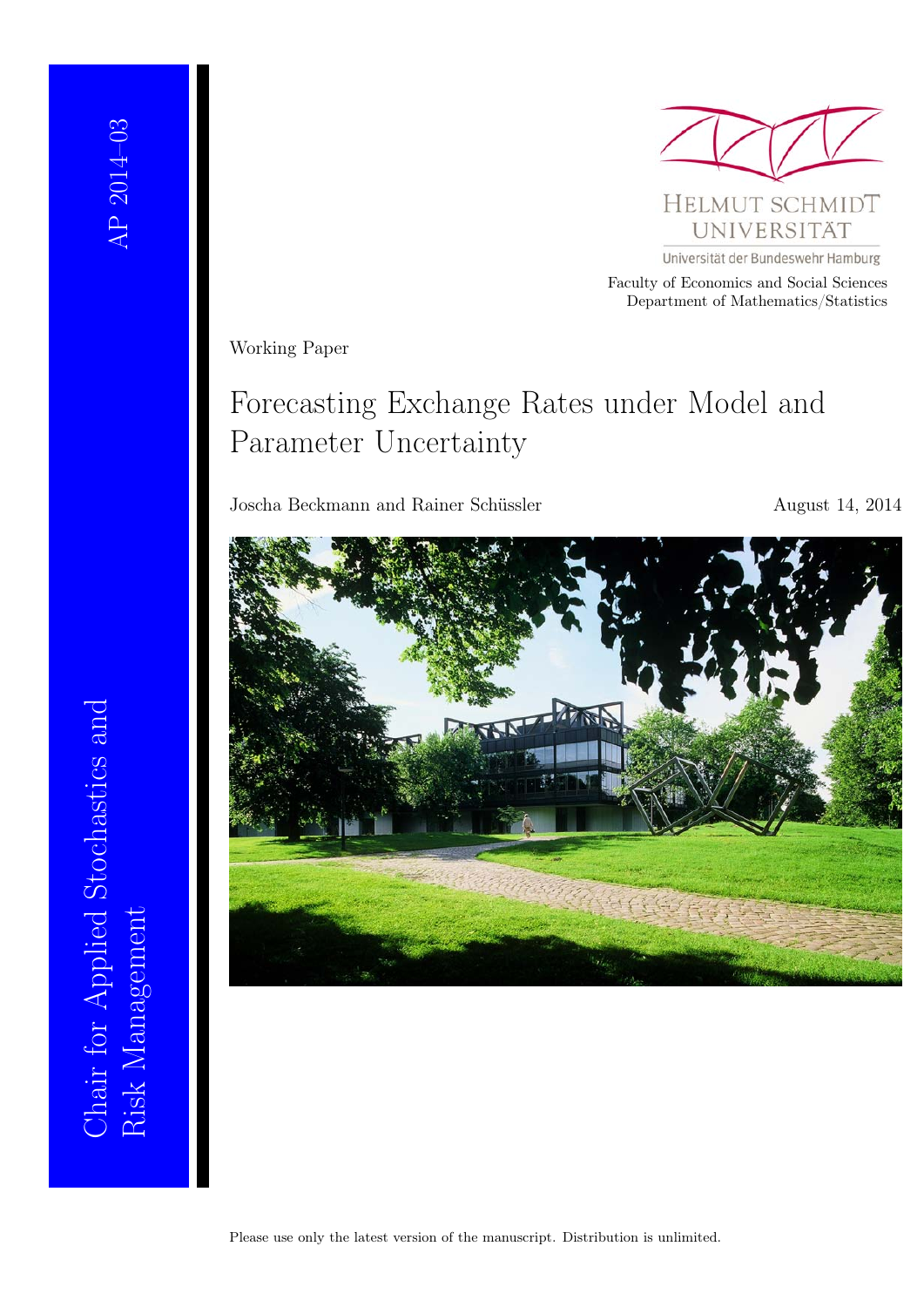# Forecasting Exchange Rates under Model and Parameter Uncertainty

Joscha Beckmann

University of Duisburg-Essen Campus Essen Faculty of Economics Chair for Macroeconomics Universitätsstraße 12, D-45117 Essen, Germany

E-mail: joscha.beckmann@uni-due.de

#### Rainer Schüssler

Helmut Schmidt University Faculty of Economics and Social Sciences Department of Mathematics/Statistics Chair for Applied Stochastics and Risk Management Holstenhofweg 85, D-22043 Hamburg, Germany

URL: www.hsu-hh.de/stochastik Phone: +49 (0)40 6541-2861 E-mail: schuessr@hsu-hh.de

Working Paper Please use only the latest version of the manuscript. Distribution is unlimited.

Supervised by: Prof. Dr. Gabriel Frahm Chair for Applied Stochastics and Risk Management

URL: www.hsu-hh.de/stochastik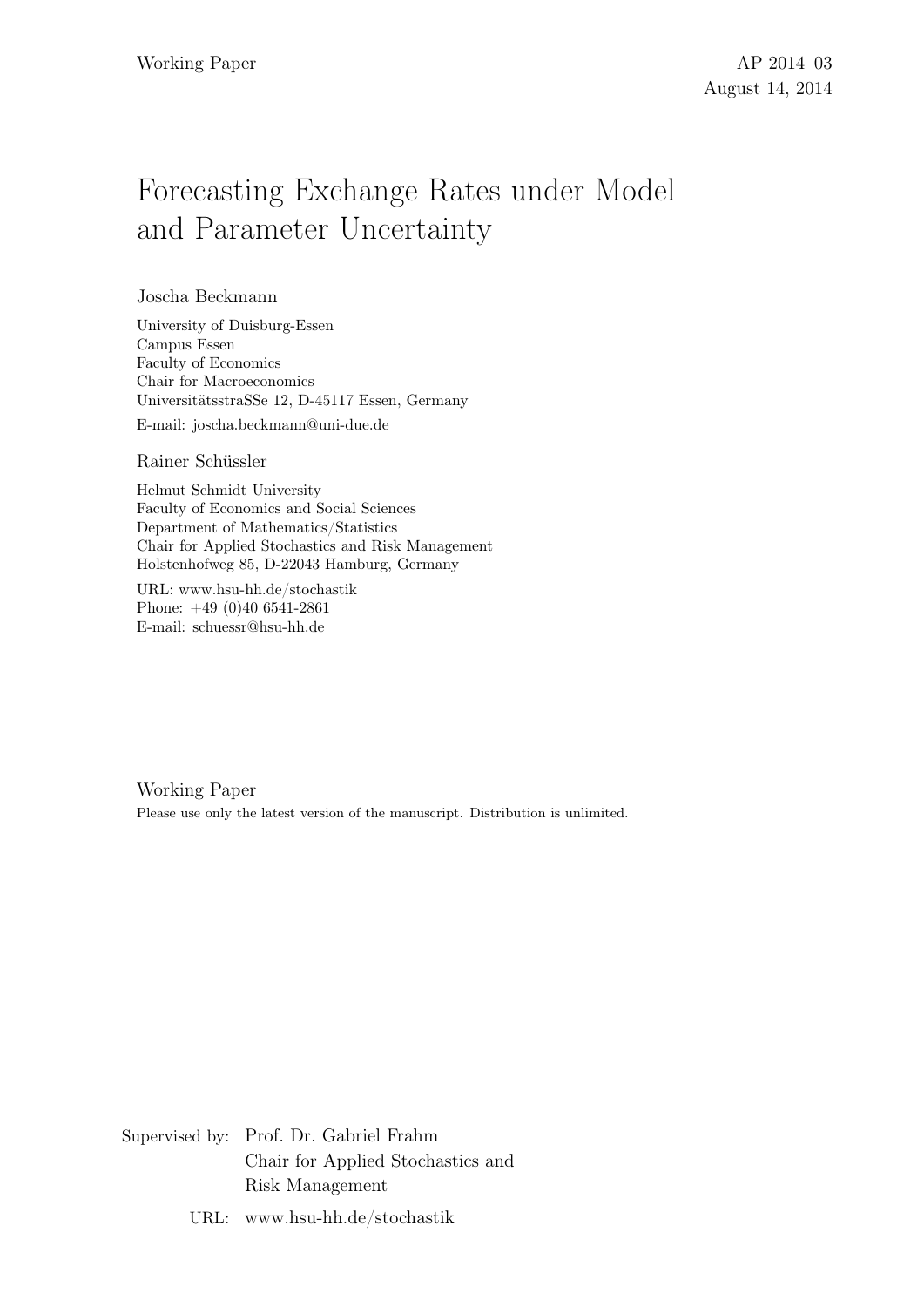# Forecasting Exchange Rates under Model and Parameter Uncertainty\*

Joscha Beckmann<sup>a</sup> and Rainer Schüssler<sup>b†</sup>

<sup>a</sup>University of Duisburg-Essen and Kiel Institute for the World Economy

 $b$ Helmut-Schmidt University, Hamburg, and CQE, Münster

August 2014

#### Abstract

We introduce a forecasting method that closely matches the econometric properties required by the theory on exchange rate prediction. Our approach formally models (i) when (and if) explanatory variables enter or leave a regression model, (ii) the degree of parameter instability, (iii) the (potentially) rapidly changing relevance of regressors, and (iv) the appropriate shrinkage intensity over time. We consider (short-term) forecasting of six major US dollar exchange rates using a standard set of macro fundamentals. Our results indicate the importance of shrinkage and flexible model selection/averaging criteria to avoid poor forecasting results.

JEL: F31, F37, G17

Keywords: Exchange rates forecasting; Time-varying parameter models; Shrinkage; Model selection/averaging

<sup>\*</sup>We benefited greatly from discussions with Miguel Belmonte, Roberto Casarin, Gabriel Frahm, Gary Koop, Dimitris Korobilis, Francesco Ravazzolo, Christopher Sims and Mark Trede. We also thank conference and seminar participants at: the 4th European Seminar on Bayesian Econometrics (ESOBE), Norges Bank, the 8th Rimini Bayesian Econometrics Workshop of RCEA, the 89th Western Economic Association, Denver, the 12th INFINITI conference on International Finance, Prato, the Research Seminar at the Westphalian University 2014, Münster, and the Research Seminar at Strathclyde University 2012, Glasgow, for constructive comments.

 $\uparrow$  Corresponding author. Tel.: +49 40 6541 2861.

E-mail addresses: joscha.beckmann@uni-due.de (J. Beckmann) and schuessr@hsu-hh.de (R. Schüssler).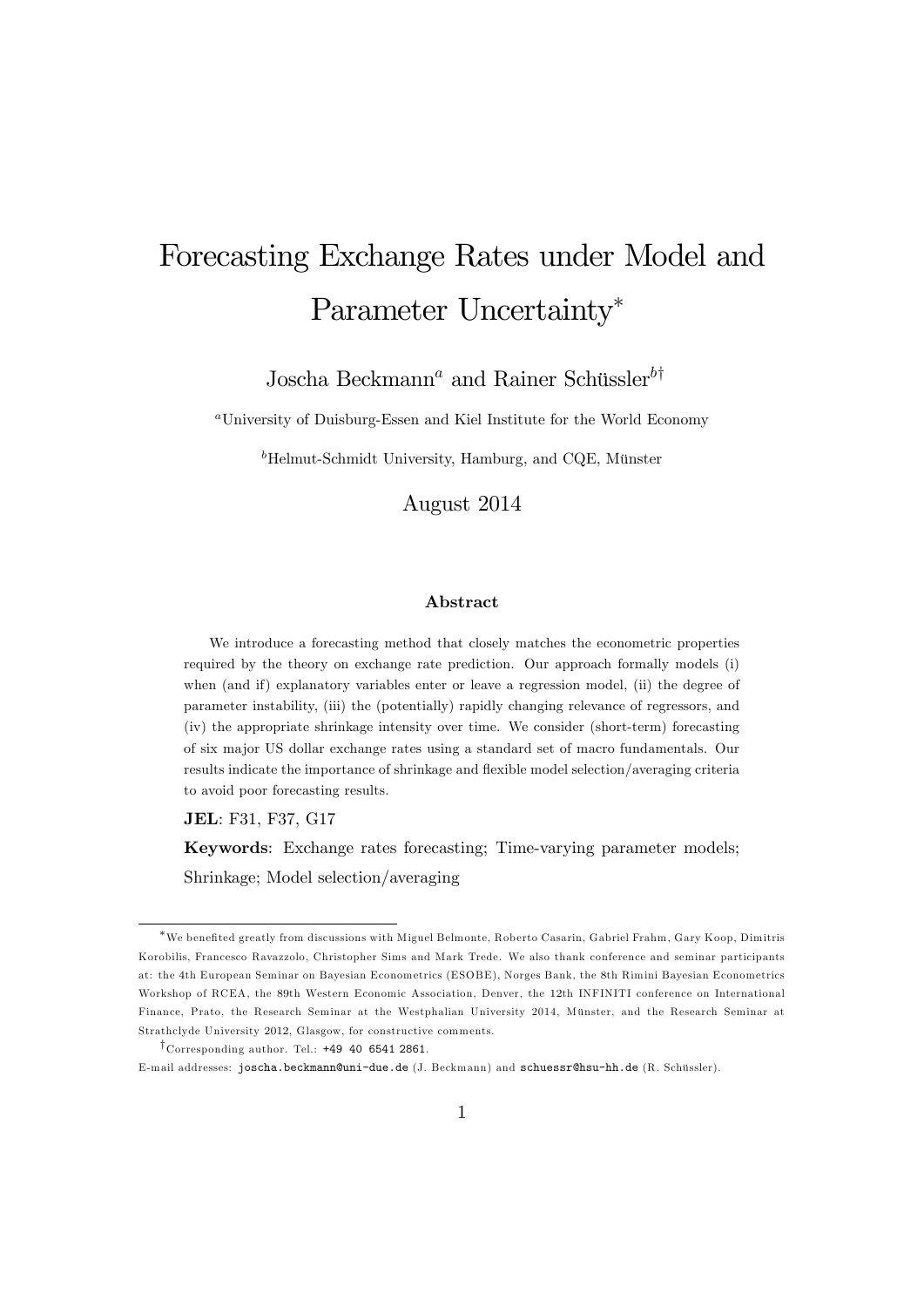## 1 Introduction

Forecasting problems in economics and finance are in many cases complicated because potential predictive power of the considered regressors appears to be undermined by overfitting and instabilities, resulting in poor out-of-sample forecasting performance.<sup>1</sup> The forecasting literature has addressed those issues focusing on parsimonious models that limit the effect of parameter estimation error through various shrinkage or regularization techniques. Furthermore, forecast combinations have turned out to be useful to stabilize forecasts, since they are robust to structural breaks and model misspecification; see, e.g., Rapach, Strauss, and Zhou (2010).

Particularly, exchange rate forecasting is known as very tough. Although economic fundamentals are considered to contain information with regard to future exchange rate movements, the forecasting performance of exchange rate models has turned out to be frequently inferior to a naive random walk benchmark, a finding that dates back to the seminal study by Meese and Rogoff  $(1983)$ . Given the lack of success in predicting exchange rates by macro fundamentals, exchange rates are considered as largely disconnected from economic fundamentals. This phenomenon constitutes the "exchange rate disconnect" puzzle (Engel, Mark, and West,  $2008$ <sup>2</sup>. The prevailing view is that Meese and Rogoff's finding has not been convincingly overturned until today. Providing a comprehensive survey study, Rossi (2013) finds that the forecasting ability crucially depends on the choice of

<sup>&</sup>lt;sup>1</sup>See Rossi, Elliott, and Timmermann (2012) for a recent study on forecasting a very broad set of financial and economic variables under model instability.

<sup>2</sup>The "exchange rate disconnect" puzzle particularly refers to short-term forecasting with horizons of up to one year.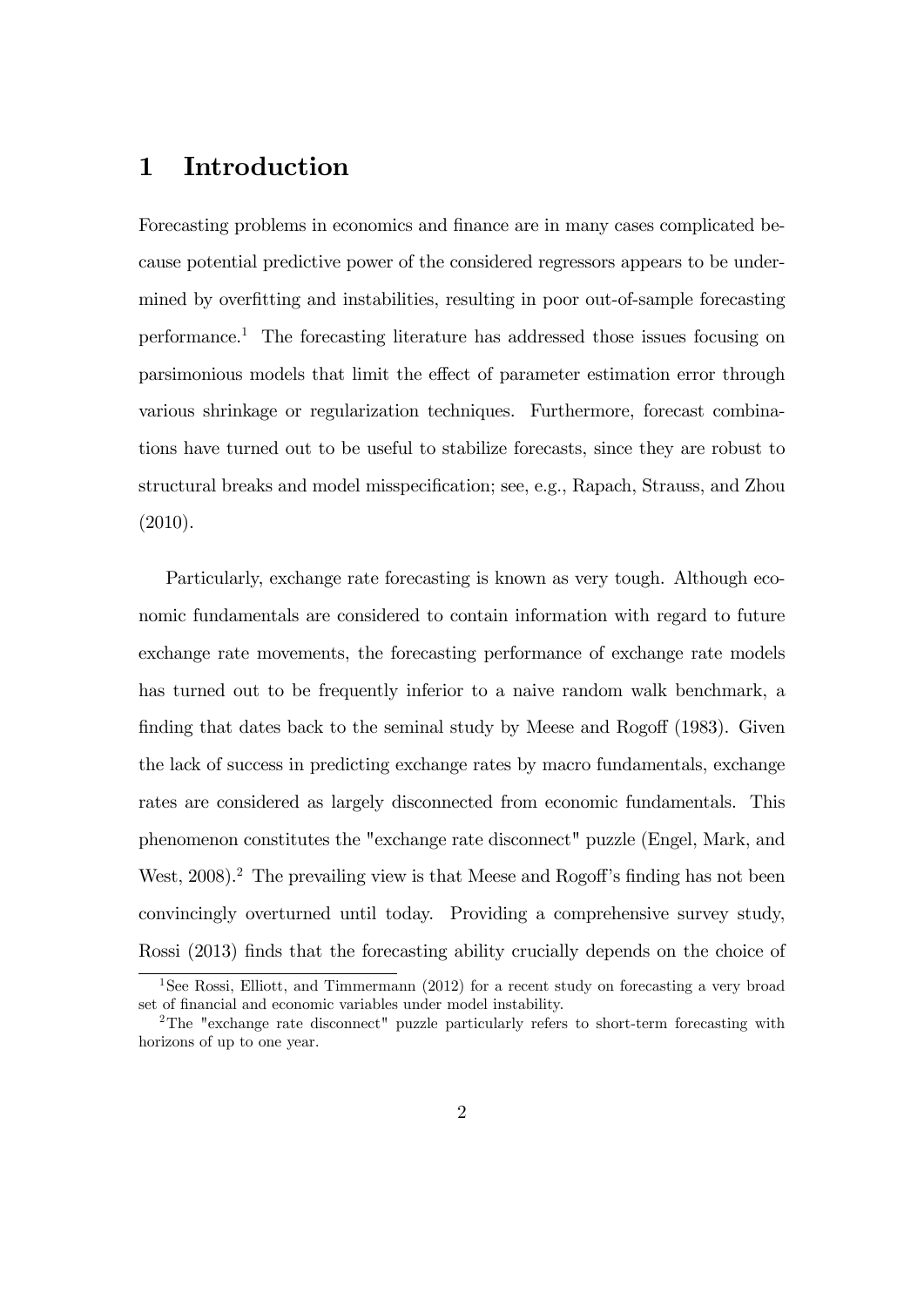predictors, the forecast horizon, the sample period, the type of forecasting models, and forecast evaluation method. Despite some encouraging result for certain predictors such as Taylor-Rule based forecasts (Molodtsova and Papell, 2009), no predictor or model seems to provide systematically superior forecasts compared to a random walk. Rossi (2013) concludes that predictability only appears occasionally for some countries and short periods of time.

Sarno and Valente (2009) consider forecasting exchange rates using a predictive procedure that allows the relationship between exchange rates and fundamentals to evolve in a very flexible fashion. They conclude that the poor out-of-sample forecasting ability of exchange rate models may be caused by poor in-sample model selection criteria rather than by the lack of information embedded in the fundamentals and that the difficulty in selecting the best predictive model is largely due to frequent shifts in the fundamentals. This finding fuels the search for a model selection/averaging procedure that is able to keep up with frequent model changes. Recent rational expectations models ascribe the instablity between exchange rates and macro fundamentals to imperfect knowledge. Facing incomplete and heterogeneous information, investors in the foreign exchange market attach excessive weight to an observed fundamental - the "scapegoat" variable - during some period (Bacchetta and Van Wincoop, 2004; Bacchetta and Van Wincoop, 2006; Bacchetta and Van Wincoop, 2013).<sup>3</sup> Markiewicz (2012) proposes a learning theory in which

<sup>&</sup>lt;sup>3</sup>They rationalize exchange rate movements by a shift in an unobserved fundamental (e.g. liquidity trades). Searching for an explanation for the exchange rate change, investors in the foreign exchange rate market may attribute such a movement to an observed macro fundamental. The concerned macro fundamental becomes the "scapegoat" and feeds back to investors' trading strategies, resulting in time-varying weights for the fundamentals. For survey evidence that agents in the foreign exchange rate market frequently change the weight they ascribe to fundamentals, see Cheung and Chinn (2001) and Fratzscher, Sarno, and Zinna (2012).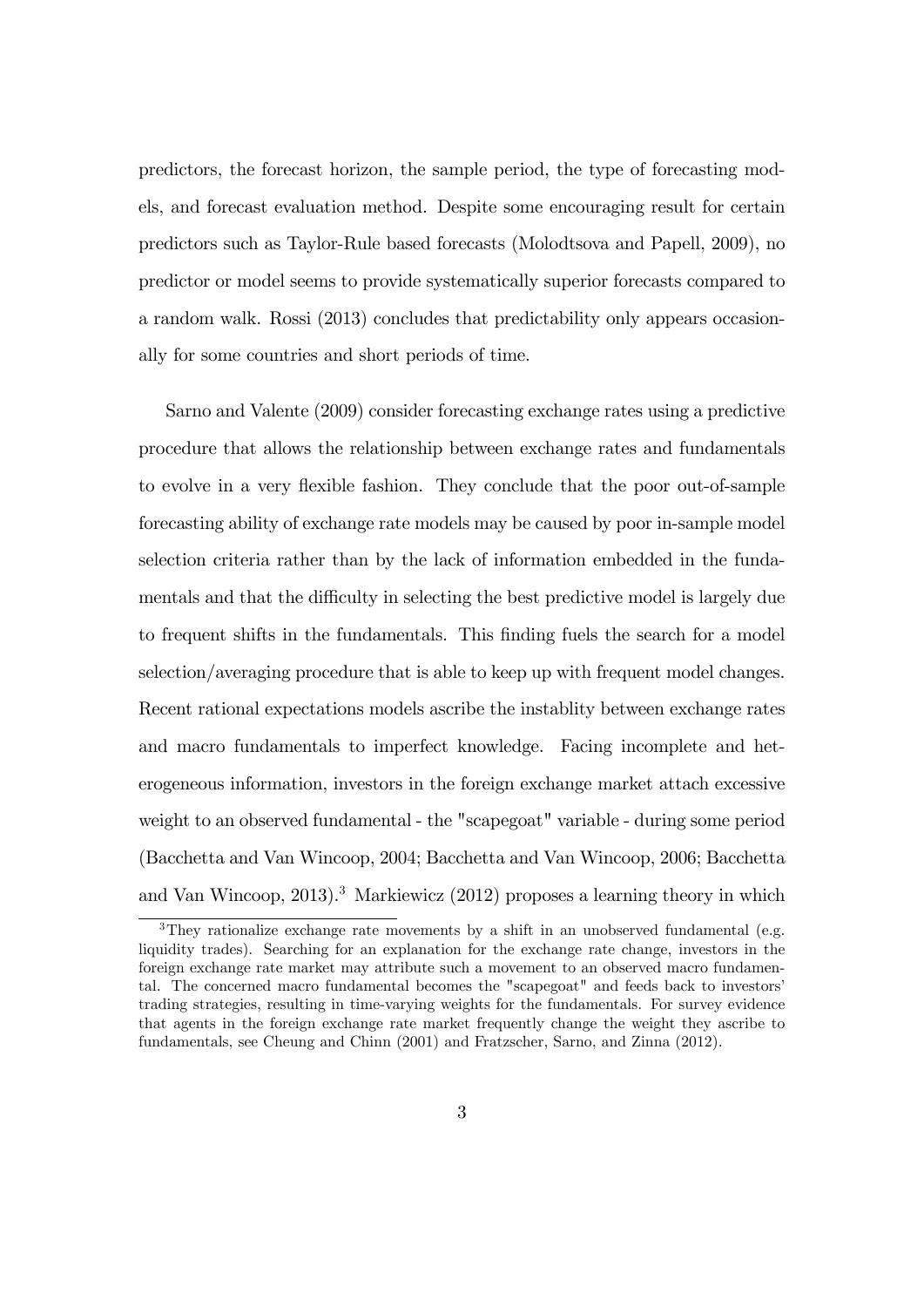forecasts based on the selected macro variable feeds back into the actual exchange rate dynamics. The theoretical argument behind those rational expectation models is that investors focus excessively on a time-varying subset of fundamentals that changes over time. This gives rise to the need for an economertric forecasting technique that is able to handle rapid shifts in parameters and allows the relevant subset of economic fundamentals to change over time. That is, an appropriate econometric model should be able to accomodate both parameter instability and model uncertainty. Furthermore, the specified model universe ought to be general enough to comprise all possible models of exchange rate behavior considered plausible by the researcher as well as to allow also for the possibility that none of the regressors is indeed useful for forecasting and, in this case, the model should collapse to a simple random walk specification. Our approach allows a researcher to include a multitude of different model specifications, while (s)he may rely on the mechanism of the method to automatically eliminate potentially unnecessary model features (such as regressors or time-varying coefficients) and, hence, ensures parsimony.<sup>4</sup>

Recent empirical studies on exchange rate prediction employ shrinkage techniques and flexible model averaging or selection criteria: Wright (2008) and Corte, Sarno, and Tsiakas (2009) use Bayesian Model Averaging, Li, Tsiakas, and Wang (2014) use the elastic net as a shrinkage technique and report encouraging results.

<sup>&</sup>lt;sup>4</sup>An alternative to choose appropriate model specifications in an automated fashion would be sequential hypothesis testing. However, there are at least two problematic issues that arise with such a strategy: (i) Pre-testing problems, (ii) hypothesis tests are designed for constant parameter models. Sequential hypothesis testing analyzes whether a restriction holds globally. However, in time-varying parameter models, restrictions should be allowed to hold locally, that is, at some points in time but not at others. Hypothesis testing cannot properly address this issue.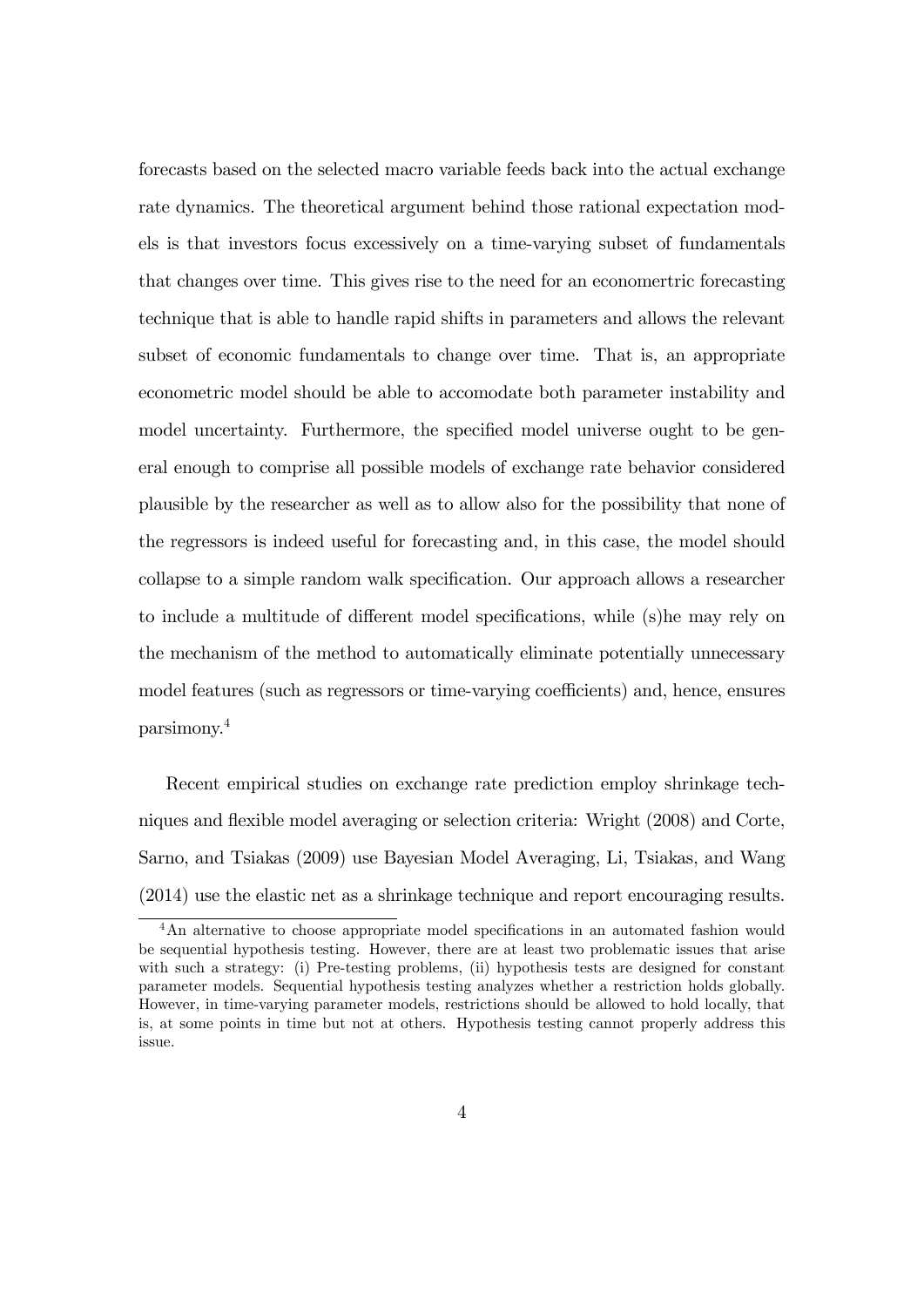Berge (2014) uses the gradient boosting method as a shrinkage device. Kouwenberg, Markiewicz, Verhoeks, and Zwinkels (2013) employ a backward elimination rule as model selection criterion that intends to capture the (potentially rapidly changing) set of relevant fundamentals which most accurately predicts exchange rates.

The outlined theoretical and empirical literature on exchange rate forecasting suggests a variety of desired characteristics with respect to a prediction procedure. Our approach is meant to closely match those demands. Against this background, we design a statistical approach that formally models (i) when (and if) explanatory variables enter or leave a regression model, (ii) the degree of parameter instability, (iii) the (potentially) rapidly changing relevance of regressors, and (iv) the appropriate shrinkage intensity over time. We use our proposed method to dissect the different effects that influence forecasting performance for exchange rates. Particularly, we focus on the following key questions: Which set of macro fundamentals, if any, is relevant for forecasting at each point in time? Are time-varying coefficients helpful? Is it worthwile to consider flexible model averaging/selection criteria? How intensively are forecasts shrunk towards zero, that is, how strong is the data support for the random walk model? Are the flexible models able to outperform the random walk benchmark?

With respect to the methodological contribution, our work falls into the domain of shrinkage in time-varying parameter models. We extend the complete subset regression approach advanced by Elliott, Gargano, and Timmermann (2013) as a shrinkage technique for constant linear regression models to a setting that allows for time-varying coefficients, and include flexible model weighting schemes both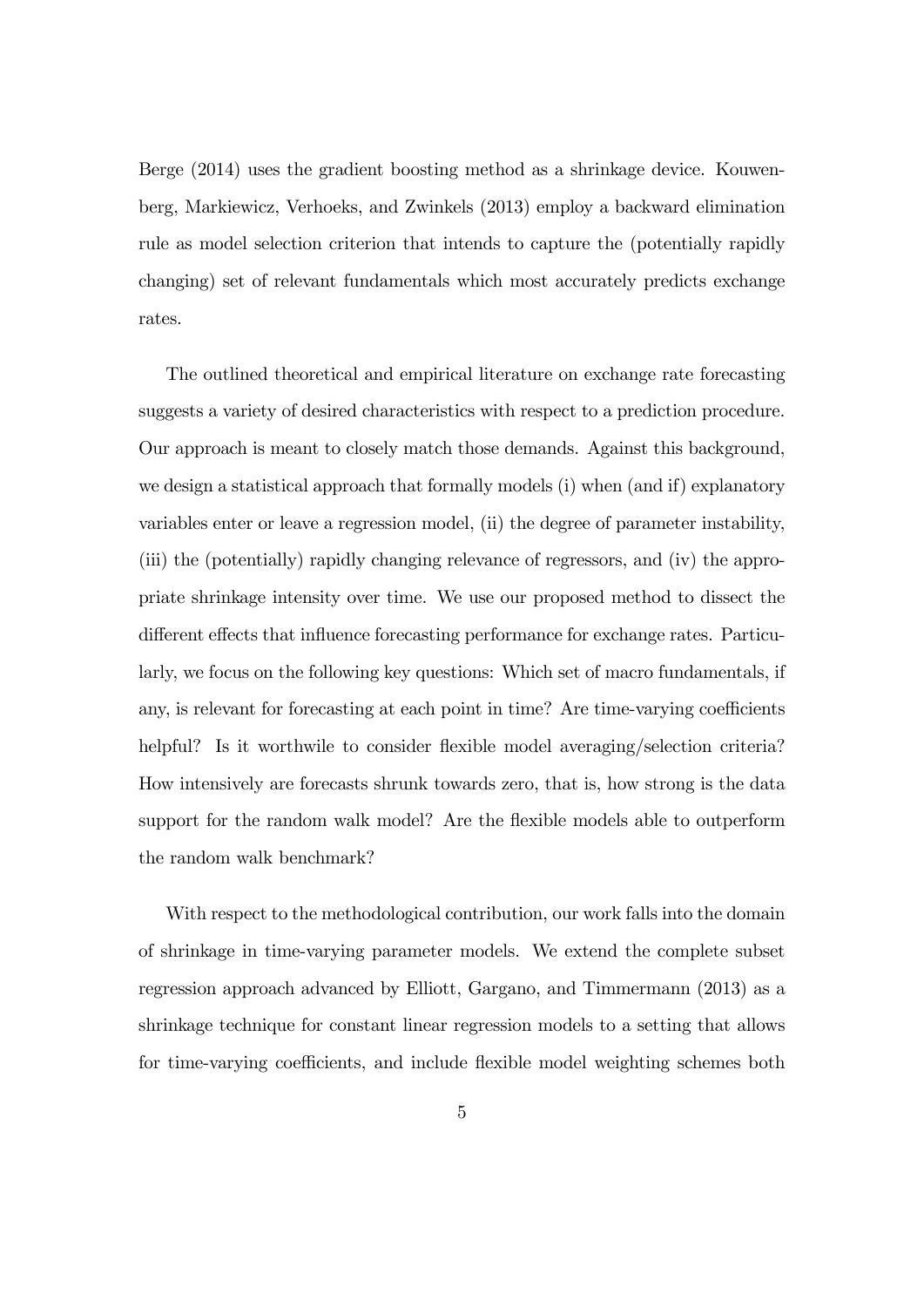within and across subsets. There are only few studies in the econometric literature that allow for changing complexity in time-varying parameter  $(TVP)$  models:<sup>5</sup> These methods include the time-varying dimension model (Chan, Koop, Leon-Gonzalez, and Strachan, 2012), the Dynamic Model Averaging approach (Koop and Korobilis, 2012) and the normal-gamma autoregressive (NGAR) process prior approach (Kalli and Griffin,  $2014$ ).<sup>6</sup> Our suggested approach has some appealing properties: It allows for time-varying and predictor-specific shrinkage intensity, it is transparent and computationally efficient and avoids arbitrary choices to be made by the researcher.

The rest of the paper is organized as follows. Section 2 describes the predictive regressors based on standard empirical exchange rate models, Section 3 introduces the employed model specifications and the econometric methodology underlying our forecasting strategies. In Section 4, we run a Monte Carlo simulation to analyze the behavior of our proposed forecasting method. In Section 5, we report our empirical results. Section 6 concludes.

 $5$ From a theoretical perspective, one could argue that parameter shrinkage should be sufficient to induce parsimony into TVP models and there was no further need for modelling explicit model change (i.e., where the model dimension can be reduced or expanded over time by setting timevarying coefficients to zero). The argument is that coefficients are allowed to be estimated zero when they are temporarily unnecessary and thus the dimension of the model should (at least approximately) change over time. In this case, model uncertainty would automatically be addressed by modelling parameter instability. However, in practice, such over-parameterized TVP models can lead to poor forecast performance (see the forecasting results in our paper for the "kitchen-sink" models or those in, e.g., Koop and Korobilis (2012) or Chan, Koop, Leon-Gonzalez, and Strachan (2012)).

 $6$ The approach by Groen, Paap, and Ravazzolo (2013) involves a latent variable that indicates whether a regressor is included in or excluded from the model. The binary decision is irreversible. Hence, the approach is limited in the sense that the relevance of a variable is measured globally, rather than being allowed to fluctuate over time. Similarly, the hierarchical shrinkage prior approach (Belmonte, Koop, and Korobilis, 2014) effectively results in a variable selection method since it shrinks some of the regression coefficients extremely close to zero for the whole time series.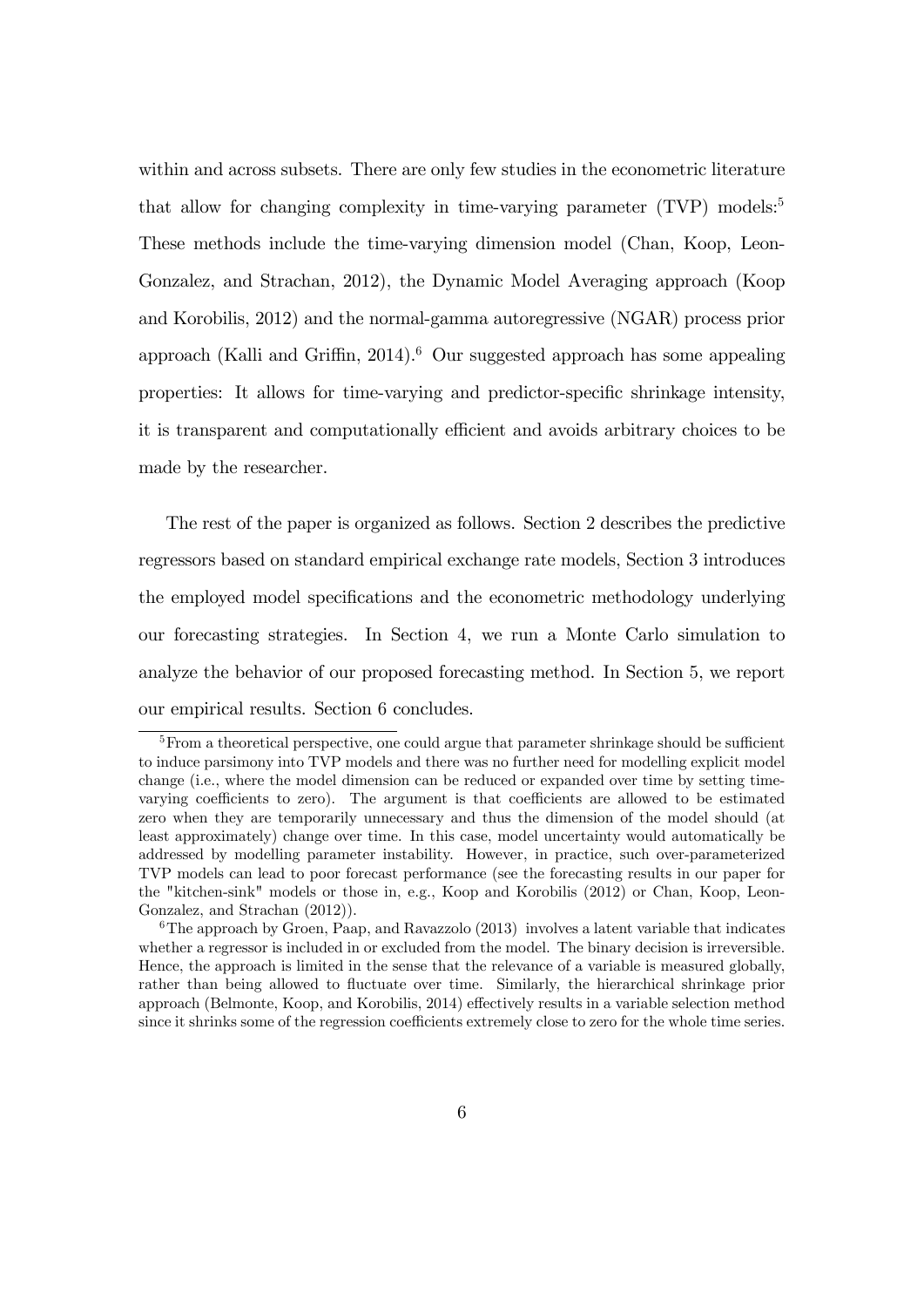## 2 The Menu of Fundamentals

Our considered set of variables for predicting end-of-month (log) exchange rate returns comprises four regressors that are based on standard models. The predictive variable in period t,  $x_{i,t}$ , is defined by the regressors  $i = 1, ..., K = 5$ . In addition to an intercept  $(x_{1,t})$ , the regressors are:

#### 2.1 Uncovered Interest Parity

The regressor UIP is based on the uncovered interest parity condition as follows:

$$
x_{2,t} = i_t - i_t^*.
$$
 (1)

 $i_t$  is the domestic one-month nominal interest rate,  $i_t^*$  is the foreign one-month nominal interest rate (proxied by Eurodeposit interest rates). The interest rate differential  $(i_t - i_t^*)$  is identical to the forward premium  $(f_t - s_t)$  since the literature agrees that the covered interest parity condition holds (Akram, Rime, and Sarno, 2008).  $f_t$  denotes the log of the one-month forward exchange rate at time  $t$  (i.e., the rate agreed at time t for an exchange of currencies at  $t+1$ ).  $s_t$  denotes the log of the exchange rate.<sup>7</sup>

#### 2.2 Purchasing Power Parity

The regressor *PPP* is based on the purchasing power parity condition:

$$
x_{3,t} = p_t - p_t^* - s_t.
$$
 (2)

<sup>7</sup>All data series are obtained from Datastream.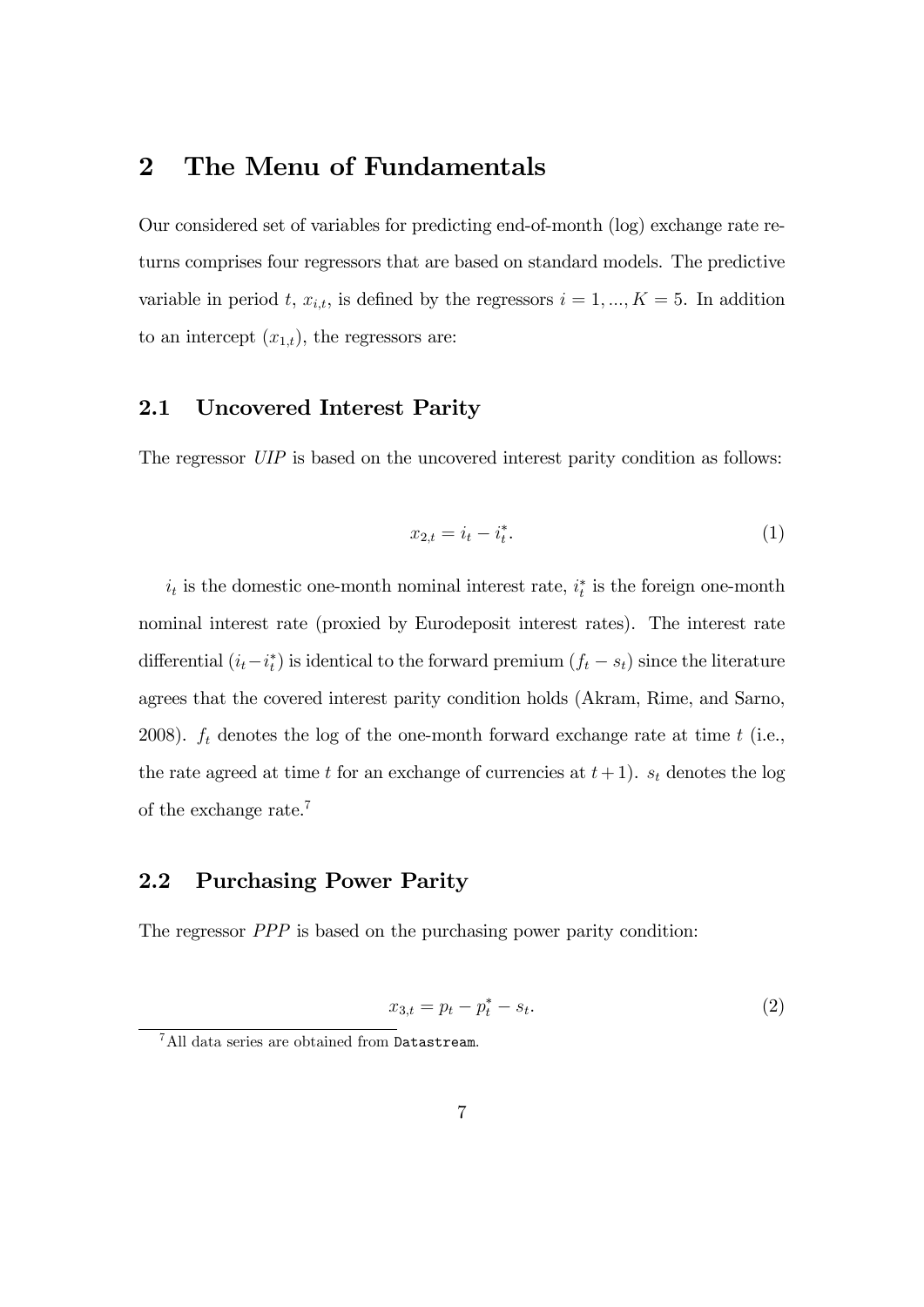$p_t$  denotes the log of the domestic price level,  $p_t^*$  the log of the foreign price level.<sup>8</sup>

#### 2.3 Asymmetric Taylor Rule

The regressor *AsyTaylor* is based on the (asymmetric) Taylor (1993) rule as follows:

$$
x_{4,t} = 1.5 \left( \pi_t - \pi_t^* \right) + 0.1 \left( g_t - g_t^* \right) + 0.1 \left( s_t + p_t^* - p_t \right). \tag{3}
$$

 $\pi_t$  is the domestic inflation rate,  $\pi_t^*$  is the foreign inflation rate,  $g_t$  the domestic output gap and  $g_t^*$  the foreign output gap. We measure the output gap as the (percent) deviation of real output from an estimate of its potential level calculated using the Hodrick and Prescott  $(1997)$  filter.<sup>9</sup> Fixing the parameters to  $(1.5, 0.1, 0.1)$ , we follow a standard choice in the literature (Molodtsova and Papell, 2009).

#### 2.4 Monetary Fundamentals

The regressor Monetary employs monetary fundamentals as follows:

$$
x_{5,t} = (m_t - m_t^*) - (ip_t - ip_t^*) - s_t.
$$
\n<sup>(4)</sup>

 $m_t$  denotes the log of the domestic money supply and  $m_t^*$  the log of the foreign money supply.<sup>10</sup>  $ip_t^{(*)}$  is the log of the domestic (foreign) industrial production.

<sup>&</sup>lt;sup>8</sup>Prices are approximated by consumer price indices.

<sup>&</sup>lt;sup>9</sup>We set the smoothing parameter to  $14,400$  as in Molodtsova and Papell (2009).

 $10$  We use the aggregates M0 and M1 as proxies for money supply.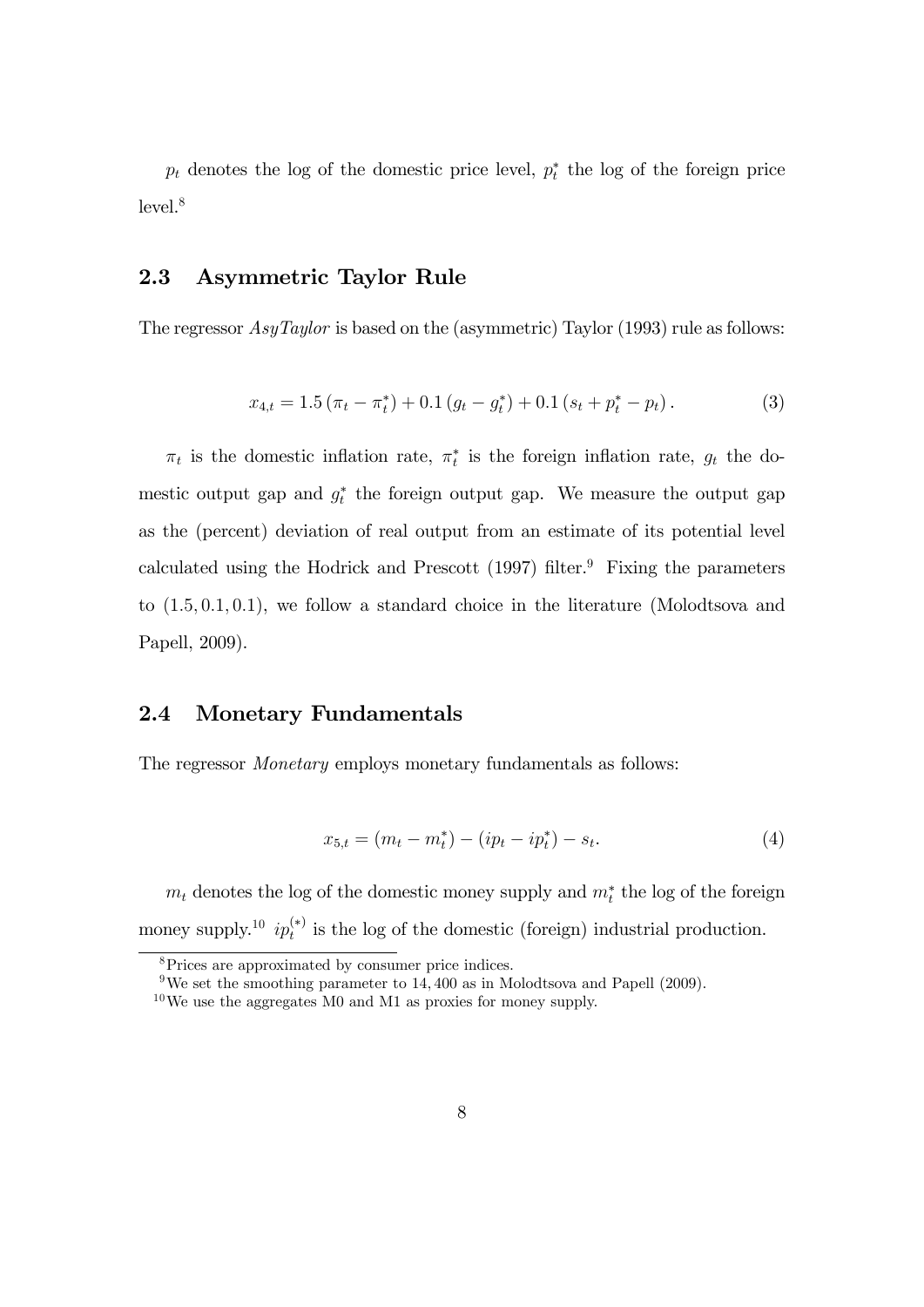## 3 Model Specifications

We define a range of model specifications, starting with a simple constant linear regression model in Section 3.1. Then, we will extend the model step by step. In order to limit the effect of parameter estimation error, we employ the complete subset regression approach (Elliott, Gargano, and Timmermann, 2013) in Section 3.2. With K potential regressors, there are  $2<sup>K</sup>$  model combinations if each regressor is either included in or excluded from the model. The complete subset regression involves running predictive regressions for all model configurations that keep the number of predictors fixed. A subset k comprises  $\binom{K}{k}$  models of which each of them includes k predictors. Elliott, Gargano, and Timmermann  $(2013)$  suggest assigning equal weights to all models within a subset  $k$  to provide an aggregate (point) forecast of the subset. Hence, K aggregate subset forecasts are available at each point in time. The authors propose to select the forecast of the subset which would have given the best forecasting performance up to the given point in time as the overall forecast. To increase flexibility, we expand their setup in the following directions: By rewriting the regression model into a state space representation (Section 3.3), we allow for time-varying coefficients. This way, we obtain density forecasts for each model and exploit them to introduce flexible weighting schemes within the subsets (Section 3.4). To combine the (density) forecasts across subsets, we use optimal prediction pools (Geweke and Amisano, 2011), in Section 3.5. We analyze how the shrinkage effect of our model comes into play in Section 3.6.

#### 3.1 Kitchen-Sink Regression

We start with a simple linear regression model with constant parameters: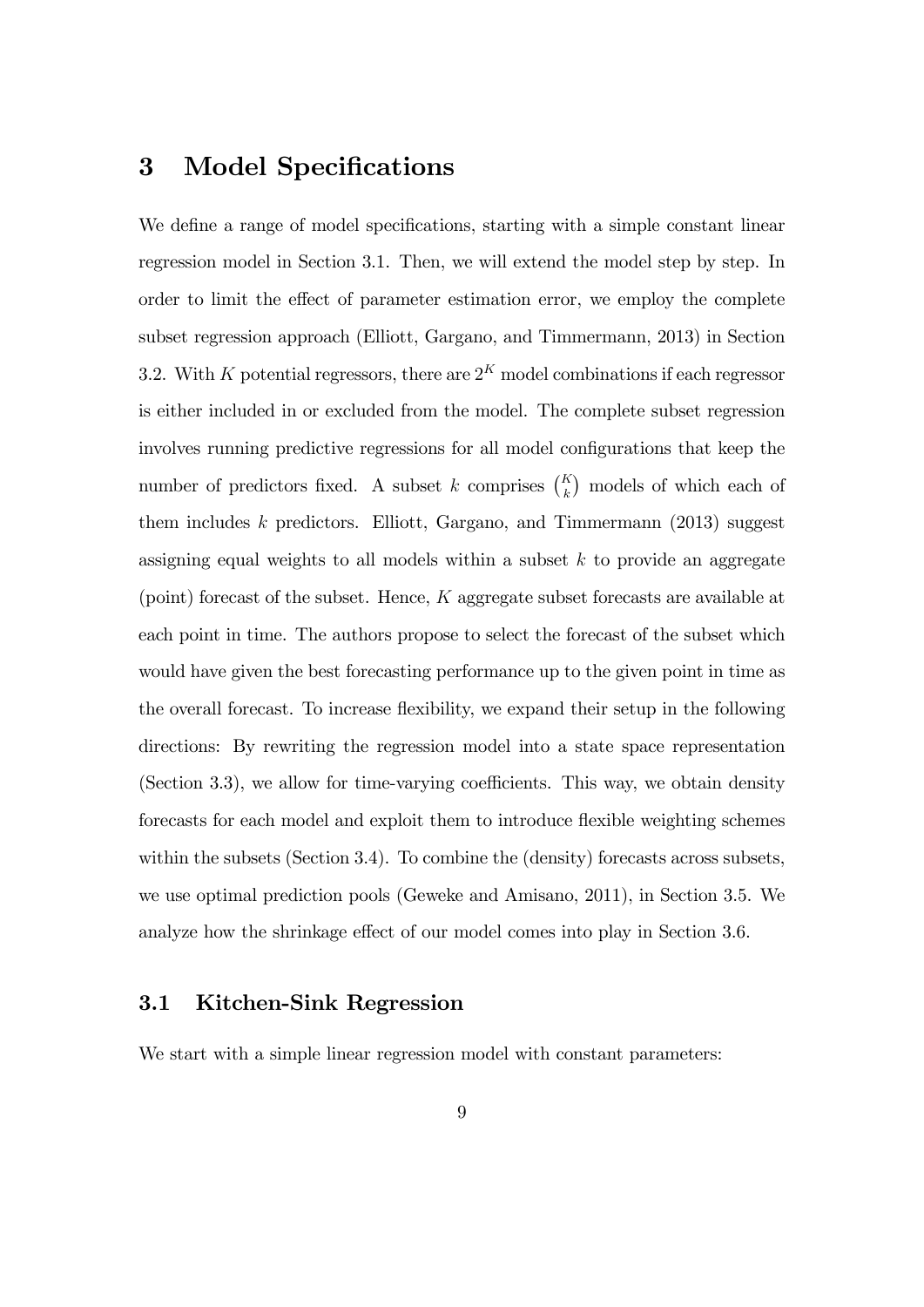$$
\Delta s_t = \sum_{i}^{K} \alpha + \beta_i x_{i,t} + \varepsilon_{t+1}, \quad \varepsilon_{t+1} = N\left(0, \sigma_{\varepsilon}^2\right), \tag{5}
$$

where  $\Delta s_t$  denotes the difference in the log exchange rate between period t and  $t-1$ . This model specification is sometimes referred to as "kitchen sink" regression because it throws "everything but the kitchen sink" into the regression. With many possible regressors and only a small sample size (small  $n$ , large  $T$ ), economic forecasting models that include all considered regressors are in many cases plagued by parameter estimation error, resulting in a poor forecasts in terms of mean squared prediction errors. For the case of constant linear regression models, many techniques have been advanced to alleviate the concern of overfitting  $.11$  We employ complete subset regressions as a shrinkage technique for two reasons. First, the technique outperforms many other shrinkage techniques both in a Monte Carlo experiment and in an equity index forecasting exercise; see Elliott, Gargano, and Timmermann (2013). Second, the method is extendable to the case of time-varying coefficients and flexible model combination schemes.

<sup>&</sup>lt;sup>11</sup>Those include, among others, bagging (Breiman, 1996), the elastic net (Zou and Hastie, 2005), lasso (Tibshirani, 1996) or Bayesian Model Averaging (Raftery, Madigan, and Hoeting, 1997). All shrinkage methods have one common characteristic: They aim at improving the variance-bias tradeoff to enhance out-of-sample forecasting results. To illustrate this argument, consider a simple linear regression model  $y = X\beta + \varepsilon$  with  $\mathbb{E}(\varepsilon) = 0$  and  $\mathbb{V}(\varepsilon) = \sigma_{\varepsilon}^2$ . The mean-squared error (MSE) of  $\beta$  can be decomposed as folows.  $MSE\left(\widehat{\beta}\right) = \mathbb{E}\left[\left(\widehat{\beta} - \beta\right)\right]^2 =$  $Bias\left(\widehat{\beta}\right)^2 + \mathbb{V}\left(\widehat{\beta}\right)$ , where  $Bias\left(\widehat{\beta}\right) = \mathbb{E}\left(\widehat{\beta}\right) - \beta$ . While the OLS estimator is unbiased, the shrinkage estimator is usually biased. However, its variance is in many cases lower than that of the OLS estimator (in an extreme case, for a random walk forecast without drift, it is 0). As shown by Tibshirani (1996), the MSE for the model forecasts is directly linked to the MSE of the estimator:  $MSE(y - \hat{y})^2 = \mathbb{E}(y - \hat{y})^2 = MSE(\hat{\beta}) + \sigma_{\varepsilon}^2$ . Hence, the forecasting accuracy can be improved by reducing  $MSE\left(\widehat{\beta}\right)$ .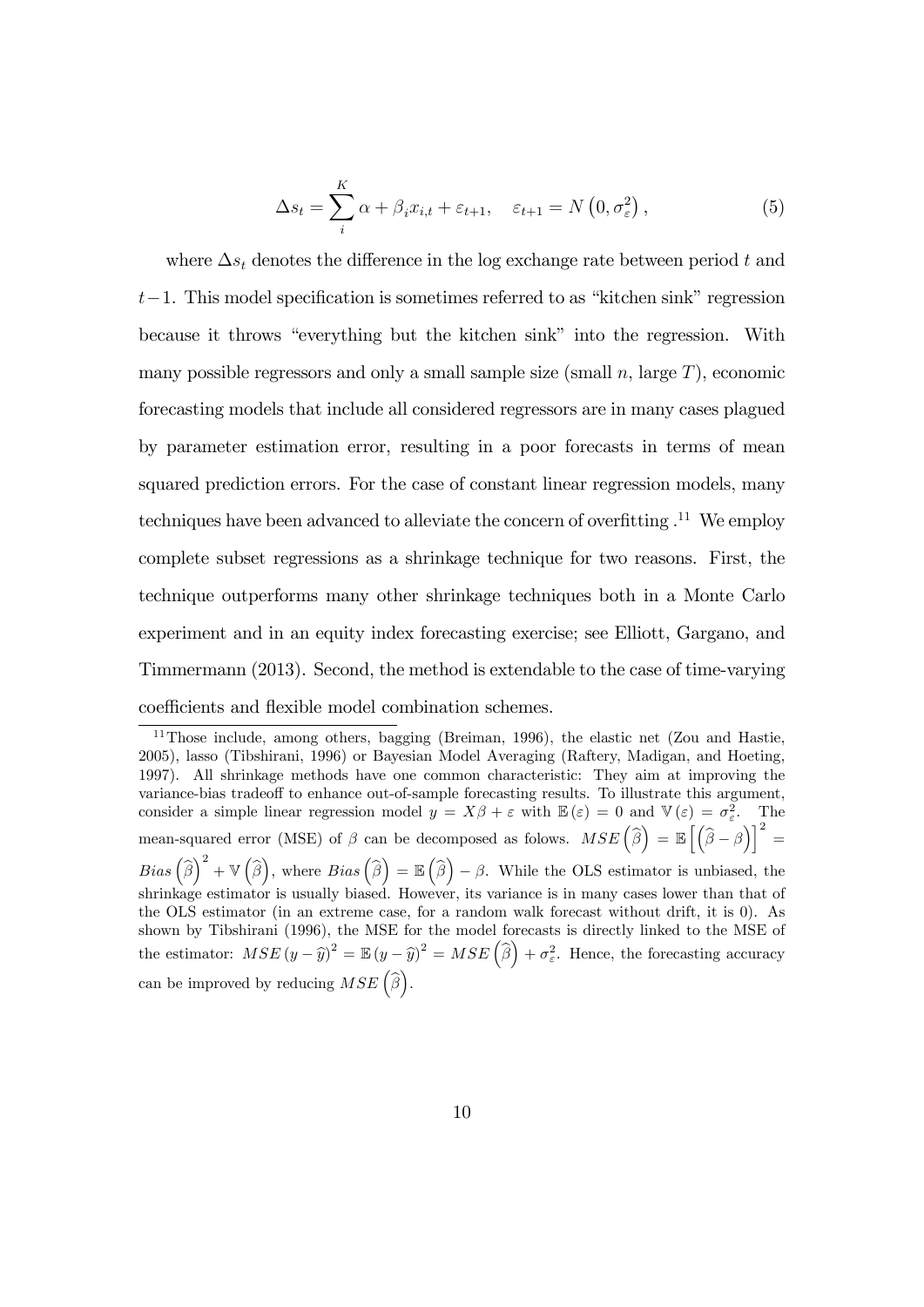#### 3.2 Complete Subset Regressions

For a given set of potential predictor variables, the forecasts from all possible linear regression models that keep the number of predictors fixed, are combined. A complete subset is defined by the set of models that include  $k \leq K$  regressors With K possible predictors, there are K unique univariate models and  $n_{k,K} = \binom{K}{k}$ different k-variate models for  $k \leq K$ . With K regresors in the full model and k regressors chosen for each of the 'short' models, there will be  $\binom{K}{k}$  subset regressions to average over within each complete subset, where each regressor in subset  $k$  is included a total of  $n_{k-1,K-1} = {K-1 \choose k-1}$  $k-1$ ) times. To get an insight into how the method provides shrinkage, we outline the mechanism in A.1, closely following the setup of Elliott, Gargano, and Timmermann (2013) and refer to their work for a more detailed presentation.

#### 3.3 State Space Representation

We introduce state space representation for a dynamic linear regression model to accomodate time-varying coefficients. The specified TVP models differ with regard to the included explanatory variables (with  $2<sup>K</sup>$  possible combinations) and the values that control the evolution of (possibly) time-varying coefficients. For ease of presentation, we drop model indices and show the structure of a typical dynamic linear model for  $t = 1, ..., T$ , consisting of an observation equation (6) and a system equation (7),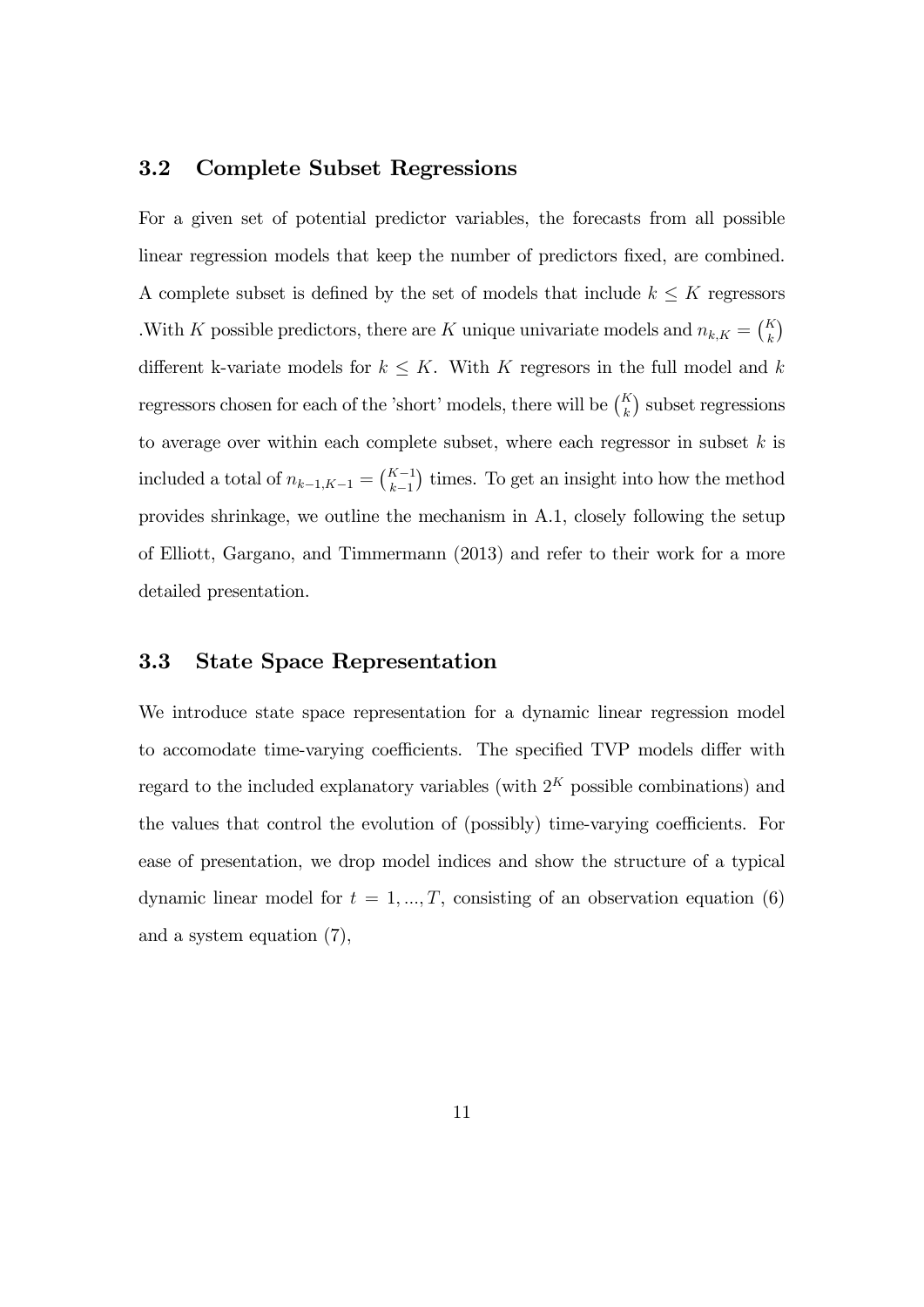$$
y_t = F_t' \theta_t + v_t, \qquad v_t \sim N(0, V_t) \tag{6}
$$

$$
\theta_t = \theta_{t-1} + w_t, \qquad w_t \sim N(0, V_t W_t^*). \tag{7}
$$

The TVP model allows for a time-varying linear relationship between the univariate (scalar) variable  $y_t$  (in our case: log exchange rate returns  $\Delta s_t$ ) and the vector of the explanatory variables  $F_t$ , observed at time  $t-1$ .<sup>12</sup>  $F_t = [1, X_{t-1}]$ is a  $r \times 1$  vector of predictors for exchange rates, where  $r \leq K$ .  $\theta_t$  is an  $r \times 1$ vector of coefficients (states). We adopt a strict out-of-sample approach. That is, for predicting  $y_t$ , only information at or before time  $t-1$  is used. To state precisely on which information set beliefs about parameters are formed, let denote  $I_t = [y_t, y_{t-1}, \ldots, y_1, F_t, F_{t-1}, \ldots, F_1, \text{Priors}_{t=0}]$ . This information set contains all realized values of the variable of interest, all realizations of the considered predictive variables as well as the priors for the system coefficients  $(\theta_0)$  and the observational variance  $(V_0)$ . As the system equation (7) indicates, the evolution of the system coefficients is assumed to follow a random walk, with coefficients being exposed to random shocks  $w_t$ <sup>13</sup>

Adopting a (conditionally) normally distributed prior for the system coefficients and an inverse-gamma distributed prior for the observational variance results in a

 $12\,\text{We will also consider direct } 12\text{-month ahead forecasts in our empirical work. However, to$ keep our notation simple, we condition on the information set in period  $t - 1$ .

<sup>&</sup>lt;sup>13</sup>All variances and covariances in the dynamic linear model are scaled by the unknown observational variance  $V_t$ . Unscaled (co-)variances are indcated by asterisks, e.g., in the case of the system variance,  $W_t = V_t W_t^*$ . For this aspect as wells as for the description of TVP models in general, our notation is based on West and Harrison (1997). In empirical macroeconomics, there is a widespread consensus to model time-varying parameters as random walks; see, e.g., Cogley and Sargent (2005) or Primiceri (2005).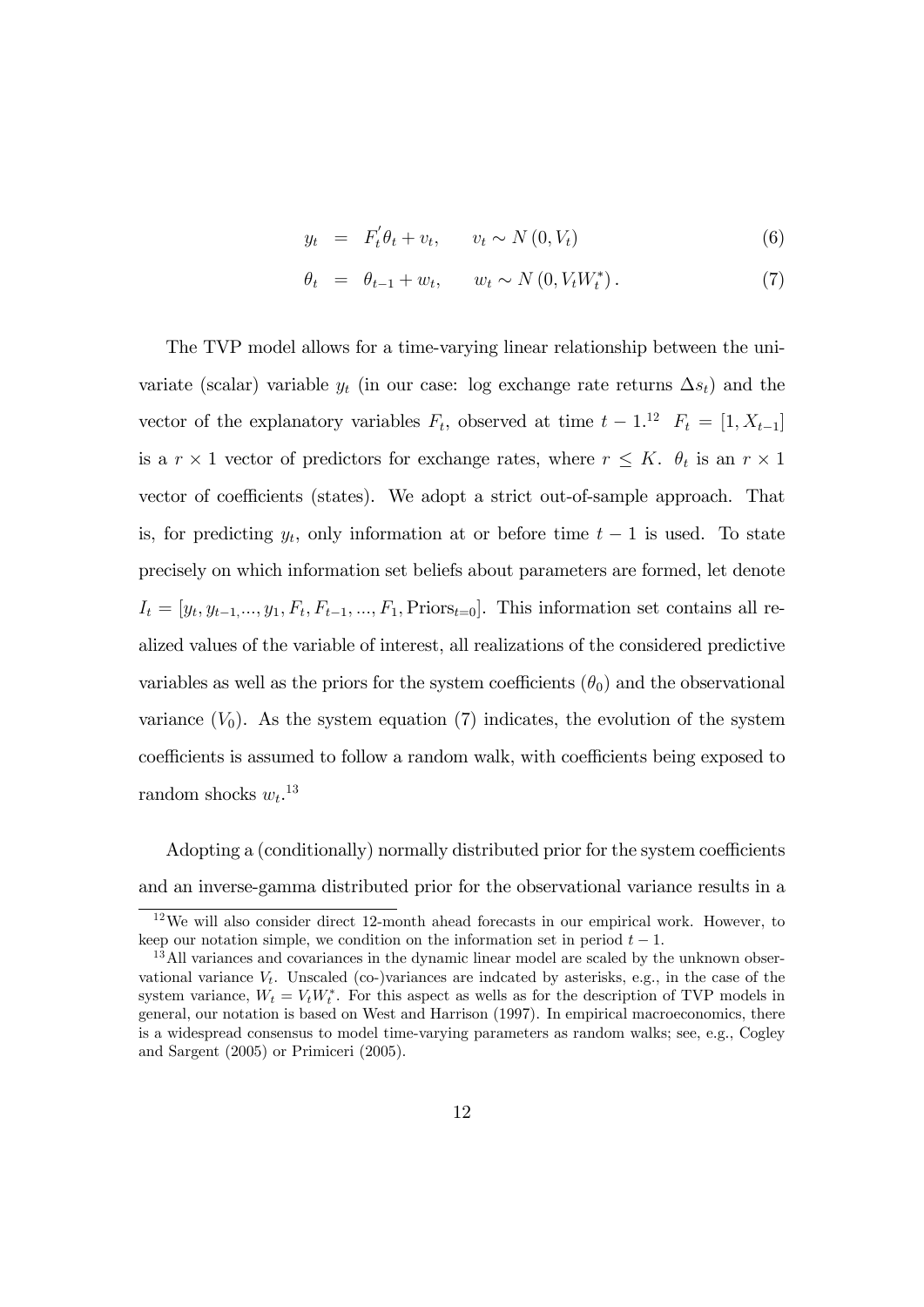fully conjugate Bayesian analysis, ensuring that both prior and posterior come from the same family of distributions. The conjugate specification at some arbitrary time t can be expressed as

$$
V_t | I_t \sim IG\left[\frac{n_t}{2}, \frac{n_t S_t}{2}\right],
$$
\n(8)

$$
\theta_t | I_t \sim t_{n_t} [m_t, S_t C_t^*], \qquad (9)
$$

$$
\theta_t | I_t, V_t \sim N[m_t, V_t C_t^*]. \tag{10}
$$

 $S_t$  is a point estimate for the observational variance  $V_t$ .  $n_t$  denotes the degrees of freedom for the (unconditionally on  $V_t$ ) t-distributed coefficients. To initialize the sequential prediction and updating process, we have to specify  $m_0$ ,  $C_0$  and  $S_0$ <sup>14</sup> The point estimate for the coefficient vector is  $m_t$  with scale matrix  $C_t$  $S_t C_t^*$ . The forecast of  $y_t$  (i.e., the predictive density) is obtained by integrating out the uncertainty in the states  $\theta_t$  and the volatility  $V_t$ , rendering a t-distributed predictive density. In A.2, we will describe in detail, how, at some arbitrary time t, beliefs are formed for the variable of interest and how new observations lead to an update for the estimated system coefficients and their associated scale matrix.

We adopt a discount factor approach for modelling the unknown sequence for  $W_t$ . Consider the transition from the posterior time  $t-1$  estimate for the scale

 $14$  In our empirical work, we use the empirical variance of the log exchange rate returns from the "burn-in" period to determine  $S_0$  and choose  $n_0 = 5$  to to express our initial uncertainty about the observational variance. For a model with k regressors, we set  $m_0 = 0_{k \times 1}$ ,  $C_0 = g \cdot I_k$ with  $g = 10$ . Thus we center the initial values for the system coefficients around zero, surrounded by a high degree of uncertainty. This diffuse prior allows for data patterns to be quickly adapted at the beginning of the estimation. The results are qualitatively unaffected by alternative choices for  $g$ ,  $n_0$  and  $S_0$ .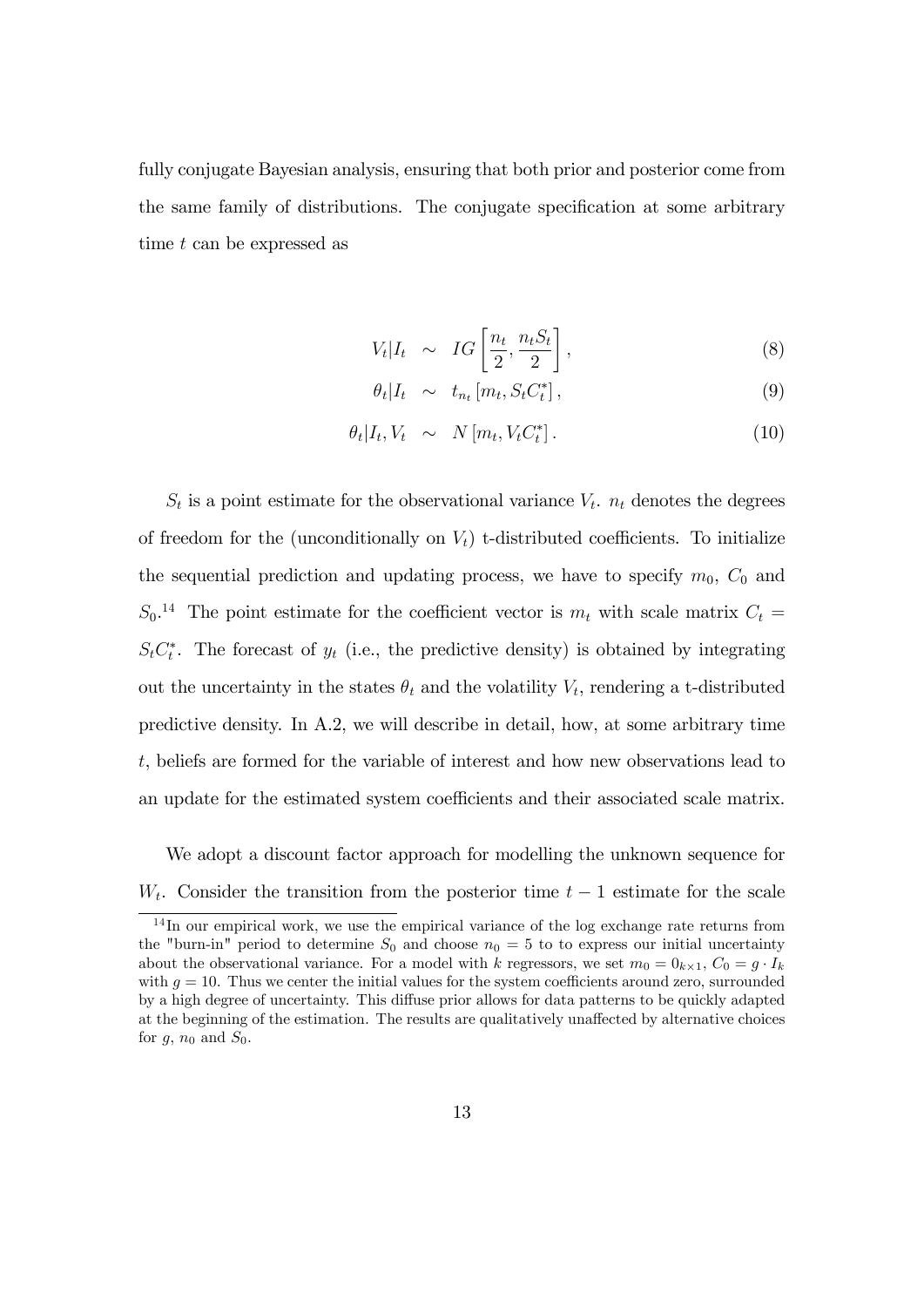matrix of coefficients  $(C_{t-1})$  to the time t prior for the scale matrix of coefficients  $(R_t),$ 

$$
R_t = C_{t-1} + W_t.
$$
\n(11)

To accomodate the additional uncertainty involved in the estimate for the coefficients proceeding from time  $t-1$  to time t,  $C_{t-1}$  is inflated by the system variance  $W_t$ . Instead of estimating  $W_t$ , the discount approach involves replacing  $W_t$  by

$$
W_t = \frac{1 - \delta}{\delta} C_{t-1}, 0 < \delta \le 1,\tag{12}
$$

and, hence,

$$
R_t = \frac{1}{\delta} C_{t-1}.\tag{13}
$$

 $\delta$  is a discount factor providing that observations s periods in the past have weight  $\delta^s$ , implying an age-weighted estimation with an effective window size of  $(1 - \delta)^{-1}$ ; see Hannan, McDougall, and Poskitt (1989).<sup>15</sup> For  $\delta = 1$ , the case of constant parameters is included,<sup>16</sup>  $\delta$  < 1 explicitly allows for variability in the system coefficients. Values of  $\delta$  near 1 are consistent with gradual parameter evolution, whereas low values of  $\delta$  allow for abrupt parameter changes. In our empirical work, we will consider a grid of values for  $\delta \in {\delta_1, ..., \delta_d}$  to allow for different degrees of parameter instability. Concretely, we will consider a grid cov-

<sup>&</sup>lt;sup>15</sup>The discounting/forgetting approach is well established in the state space literature, see West and Harrison (1997)

<sup>&</sup>lt;sup>16</sup>In this case, the diagonal elements in  $R_t$  and  $C_t$  will converge to 0 as t increases, ruling out any uncertainty about the value of the cofficients. To see this, consider that in Equation  $(35)$ both  $R_t$  and  $A_t A_t Q_t$  are positive (semi-)definite and  $S_t = S$  for increasing t, since  $n_t \to \infty$ ; see Equations  $(31)$  and  $(32)$ .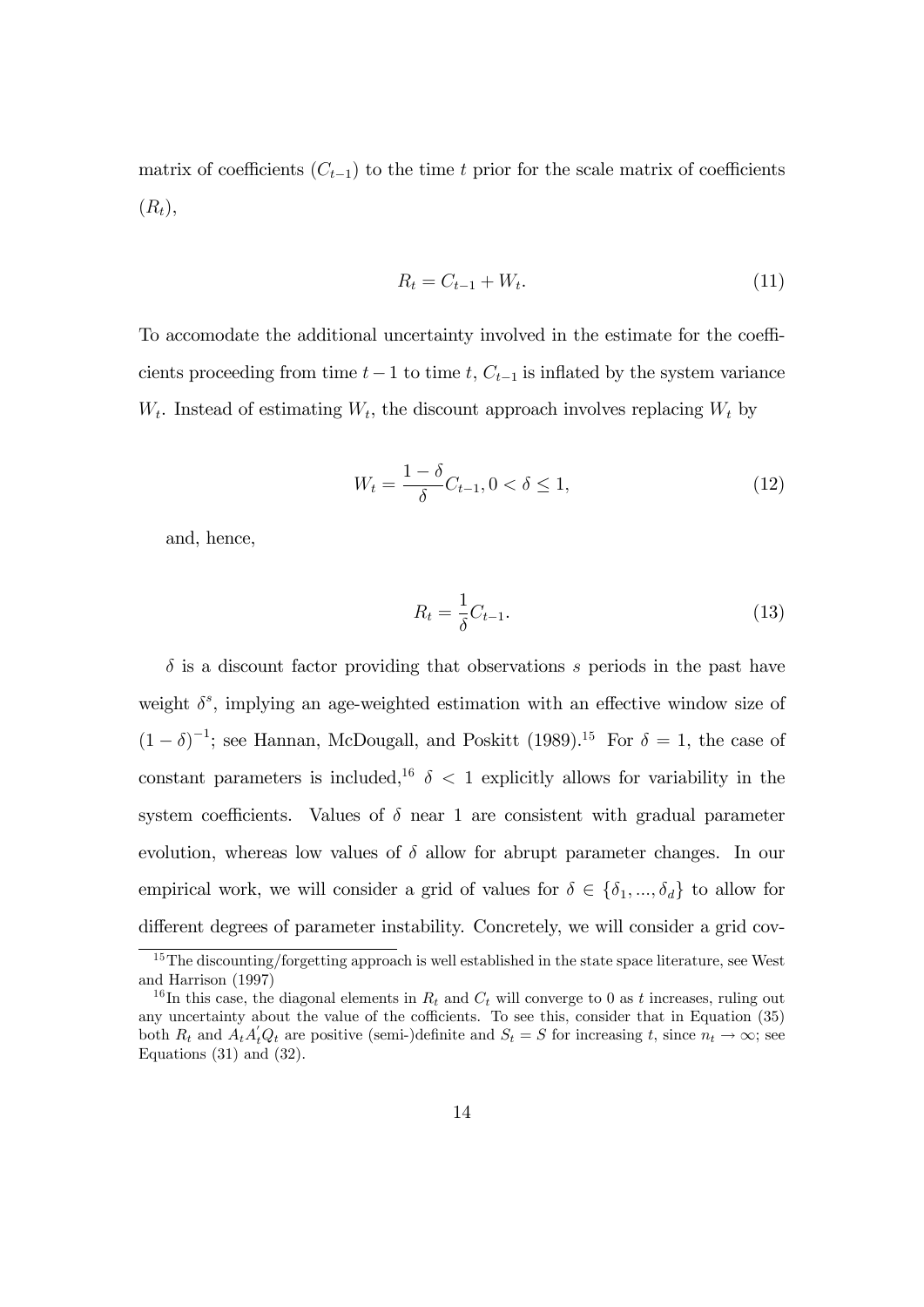ering  $\delta \in \{0.96; 0.97; 0.98; 0.99; 1\}$ <sup>17</sup> Notice, however, that  $\delta$  is fixed within each individual model. The data support for different degrees of parameter instability is displayed at the level of the multimodel forecast, reflecting the data support across models with different values of  $\delta$  at each point in time.

#### 3.4 Flexible Model Averaging and Selection

There are  $d \cdot {K \choose k}$  individual models in a typical subset k. The large set of models at disposal raises the issue of an appropriate model averaging or selection scheme. Elliott, Gargano, and Timmermann (2013) propose to assign equal weights to the models, argumenting that this simple weighting scheme has turned out to be difficult to be beaten by more flexible weighting schemes. However, in our considered model universe that includes also time-varying parameter models, simply averaging the models can lead to poor forecasting results if a large part of the model pool is inappropriate. Suppose, for example, constant coefficient models are appropriate (over the entire period or at a certain point in time). Then, with  $\delta \in \{0.96; 0.97; 0.98; 0.99; 1\},$  constant parameter models make up only  $\frac{1}{5}$  of the model pool in each subset. With equal weighting, there would be no mechanism to control for this issue. For this reason, we search for model averaging/selection procedures that choose (temporarily) appropriate models in a data-adaptive fashion. We will introduce two methods, Bayesian Dynamic Model Averaging (BDMA) and Bayesian Dynamic Model Selection (BDMS). The BDMA approach nests classical BMA and equal weighting as special cases. With forecasting densities of the

<sup>&</sup>lt;sup>17</sup>The boundaries are set based on the following considerations. As we want to allow for timevarying coefficients rather than impose them, constant coefficients ought to be included in the model. The lower boundary is set to 0:96 since we also want to include the possibility of very unstable coefficients.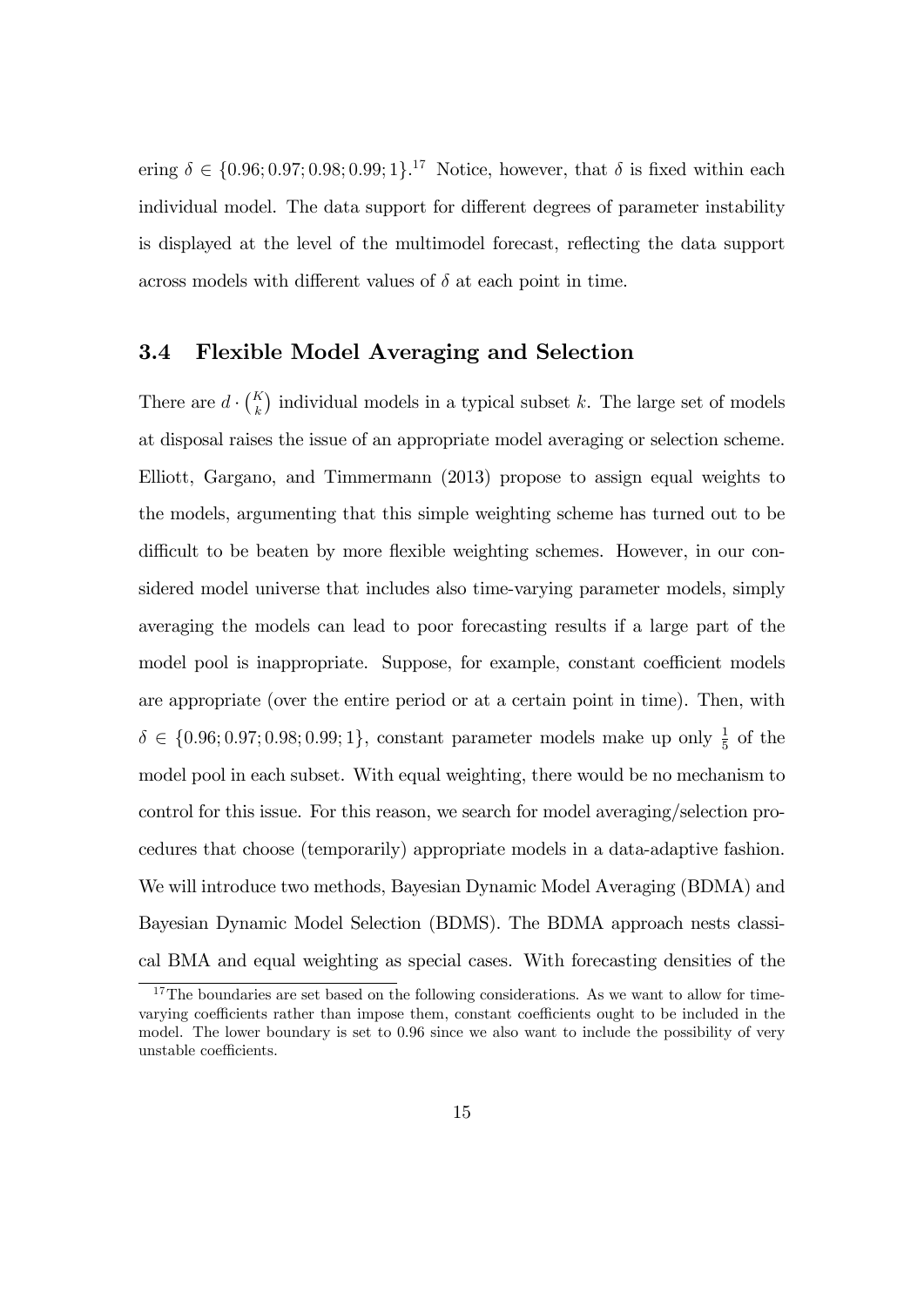models provided by the estimation of the state space models, our combination procedures exploits the models' log predictive likelihoods for model combination rather than measures of point forecasting accuracy.

#### 3.4.1 Bayesian Dynamic Model Averaging

Our BDMA approach draws on insights from Dynamic Model Averaging (DMA) proposed by Raftery, Kárný, and Ettler  $(2010).^{18}$  DMA employs exponential discounting in the weight dynamics according to the past forecast performance of the individual models, thus allowing recent data to be emphasized.<sup>19</sup> DMA involves specifying a discount factor to control down-weighting of older data. We generalize Rafteryís implementation of DMA by addressing the uncertainty about the discount factor, calculating it in a data-adaptive fashion.

Let denote  $p(M_i|I_{t-1})$  the updated model weight for model i at time  $t-1$ .  $\mathcal{P}$  $(M_i|I_{t-1})$  indicates the *prediction* weight for model i at time  $t-1$  (or put another way: the prior weight for time t).  $\alpha$  is a discount factor,  $0 \le \alpha \le 1$ , and shrinks the posterior model weights towards equal weights,

$$
\mathcal{P}(M_i|I_{t-1}) = \frac{p(M_i|I_{t-1})^{\alpha}}{\sum_{j=1}^{J} p(M_j|I_{t-1})^{\alpha}}.
$$
\n(14)

Updating model weights is accomplished by using Bayes' rule,

 $18$ See Koop and Korobilis (2012) for an application to inflation forecasting.

 $19$ Emphasizing recent data when combining models is also well known in the literature about point forecasting; see, e.g., Stock and Watson (2004).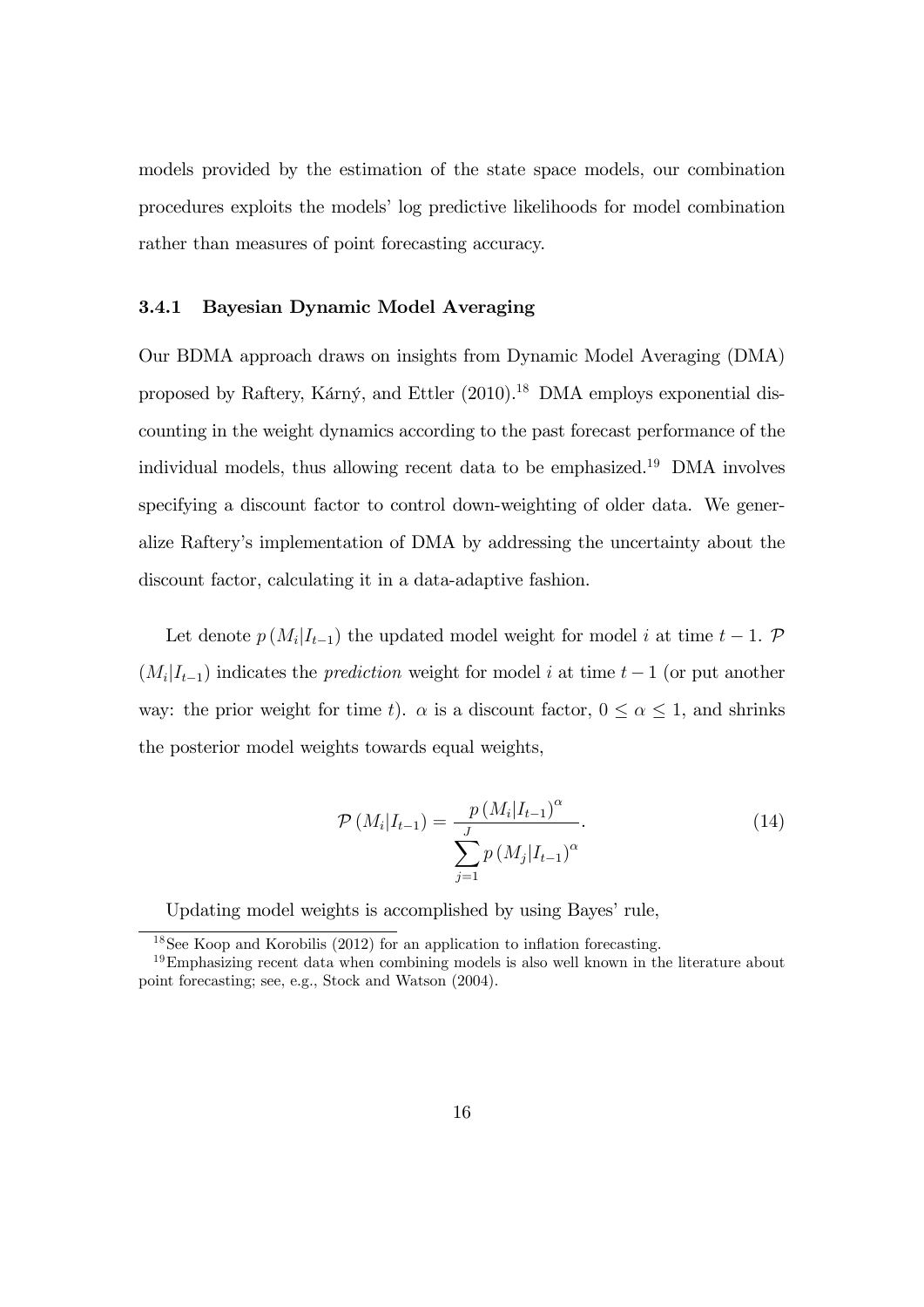$$
p(M_i|I_t) = \frac{p(y_t|M_i, I_{t-1}) \mathcal{P}(M_i|I_{t-1})}{\sum_{j=1}^{J} p(y_t|M_j, I_{t-1}) \mathcal{P}(M_j|I_{t-1})},
$$
\n(15)

where the predictive likelihood of model  $i$ ,

$$
p(y_t|M_i, I_{t-1}) \sim \frac{1}{\sqrt{Q_{i,t}}} t_{n_{t-1},i} \left(\frac{y_t - \widehat{y}_{i,t}}{\sqrt{Q_{i,t}}}\right),
$$
 (16)

is used to a assess the forecasting performance for model  $i$  and is obtained by evaluating the predictive density at the actual value  $y_t$ .  $\hat{y}_{t,i}$ ,  $Q_{t,i}$  and  $n_{t-1,i}$  denote the point estimate, the scale and the degrees of freedom of the predictive density for a particular model  $i$ , respectively. High values of the predictive likelihoods are associated with good forecast performance. Obviously, for  $\alpha = 0$ , all models are equally weighted, while for  $\alpha = 1$ , there is no discounting and, hence, BMA is recovered as a special case.<sup>20</sup> BMA attaches equal weights to all data from  $s = 1, \ldots, t$  and, as t gets larger, posterior model probabilities will typically change only slightly as new data points are added. Allowing for  $\alpha < 1$  increases flexibility as model weights may change more rapidly.

Using Raftery's version of DMA with a discount factor  $\alpha$ , the *predictive* weight attached to model i is

$$
\mathcal{P}(M_i|I_{t-1}) \propto \left[ \mathcal{P}(M_i|I_{t-2}) p(y_{t-2}|M_i, I_{t-2}) \right]^{\alpha}
$$
\n
$$
= \prod_{s=1}^{t-1} p(y_{t-s}|M_i, I_{t-s-1})^{\alpha^s}.
$$
\n(17)

 $^{20}$ In this case, the predictive likelihoods are identical to the marginal likelihoods; see Raftery, Kárný, and Ettler (2010).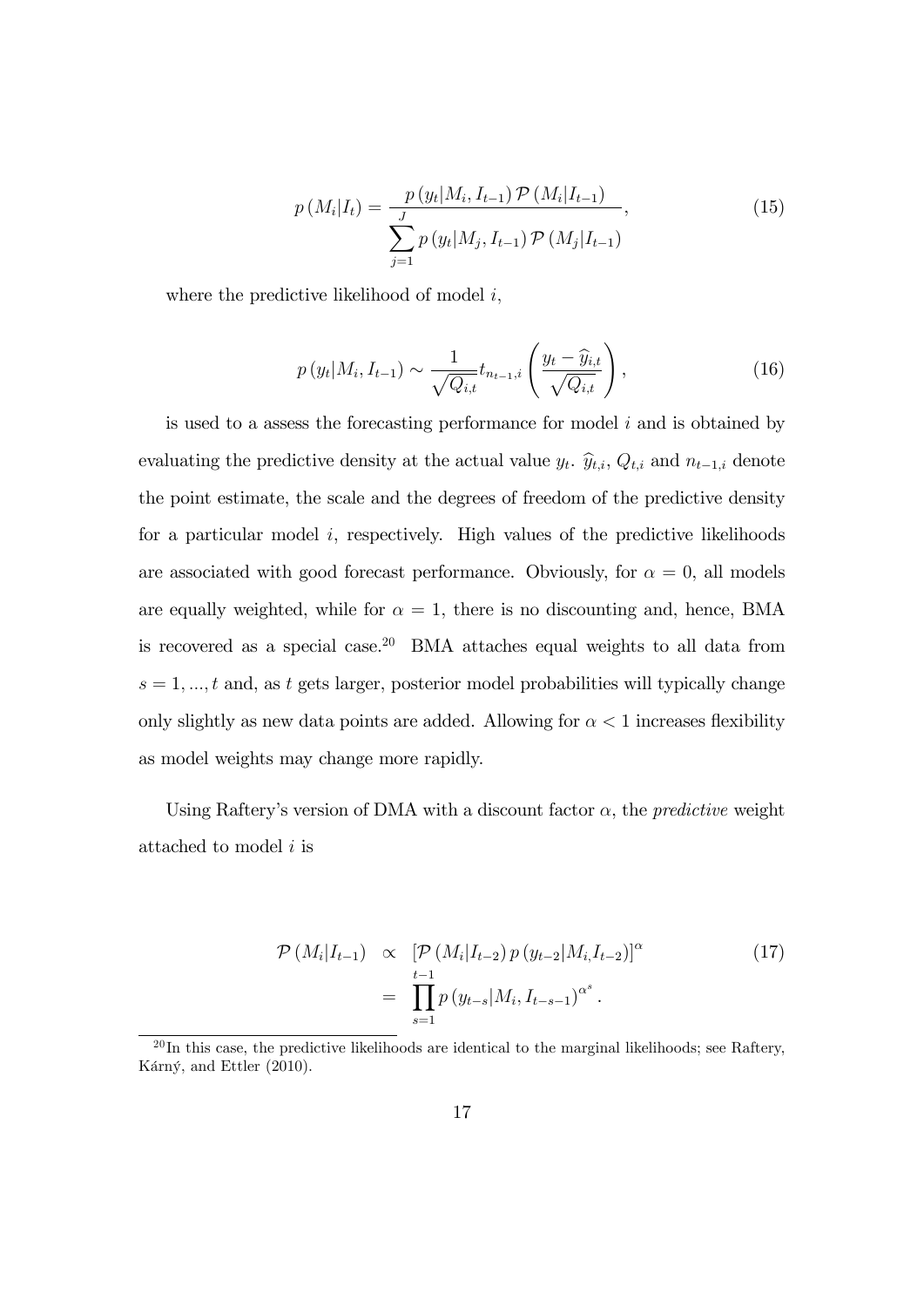Thus, model i will be attached more weight if it has provided accurate forecasts in terms of predictive likelihoods in the (recent) past compared to its peers. The discount factor  $\alpha$  controls the exponential discounting of likelihoods according to their recency.

As, however, a certain value of  $\alpha$  might only be locally appropriate, we let  $\alpha$ evolve over time and integrate (sum) out the associated uncertainty. Initializing the process of model combinations involves specifying priors on model weights,  $p(M_i|I_0)$ ,  $\forall i = 1, ..., J$ <sup>21</sup> To obtain predictive weights, we use an equation similar to (14), but in contrast to (14), we sum over the discrete set of considered grid points for  $\alpha$ .

$$
\mathcal{P}\left(M_i|I_{t-1}\right) = \sum_{v=1}^{a} \frac{\overbrace{p\left(M_i|I_{t-1},\alpha_v\right)}^{:=\mathcal{P}\left(M_i|I_{t-1}\right)^{\alpha_v}}^{=\mathcal{P}\left(M_i|I_{t-1}\right)^{\alpha_v}} \cdot p\left(\alpha_v|I_{t-1}\right). \tag{18}
$$

 $p(M_i|I_{t-1})$  refers to the time  $t-1$  posterior model weights. We consider values on the grid  $\alpha_v \in {\alpha_1, \alpha_2, ..., \alpha_a}$ , where  $0 \leq \alpha_v \leq 1$  and a denotes the number of grid points.<sup>22</sup> We will consider the grid  $\alpha \in \{0; 0.80; 0.90; 0.95; 0.99; 1\}$ . The updating step for model weights is accomplished by

$$
p(M_i|I_t) = \sum_{v=1}^{a} \frac{p(y_t|M_i, I_{t-1}) \mathcal{P}(M_i|I_{t-1}, \alpha_v)}{\sum_{j=1}^{J} p(y_t|M_j, I_{t-1}) \mathcal{P}(M_j|I_{t-1}, \alpha_v)} \cdot p(\alpha_v|I_t).
$$
 (19)

 $^{21}$ In our empirical work, we initially assign equal weights to each model configuration, that is  $p(M_i|I_0) = \frac{1}{d\cdot\binom{K}{k}}, \forall i = 1, ..., J.$ 

<sup>&</sup>lt;sup>22</sup>In our empirical work, we assign equal weights to each considered grid point for  $\alpha$ , i.e.  $p(\alpha_z|I_0) = \frac{1}{a}, z = 1, ...a.$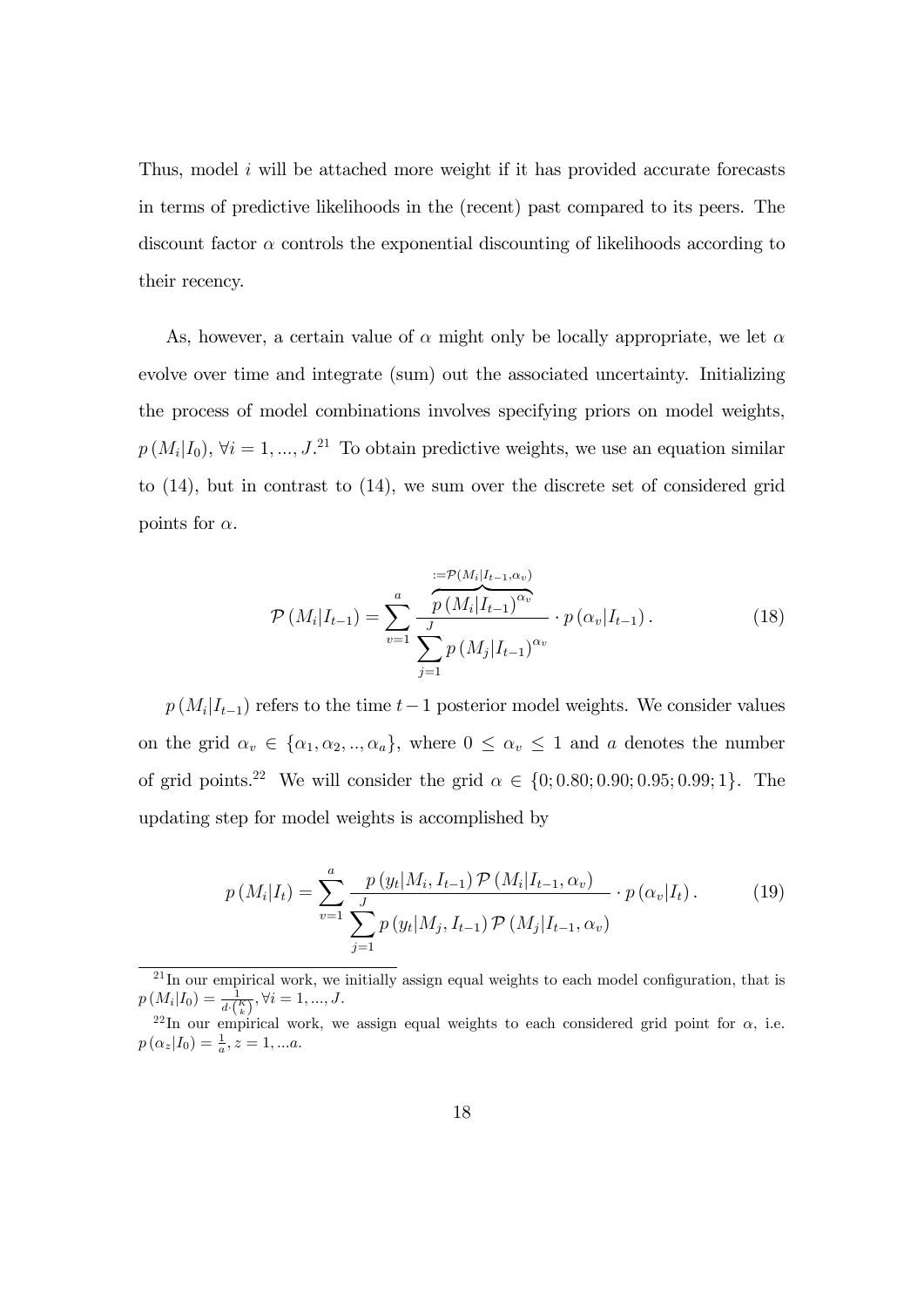The time-t posterior of a particular grid point for the discount factor  $\alpha$  is obtained as

$$
p(\alpha_z|I_t) = \frac{\sum_{j=1}^J p(y_t|M_j, I_{t-1}) \mathcal{P}(M_j|I_{t-1}, \alpha_z) p(\alpha_z|I_{t-1})}{\sum_{v=1}^a \sum_{j=1}^J p(y_t|M_j, I_{t-1}) \mathcal{P}(M_j|I_{t-1}, \alpha_v) p(\alpha_v|I_{t-1})}, \forall z = 1, ..., a,
$$
 (20)

where  $\sum_{i=1}^{J}$  $j=1$  $p(y_t|M_j, I_{t-1}) \mathcal{P}(M_j|I_{t-1}, \alpha_z)$  is the predictive likelihood of the multimodel involving all J considered models with weights governed by the particular value  $\alpha_z$ .

There are at least two motivating aspects for the use of likelihood discounting. First, it is reasonable to think that more recent data will provide more relevant information for predicting, since recent data are in many situations more likely to occur in a similar (economic) environment. Second, the discounting approach with its provided shrinkage toward equal weights can prevent attaching the entire weight to one particaular model, as it is (asymptotically) the case for standard BMA which cumulates the unweighted likelihoods. In a calm environment, high values for  $\alpha$ are expected to be supported by the data, while in unstable periods low values for  $\alpha$  are likely to be favored, reflecting the need for changes in model weights. When focussing on a particular variable (or combination of variables), that is, set aside specification uncertainty, the combination of (possibly) time-varying coefficients  $(\delta < 1)$  and (possibly) time-varying model weights  $(\alpha < 1)$  amounts to a version of averaging across estimation windows as analyzed in Pesaran and Timmermann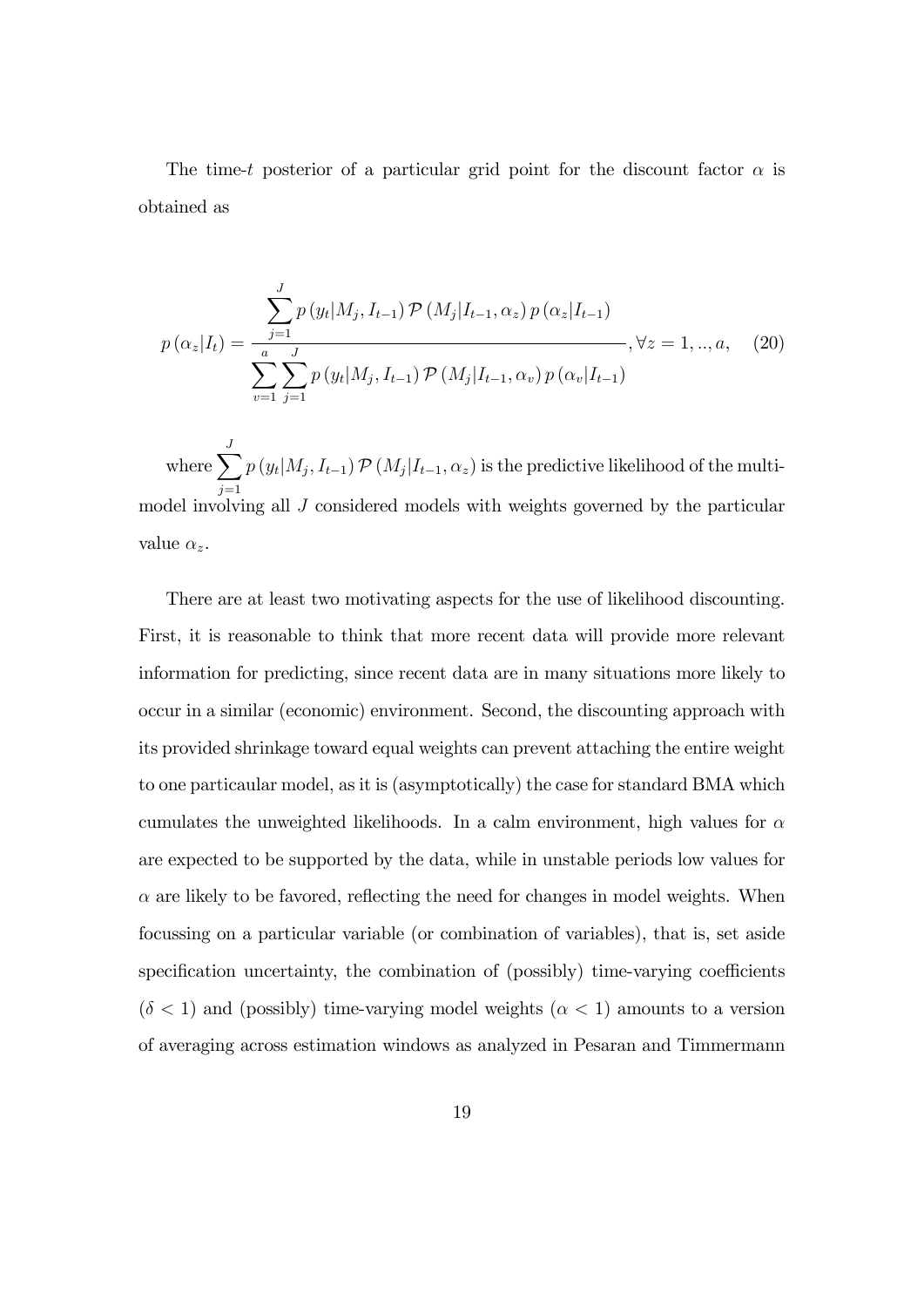$(2007)$ , Pesaran and Pick  $(2011)$  and Pesaran, Pick, and Pranovich  $(2013)$ <sup>23</sup>

#### 3.4.2 Bayesian Dynamic Model Selection

In contrast to BDMA, BDMS chooses a single model within each subset to provide the subset forecast rather than average over individual models. At each point in time, the model with the (currently) highest log predictive score is used as the subset forecast, the remaining models are (temporarily) removed.

#### 3.5 Optimal Prediction Pools

In the previous section, we have addressed the issue of how to combine or select models within a subset  $k$ . In the following section, we focus on combining the aggregate density forecasts of the  $K$  subsets. To this end, we employ optimal prediction pools (Geweke and Amisano, 2011). The method combines models so as to maximize the log predictive score.and has several attractive theoretical properties such as it does not assume that the true model is included in the specified model set.

Let  $p(y_t|I_{t-1}, \mathcal{M}_k)$  denote the (combined) density forecast of subset  $k \leq K$  for period t. In period  $t-1$ , the aggregate predictive density for period t using the linear prediction pool is

$$
p(y|I_{t-1}) = \sum_{k=0}^{K} w_{k,t-1} p(y_t|I_{t-1}, \mathcal{M}_k).
$$
 (21)

 $^{23}$ Averaging information across window sizes has turned out as successful in many instances; see Rossi (2013).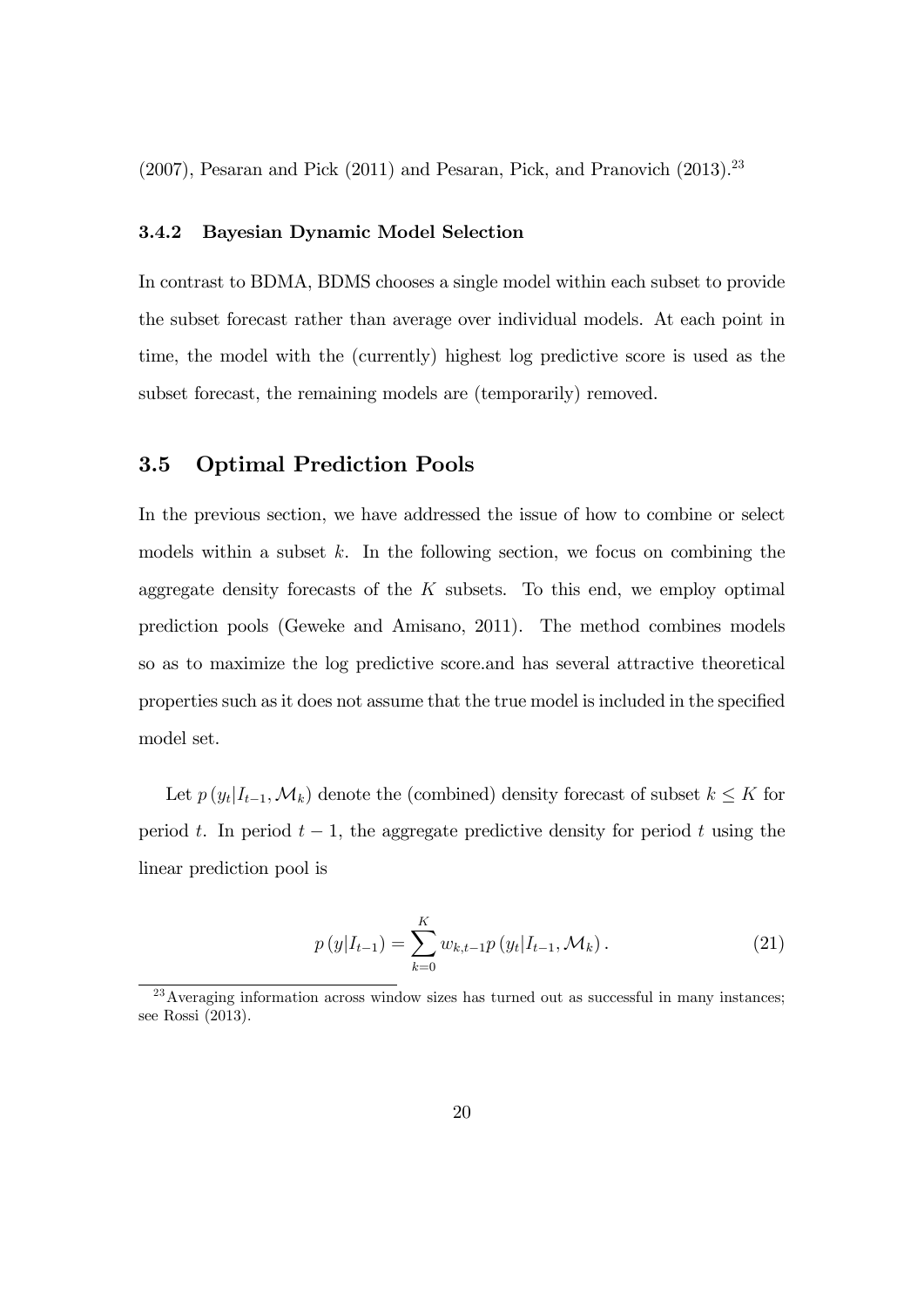The weight vector  $w_{t-1} = (w_{0,t-1}, ..., w_{K,t-1})$  satsisfies  $\sum_{k=1}^{K}$  $k=0$  $w_{k,t} = 1$  and  $w_{k,t} \ge 0$ ,  $\forall k \leq K$ . The optimal weight vector  $w_{k,t-1}^*$  is to be chosen such as to maximize the log predictive score up to period  $t - 1$ :

$$
f(w_{t-1}|I_{t-1}) = \sum_{s=1}^{t-1} \ln \sum_{k=0}^{K} w_{k,t-1} p(y_s|I_{s-1}, \mathcal{M}_k).
$$
 (22)

#### 3.6 The Role of Shrinkage

Our forecasting method can be considered as a hierarchical combination of TVP models. To explore how the shrinkage works, we decompose the point forecast of  $(an$  arbitrary) period t as

$$
\widehat{y}_t | I_{t-1} = \sum_{k=0}^K w_{k,t-1}^* \circ \left( \widehat{\Upsilon}_{k,t-1}^{agg} \right)' \cdot \digamma_t,
$$
\n(23)

where

$$
\widehat{\Upsilon}_{k,t-1}^{agg} = \sum_{j=1}^{d \cdot \binom{K}{k}} \widehat{\Upsilon}_{j,t-1} \mathcal{P}\left(M_j | I_{t-1}\right). \tag{24}
$$

 $\mathcal{F}_t$  denotes the full  $K \times 1$  vector of regressors in period t. Following the notation in Section 3.3,  $\mathcal{F}_t = [1, X_{t-1}]$  and  $k = K$ .  $\Upsilon_{j,t-1}$  denotes the updated full  $K \times 1$ coefficient vector in period  $t - 1$  for model j. For example, if the individual model  $j$  includes the regressors 1, 3 and 5, but not the regressor 2 and 4, the estimated coefficient  $m_{j,t-1}$  (updated in period  $t-1$ ) is an  $r \times 1$  vector with  $r = 3$ . In the full coefficient vector  $\hat{\Upsilon}_{i,t-1}$ , all entries for which the associated regressor is excluded from the model, are filled up with zeros. In the particular example case, we have  $\hat{\Upsilon}'_{j,t-1} = \left(m_{j,t}^{(1)}\right)$  $j_{j,t-1}^{(1)}, 0, m_{j,t}^{(3)}$  $_{j,t-1}^{(3)}, 0, m_{j,t}^{(5)}$  $_{j,t-1}$ ).  $m_{j,t-1}^{(i)}$  denotes the estimated coefficient associated with the *i*-th regressor of  $\mathcal{F}_t$ .  $\hat{\Upsilon}_{k,t-1}^{agg}$  denominates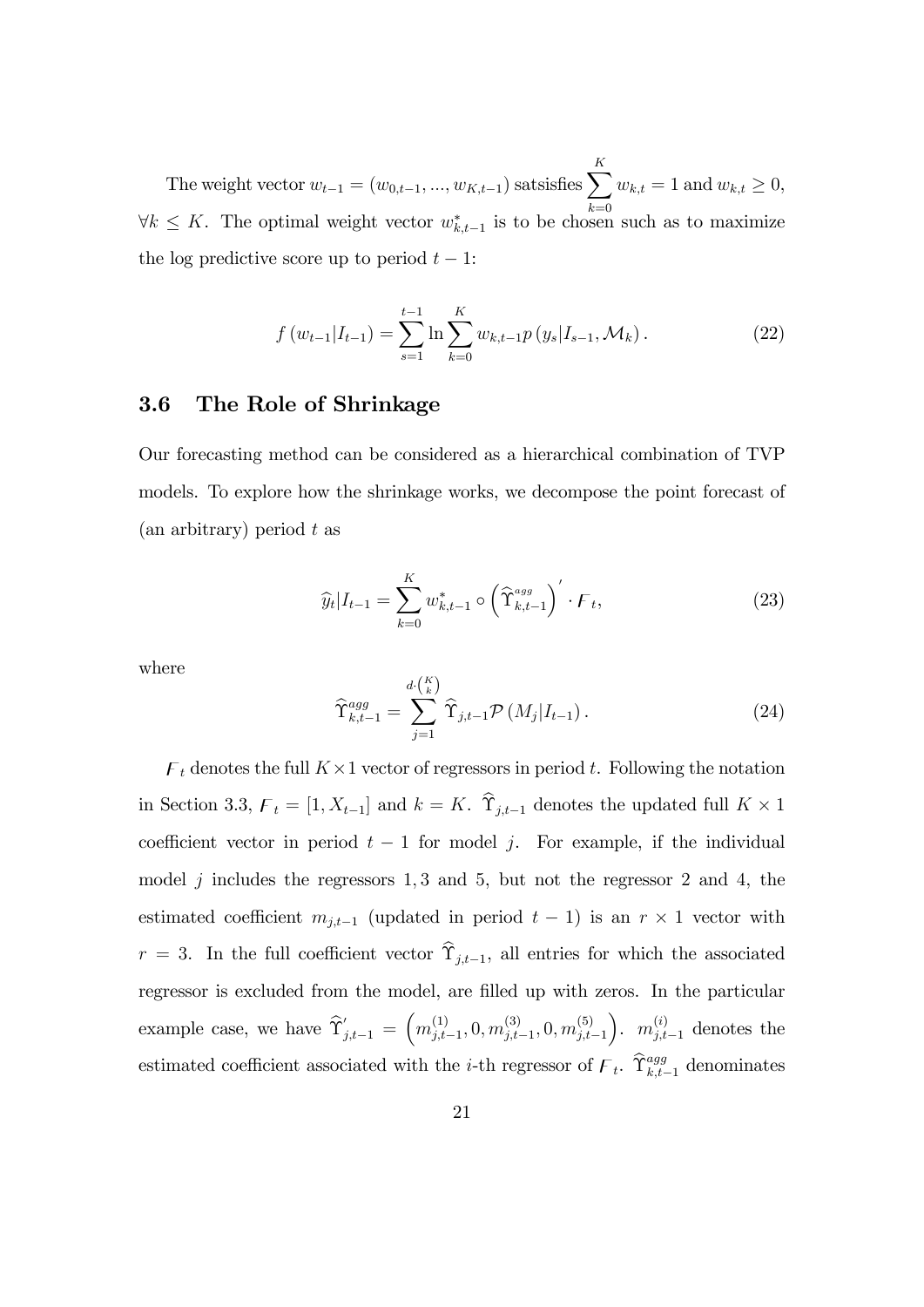the aggregate coefficient vector for subset  $k$ .  $\circ$  indicates the Hadamard product.

Equations 23 and 24 illustrate that the Önal model forecast can be decomposed into a linear combination of the estimated model coefficients and the regressors. This renders the method transparent. The shrinkage intensity may evolve over time. Suppose, for example, none of the regressors is important at a certain point around period t. In this case, the weight  $w_{0,t-1}$  attached to the random walk forecast is expected to be high. In the extreme case,  $w_{0,t-1} = 1$  and, hence, the final model forecast for period  $t$  is 0. If, however, around another period, some regressors become important, the weight attached to the random walk forecast is expected to decrease. It is worth to note that by pooling the aggregate subset density forecasts, models with different complexity have equal chances to turn out as important. The subset  $k = 0$  contains only  $\binom{K}{0} = 1$  model, i.e., the random walk forecast, while the subset  $k = 3$  comprises  $5 \cdot {5 \choose 3}$  $_{3}^{5}$ ) = 50 models for  $d = 5$ and  $K = 5$ . However, each subset k provides only one aggregate forecast density  $p(y_s|I_{s-1},\mathcal{M}_k)$  in period  $s^{24}$  The OLS estimate is, of course, also recovered as a special case. In this case,  $w_{K,t-1} = 1$ ,  $\mathcal{P}(M_j | I_{t-1}) = 1$  for the model which includes all  $K$  regressors and assumes constant coefficients.

### 4 Monte Carlo Simulation

We consider a small Monte Carlo simulation to assess our method's ability to recover the generating data mechanism. Particularly, we are interested if (a flex-

<sup>&</sup>lt;sup>24</sup>In contrast, in a BMA (DMA) weighting scheme over the entire model pool, the random walk model would be assigned only  $\frac{1}{10}$  of the weight of the subset with 3 regressors (for  $K = 5$ and  $d = 5$ ), if all the models have equal marginal (predictive) likelihoods. Hence, BMA (DMA) automatically disadvantages very sparse models. Addressing this issue by assigning high a priori weights to very sparse models is overturned after few periods in the updating process.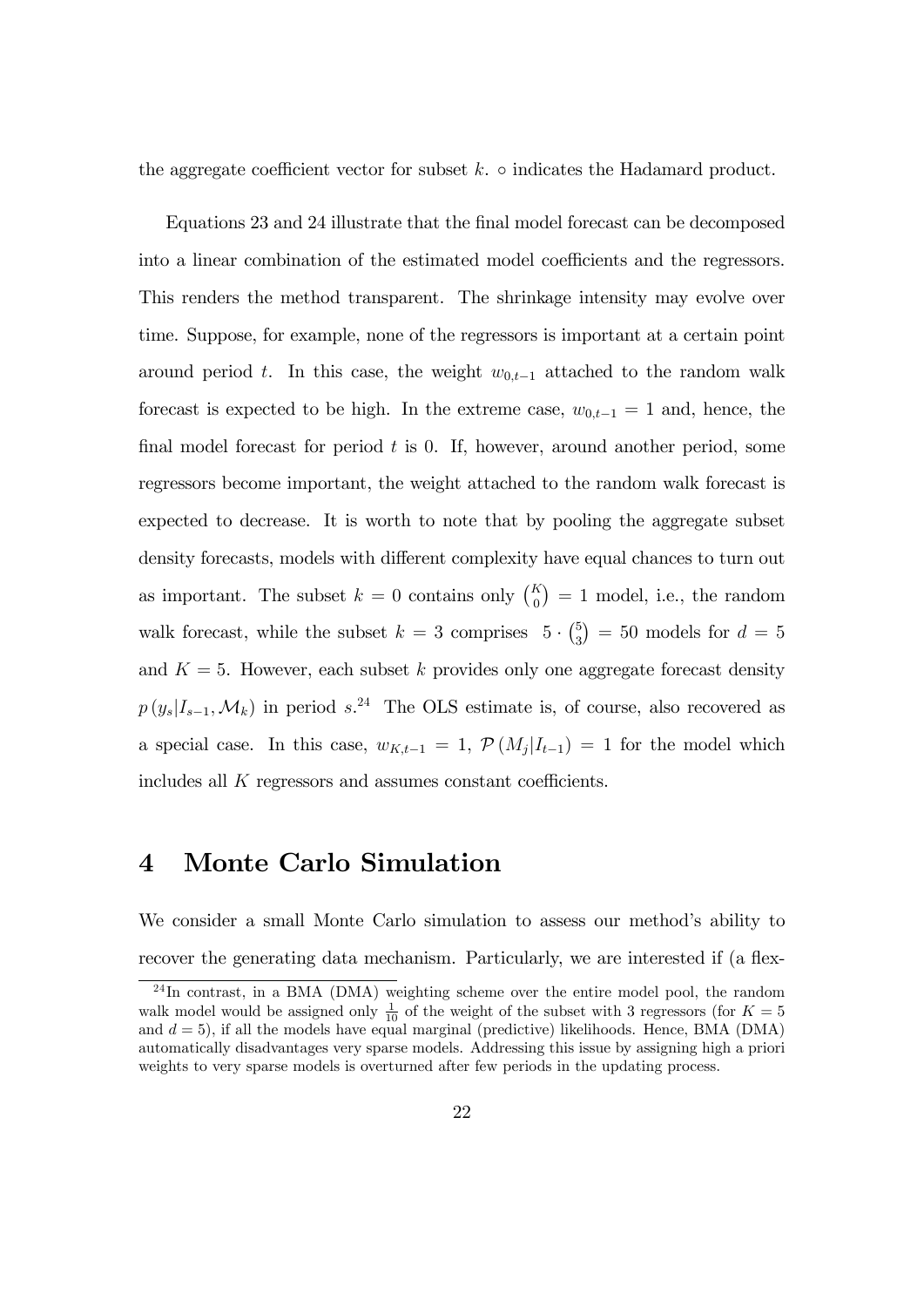ible version of) our approach manages to rapidly adjust to gradually or abruptly changing coefficients. For the setup of the Monte Carlo study, we assume a TVP model of the form:

$$
Y_{t+1} = \sum_{i=1}^{4} \theta_{i,t} x_{i,t} + \varepsilon_{t+1}, \quad \varepsilon_{t+1} \sim N\left(0, \sigma_{\varepsilon}^{2}\right).
$$

We set  $\sigma_{\varepsilon}^2 = 0.01, t = 1, ..., 500$ , and consider the following structure for the evolution of the coefficients:

$$
\theta_{1,t} = \begin{cases}\n-0.2, 120 < t < 300 \\
0.6, 0, otherwise\n\end{cases},
$$
\n
$$
\theta_{2,t} = \begin{cases}\n0, t < 120 \\
-5 \times 10^{-4} \cdot t, otherwise\n\end{cases},
$$
\n
$$
\theta_{3,t} = \begin{cases}\n0.8 - 0.2 \cdot t / 120, t < 120 \\
0.4 + 0.2 \cdot t / 120, 120 < t < 300 \\
0, otherwise\n\end{cases},
$$
\n
$$
\theta_{4,t} = \begin{cases}\n0.8, t > 300 \\
0, otherwise\n\end{cases}
$$

Figure 1 presents the results for three different model settings. In the most restrictive setting, we set  $\delta = 1, \alpha = 1$ , and hence, do not allow for timevarying coefficients. The graph clearly indicates that constant coefficients fail in picking up the changes in the coefficients. The setting that allows for timevarying coefficients and combines the models via BMA within the subsets,  $\delta \in$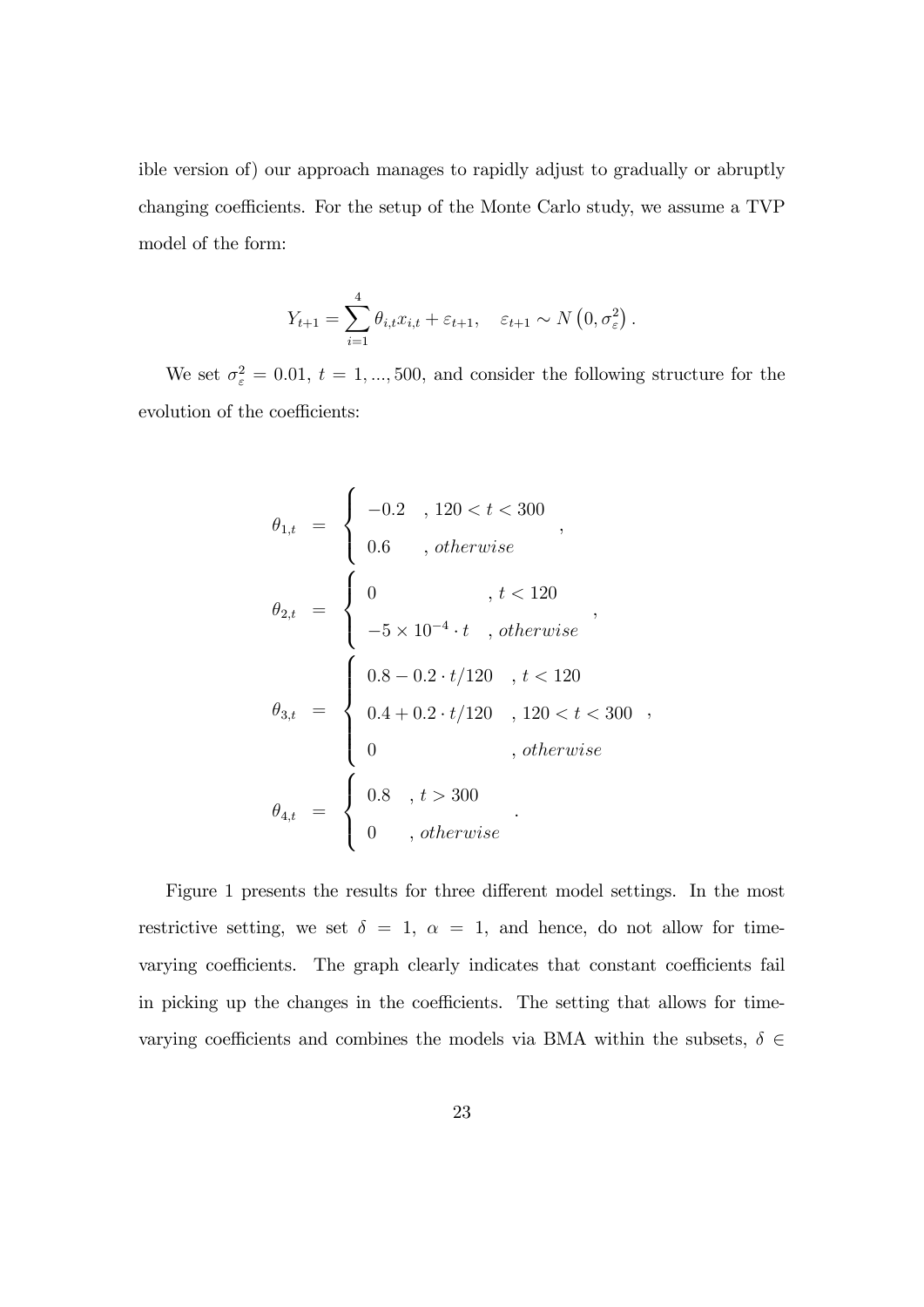

Figure 1: Evolution of coefficients. The figure presents the evolution of the coefficients in the simulation experiment. The solid red line indicates the true evolution of the coefficient. The solid black line shows the evolution of the estimated coefficients under the most restrictive setting  $(\delta = 1, \alpha = 1)$ . The dotted black line indicates the behavior of the estimated coefficients under Bayesian Model Averaging of TVP models,  $\delta \in \{0.96; 0.97; 0.98; 0.99; 1\}$  and  $\alpha = 1$ . The dotted red line displays the evolution of the estimated coefficients under the most flexible model setting with  $\delta \in \{0.96; 0.97; 0.98; 0.99; 1\}$  and  $\alpha \in \{0; 0.80; 0.90; 0.95; 0.99; 1\}.$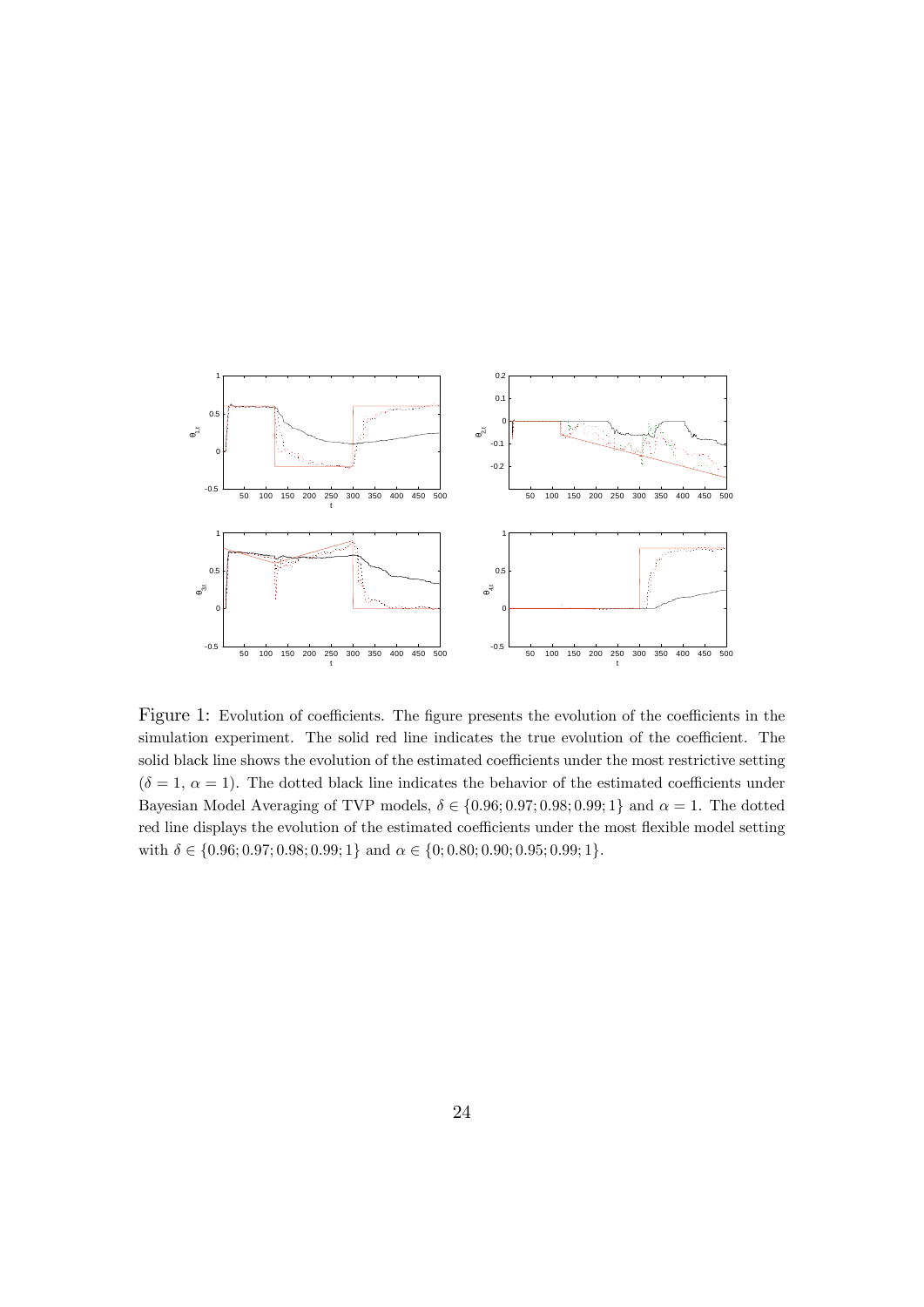$\{0.96; 0.97; 0.98; 0.99; 1\}, \alpha = 1$ , does considerably better in tracking both gradual as well as abrupt coefficient changes. We observe only marginal performance improvement for our most flexible setting with time-varying coefficients and BDMA weights,  $\delta \in \{0.96; 0.97; 0.98; 0.99; 1\}, \alpha \in \{0; 0.80; 0.90; 0.95; 0.99; 1\}.$  For some cases, this version is slightly less sluggish in adapting to parameter changes. However, this effect becomes more pronounced if the variance of the data generating process is increased. We next turn to our empirical work, reporting and discussing the forecasting results.

## 5 Empirical Analysis

Our forecasting exercise comprises the following currencies: the British pound (GBP), Japanese yen (JPY), German mark/euro (DEM), Canadian dollar (CAD), Swiss franc (SWF) and the Australian dollar (AUD). The (monthly) data cover the period from 1975 : 03 to 2013 : 06. We report forecasting results after a "burn-in" period from  $1985:04$  to  $2013:06$  for a range of model specifications.

Table 1 shows the results for point prediction accuracy in terms of the outof-sample  $R^2$  ( $R^2_{OOS}$ ) proposed by Campbell and Thompson (2008) for one-month ahead forecasts.<sup>25</sup> Table 2 shows the forecasting results for direct twelve-month

$$
R_{OOS}^2 = 1 - \frac{\sum_{t=\tau+1}^{T-1} (y_{t+1} - \widehat{y}_{t+1} | I_t)^2}{\sum_{t=\tau+1}^{T-1} (y_{t+1} - \widehat{b} m_{t+1} | I_t)^2},
$$

<sup>&</sup>lt;sup>25</sup>The out-of sample  $R^2$  is calculated as

where  $\tau$  denotes the "burn-in" sample,  $\hat{y}_{t+1}|I_t$  refers to the point forecast of the respective model configuration, and  $\widehat{bm}_{t+1}|I_t$  to the point forecast of the benchmark model. As we use the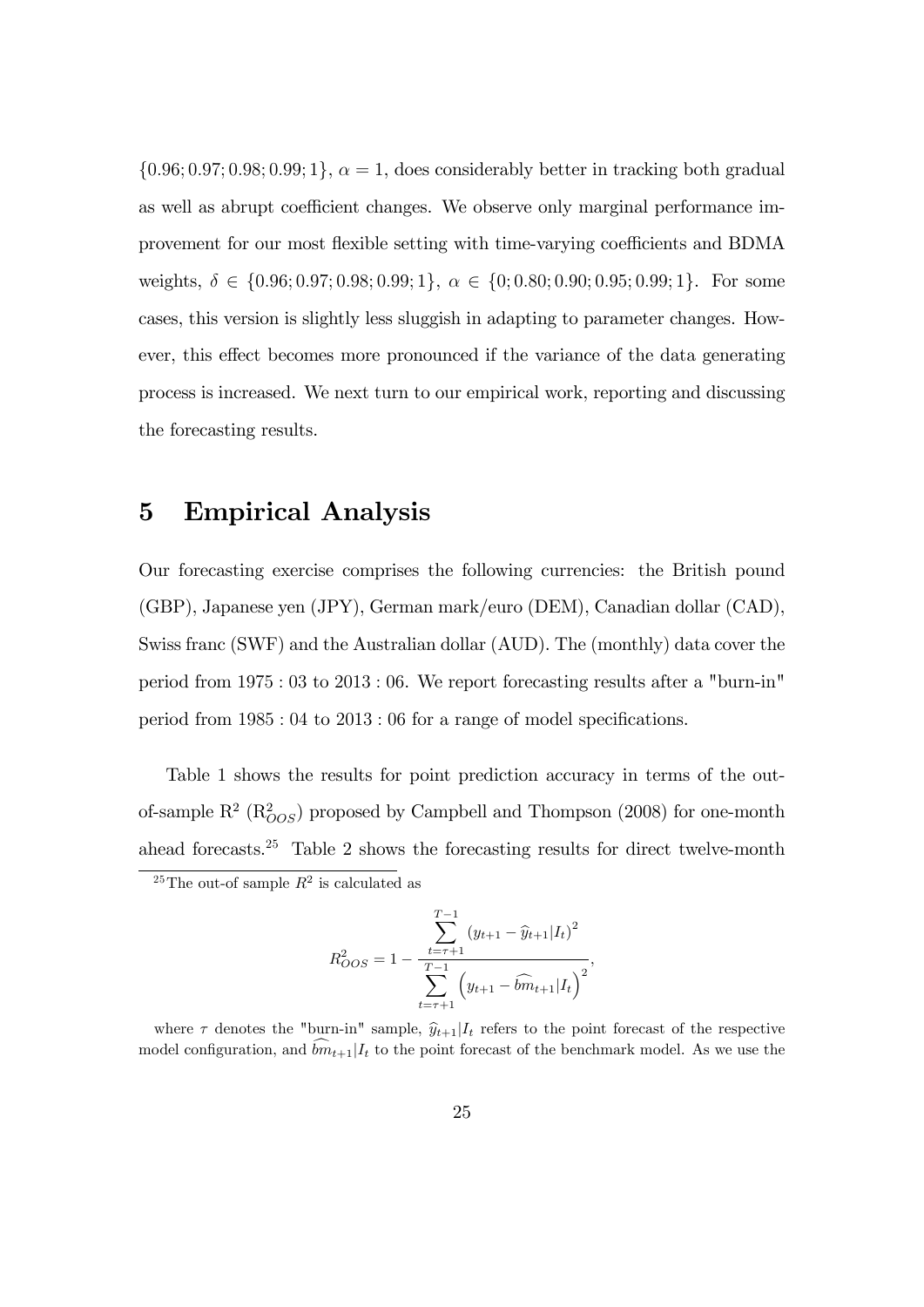ahead forecasts. Our set of model configurations is divided into two main groups, the constant parameter models  $(\delta = 1)$  and the TVP models  $(\delta \in \{0.96; 0.97; 0.98; 0.99; 1\}).$ The kitchen sink specification considers only the subset that includes all  $K$  regressors. That is,  $w_{K,t} = 1$ ,  $\forall t$ . The *Subset-Regression-EW* specification employs the complete subset regressions approach with equal weighting of the models within the subsets (as suggested by Elliott, Gargano, and Timmermann (2013)). However, to combine the models across subsets, optimal prediction pools are employed.<sup>26</sup> The Subset-Regression-BDMA and Subset-Regression-BDMS model configurations (outlined in Section 3.4) allow for flexible weighting schemes within the subsets. We will comment on the results, supported by some graphical devices, in the context of the key questions we have raised at the beginning. All graphical devices are based on our baseline results, the one-month ahead forecasting configuration.

Which set of macro fundamentals (if any) is relevant for forecasting at each point in time? Figure 2 shows the inclusion probabilities for the regressors over time. The inclusion probabilities are simply calculated as summing over the predictive model probabilities that include a particular regressor  $i$ , that is  $\sum_{k=1}^{K}$  $_{k=0}$  $\frac{d\cdot\left(\frac{K}{k}\right)}{\sum}$ K $j=1$  $\mathcal{P}(M_j|I_{t-1}) \cdot \mathbb{I}_{\{i \in M_j\}}$  for period t. The regressor  $AsyTaylor$  receives relatively constant support over time for the GBP and JPY. For the DEM, the PPP regressor gains some importance after the Subprime Crisis, while the other regres-

random walk without drift as the benchmark model,  $\widehat{bm}_{t+1}|I_t$  is always 0. The random walk without drift is known as the toughest bennchmark in the exchange rate forecasting literature; see Rossi (2013). If we use the random walk with drift as benchmark model, i.e., the prevailing unconditional mean, our results are revolved around: for this case, our flexible model configurations regularly and (to a large extent significantly) outperform the the benchmark in terms of  $R_{QOS}^2$ . Results are omitted but are available upon request.

 $^{26}$ We use optimal prediction pools to provide comparability to the other model configurations. However, if we recursively select the hyperparameter  $k$  (that is, choose the subset  $k$  which would have given the best forecasting performance in terms of the MSE), our results are generally slightly worse. Results are available upon request.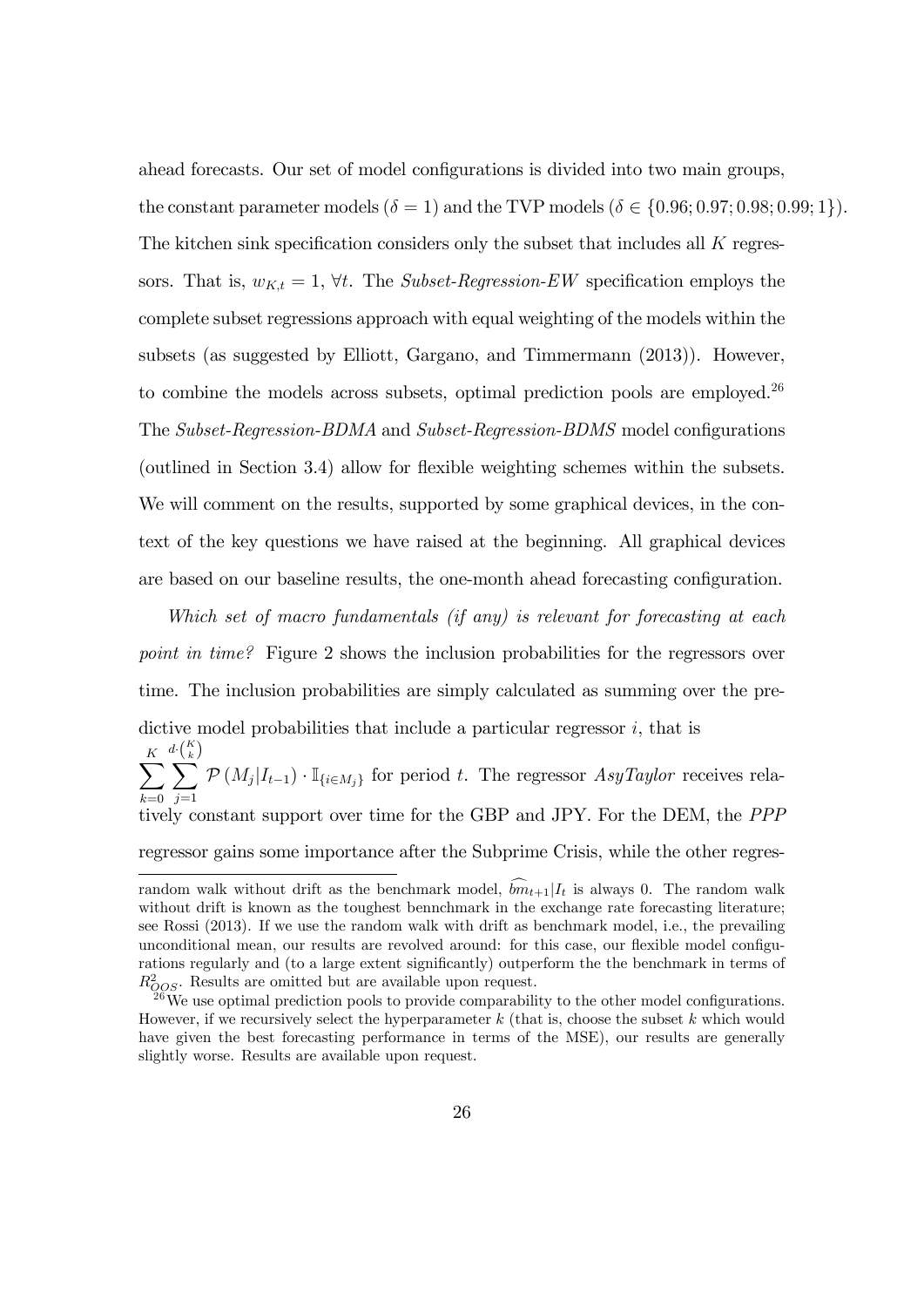Table 1: Prediction accuracy of one-step ahead forecasts.

 $R_{OOS}^2$  measures the percentage reduction in mean squared prediction error (MSPE) based on the forecast of the respective model relative to the random walk benchmark forecast. Statistical significance is assessed by the Clark and West  $(2007)$  test. a,b,c indicate significance at the 10%, 5% and 1% level, respectively, that the random walk MSPE is less or equal to the respective predictive model's MSPE against the alternative that the random walk MSPE is greater than the predictive model's MSPE.  $R_{OOS}^2$  statistics are computed for the 1985 : 04 – 2013 : 06 forecast evaluation period.

| Model configuration              | $R_{OOS}^2$ % |            |          |         |            |                                  |  |  |  |
|----------------------------------|---------------|------------|----------|---------|------------|----------------------------------|--|--|--|
|                                  | GBP           | JPY        | DEM      | CAD     | SWF        | $\mathit{A}\mathit{U}\mathit{D}$ |  |  |  |
| Constant Parameter Models        |               |            |          |         |            |                                  |  |  |  |
| Kitchen Sink                     | $-2.55$       | $-1.47$    | $-4.08$  | $-0.81$ | $-1.09$    | $-3.02$                          |  |  |  |
| Subset Regressions - EW          | $-0.13$       | 0.62       | 0.00     | $-0.01$ | 0.35       | $-0.04$                          |  |  |  |
| Subset Regressions - BDMA        | $-0.17$       | $0.38^{b}$ | 0.00     | 0.00    | $0.48^a$   | $-0.03$                          |  |  |  |
| <b>Subset Regressions - BDMS</b> | $-0.14$       | $0.73^{b}$ | 0.00     | $-0.04$ | $0.88^{b}$ | 0.00                             |  |  |  |
| <b>TVP</b> Models                |               |            |          |         |            |                                  |  |  |  |
| Kitchen Sink                     | $-6.02$       | $-0.27$    | $-4.17$  | $-9.36$ | $-8.84$    | $-10.01$                         |  |  |  |
| Subset Regressions - EW          | $-0.23$       | 0.51       | $0.04^a$ | $-0.06$ | 0.09       | $-0.04$                          |  |  |  |
| Subset Regressions - BDMA        | $-0.07$       | 0.48       | $0.06^b$ | $-0.23$ | $-0.05$    | $-0.13$                          |  |  |  |
| <b>Subset Regressions - BDMS</b> | 0.20          | 0.51       | 0.15     | $-0.56$ | $-0.43$    | $-0.09$                          |  |  |  |

sors are essentially removed from the aggregate model. Also, for the AUD none of the regressors is included. For the CAD, the UIP and Monetary regressors gain importance after the Subprime Crisis. For the remaining exchange rates, the *Monetary* regressor turns out as unneccessary for short-term forecasting.<sup>27</sup> We observe an interesting pattern for the SWF. The UIP and PPP regressors display rapidly changing inclusion probabilities that seem to move in opposite directions from the middle of the sample. This pattern illustrates the flexibility embedded in our approach, allowing the weights attached to fundamentals to change abruptly if required by the data. Bottom line, none of the regressor seems to be important for forecasting across all countries.

 $27$ This finding is in line with Engel, Mark, and West (2008).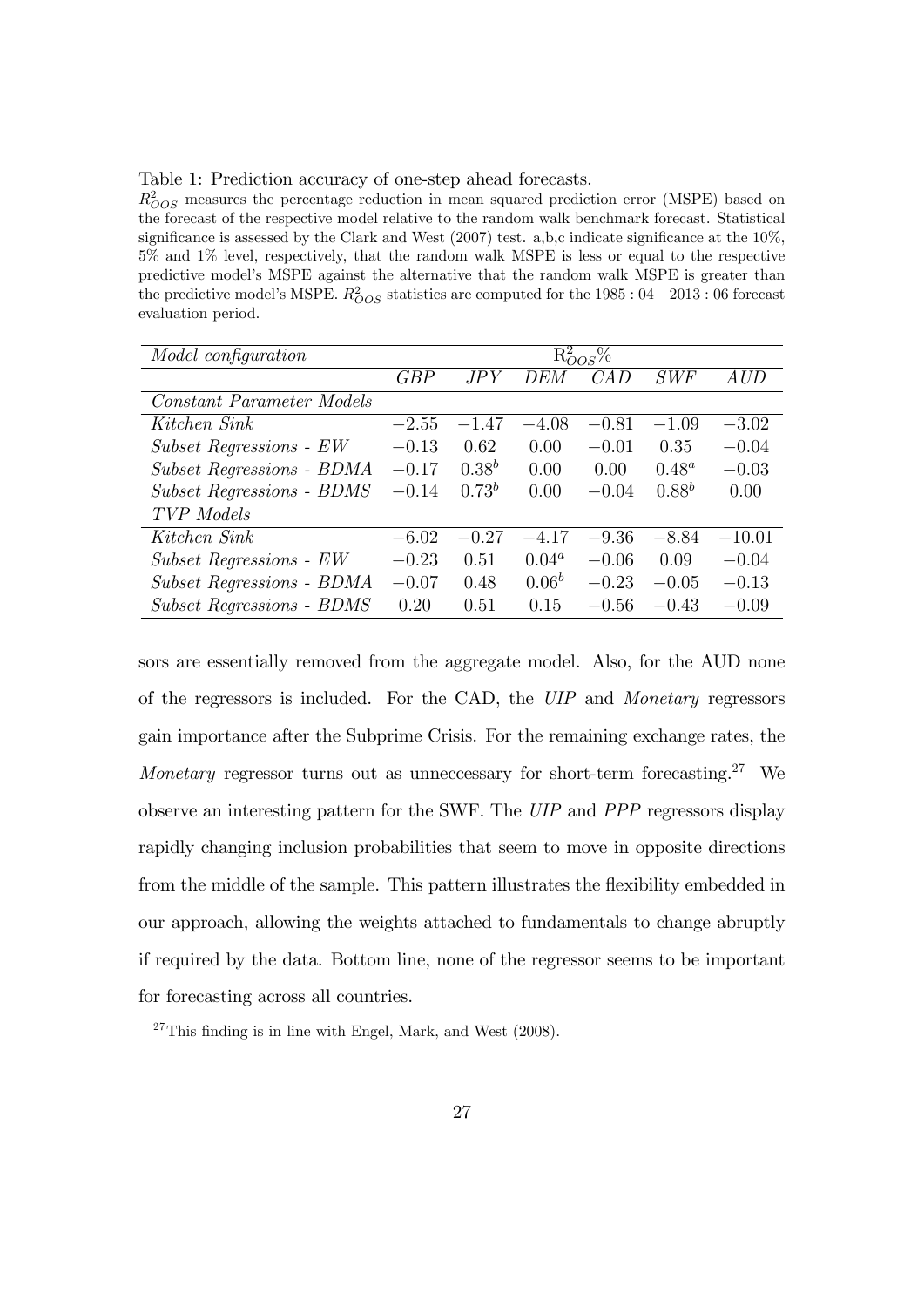

Figure 2: Evolution of inclusion probabilities for the regressors of the TVP-Subset Regressions- $BDMA$  model configuration. The dotted red (black) line indicates the evolution for the inclusion probability of the AsyTaylor (UIP) regressor. The solid black (red) line shows the evolution of the inclusion probability of the PPP (Monetary) regressor. The solid blue line tracks the inclusion of the intercept.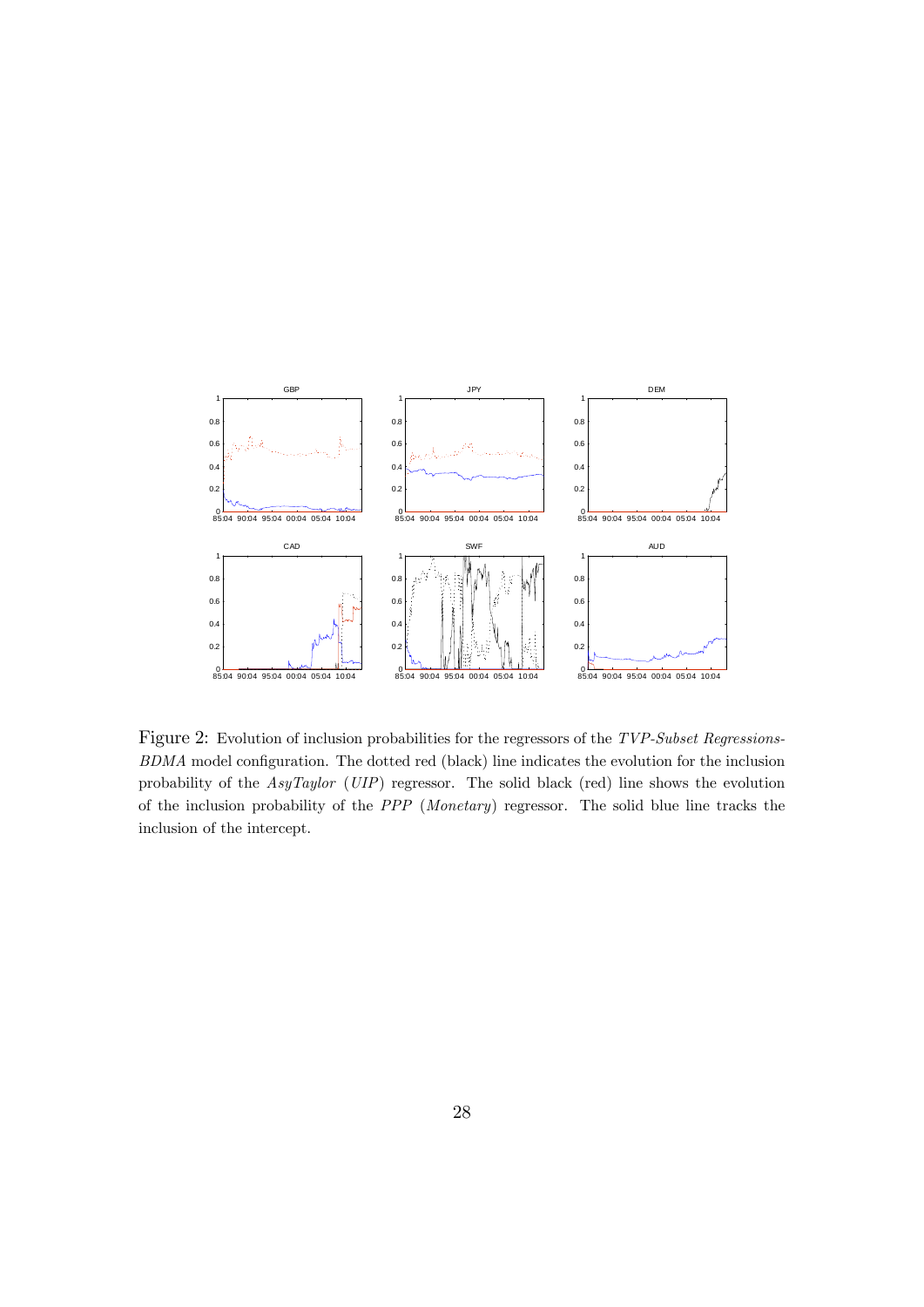Table 2: Prediction accuracy of twelve-step ahead forecasts.

 $R_{OOS}^2$  measures the percentage reduction in mean squared prediction error (MSPE) based on the forecast of the respective model relative to the random walk benchmark forecast. Statistical significance is assessed by the Clark and West  $(2007)$  test. a,b,c indicate significance at the 10%, 5% and 1% level, respectively, that the random walk MSPE is less or equal to the respective predictive model's MSPE against the alternative that the random walk MSPE is greater than the predictive model's MSPE.  $R_{OOS}^2$  statistics are computed for the 1985 : 04 – 2013 : 06 forecast evaluation period.

| Model configuration              | $R_{OOS}^2\%$ |          |          |          |          |          |  |  |
|----------------------------------|---------------|----------|----------|----------|----------|----------|--|--|
|                                  | GBP           | JPY      | DEM      | CAD      | SWF      | AUD      |  |  |
| <b>Constant Parameter Models</b> |               |          |          |          |          |          |  |  |
| Kitchen Sink                     | $-108.92$     | $-14.87$ | $-83.71$ | $-30.60$ | $-38.69$ | $-68.93$ |  |  |
| Subset Regressions - EW          | 0.00          | $-0.60$  | 0.00     | $-1.02$  | 0.00     | 0.00     |  |  |
| Subset Regressions - BDMA        | 0.00          | $-0.15$  | 0.00     | $-0.04$  | 0.00     | 0.00     |  |  |
| <b>Subset Regressions - BDMS</b> | 0.00          | $-0.04$  | 0.00     | 0.00     | 0.34     | 0.00     |  |  |
| <b>TVP</b> Models                |               |          |          |          |          |          |  |  |
| Kitchen Sink                     | $-107.95$     | $-13.80$ | $-83.68$ | $-30.67$ | $-37.00$ | $-55.73$ |  |  |
| Subset Regressions - EW          | 0.00          | $-0.62$  | 0.00     | $-0.92$  | 0.00     | 0.00     |  |  |
| Subset Regressions - BDMA        | 0.00          | $-0.26$  | 0.00     | $-0.02$  | 0.00     | 0.00     |  |  |
| <b>Subset Regressions - BDMS</b> | 0.00          | 0.83     | 0.00     | 0.00     | 0.00     | 0.00     |  |  |

Are time-varying coefficients helpful? For the Kitchen Sink model configurations, the increased flexibility of the TVP has a negative effect on forecasting performance for the one-step ahead forecasts (except for the JPY), while the effect on the twelve-step ahead forecasts is ambiguous. For the configurations that use shrinkage and model averaging/selection, results are mixed and no clear pattern arises whether the TVP models outperform their constant counterparts.

Is it worthwile to consider flexible model averaging/selection criteria? The BDMA and BDMS model averaging/selection schemes provide, is sum, slightly better results than the equal-weighting benchmark.

How intensively are the forecasts shrunk towards zero? Figure 3 displays the results for the Kitchen Sink approach without shrinkage, Figure 4 corresponds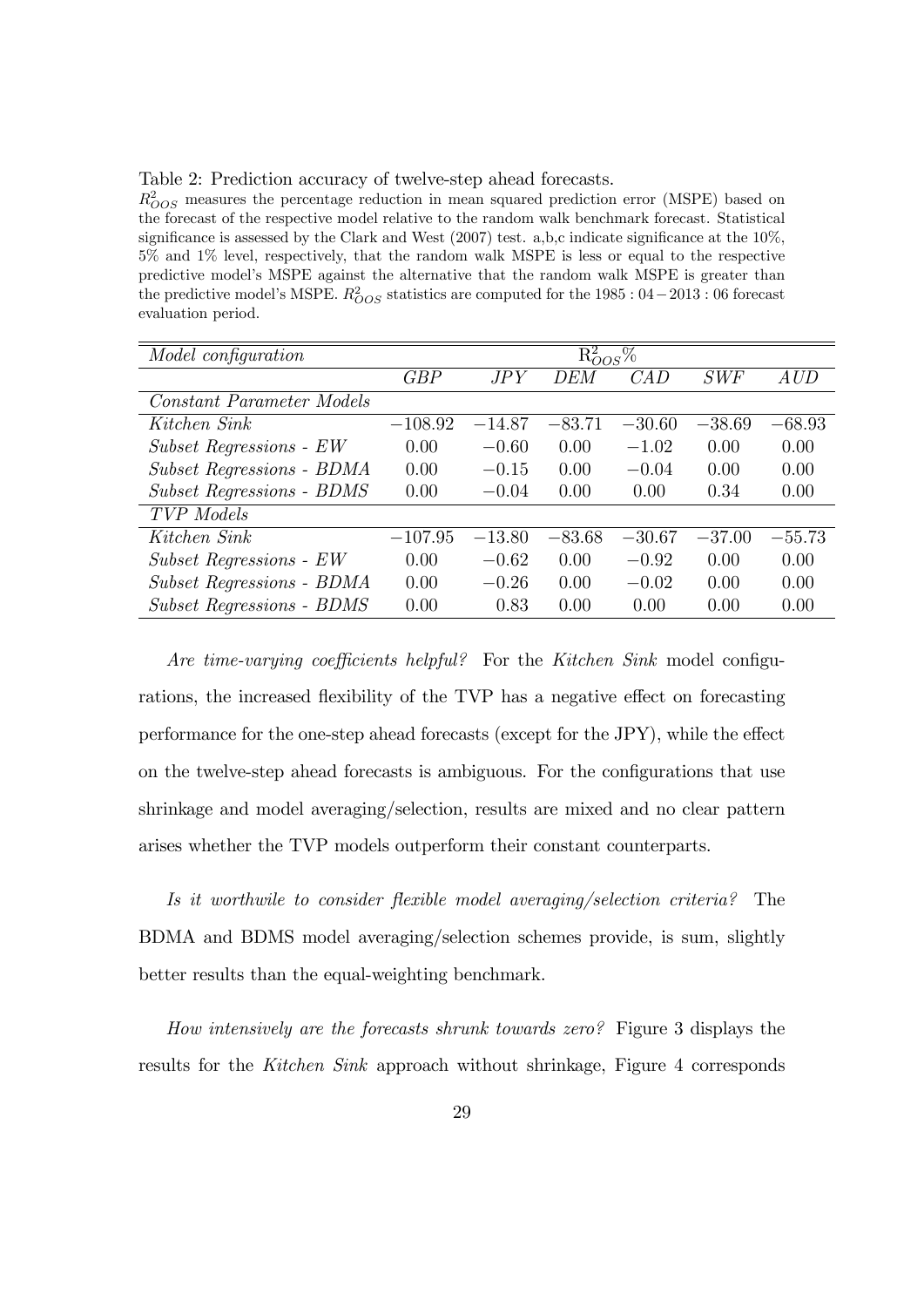to the final results after shrinkage based on the flexible TVP-Subset Regression-BDMA configuration. A comparison readily shows that the coefficients display significantly less variation after shrinkage has been introduced. However, abrupt changes in coefficients can still be observed, in particular around the end of the sample after the emergence of the Subprime Crisis. Figure 5 shows the weights assigned to the random walk forecast over time. If the weight equals one, the final forecast of the model is 0 and, hence, the shrinkage intensity is maximal. Overall, the shrinkage intensity is high (except for the JPY, it is always above 50%). For the DEM, the shrinkage intensity is maximal until near the end of the sample. Figure 5 is intimately related to Figure 2. The inclusion probabilities of all macro fundamentals are close to zero for most of the time. Near the end of the sample, the PPP regressor gains importance and is assigned an increasing weight at the expense of the random walk model. The shrinkage intensity for the CAD also changes over time, while it is roughly constant for the remaining countries. An interesting piece of evidence is that the previous shown flexibility of our model pays off in terms of forecasting performance for the JPY and SWF since some flexible model configurations do comparatively well for both countries. This suggests that our approach is able to detect (temporarily) relevant information embedded in the macro fundamentals. Figure 6 shows the MSE of the aggregate subset forecasts as a function of the number of predictors that are included. For all six currencies, the MSE increases when more than three predictors are included. This highlights the issue of overfitting and the superiority of parsimonious models. As our model combination/selection exploits the prediction densities rather the conditional means, Figure 7 is intended to provide information to whether the criteria MSE and log predictive likelihoods favor a similar degree of model complexity. The measures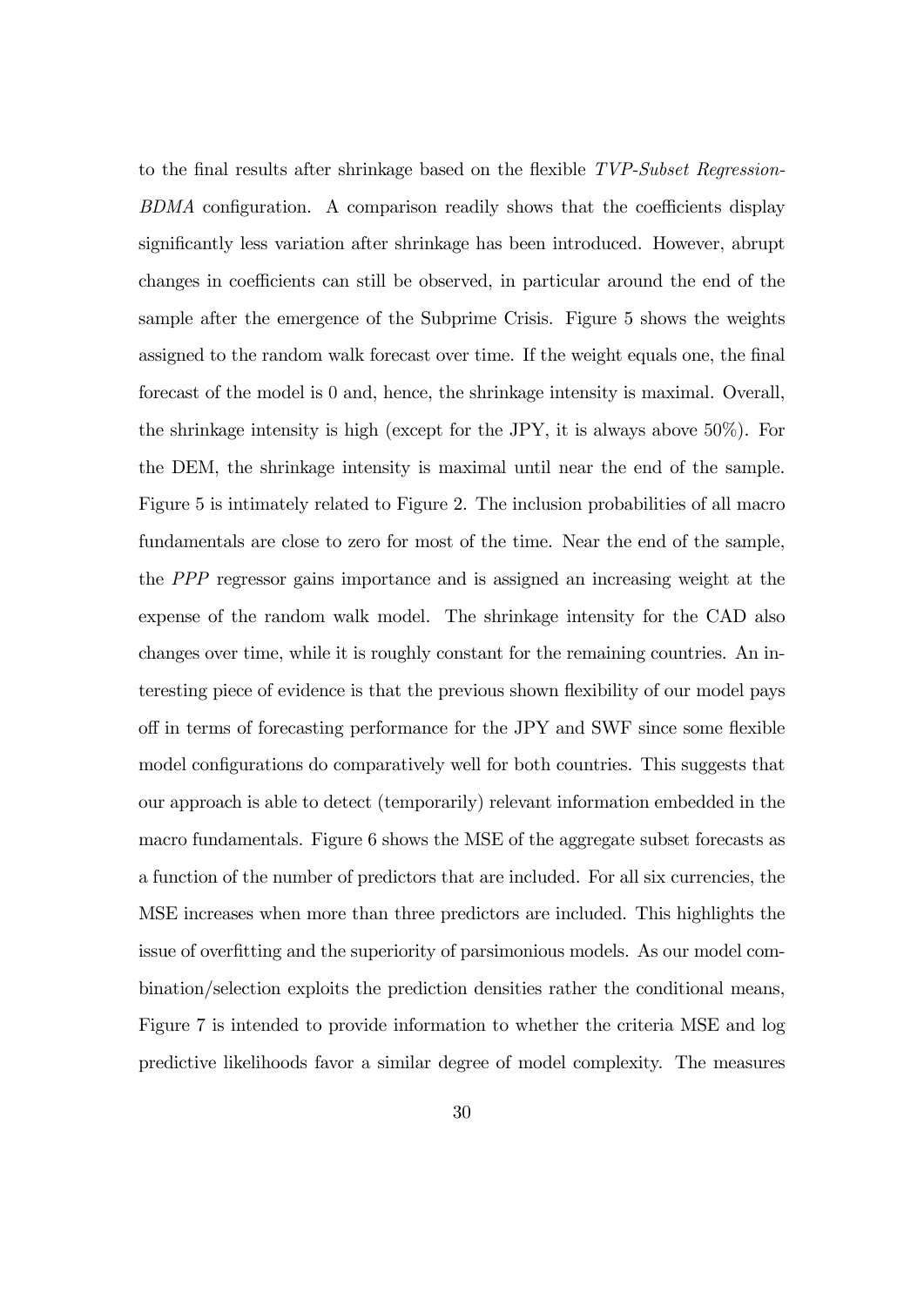

Figure 3: Evolution of coefficients of the  $TVP$  - Kitchen Sink model configuration. The dotted red (black) line indicates the evolution of the coefficient associated with the AsyTaylor (UIP) regressor. The solid black (red) line shows the evolution of the PPP (Monetary) regressor.

largely agree, suggesting that our combination scheme is appropriate, although we focus on point forecast accuracy.<sup>28</sup>

Are the flexible models able to outperform the random walk benchmark? The results are mixed for the one-step ahead forecasts. For the twelve-month horizon, none of the model configurations significantly outperforms the random walk forecast. Instead, forecasts of the flexible models are intensively shrunk towards zero. Bottom line, the considered model configurations cannot consistently outperform the random walk benchmark.

As a robustness check, the set of potential regressors has been extended by including several other predictors, namely changes in cumulated trade balances,

<sup>&</sup>lt;sup>28</sup>We have already mentioned that the  $R_{OOS}^2$  generally decreases if we use the recursive subset selection strategy proposed by Elliott, Gargano, and Timmermann (2013) that is based on forecasting accuracy measured by the MSE.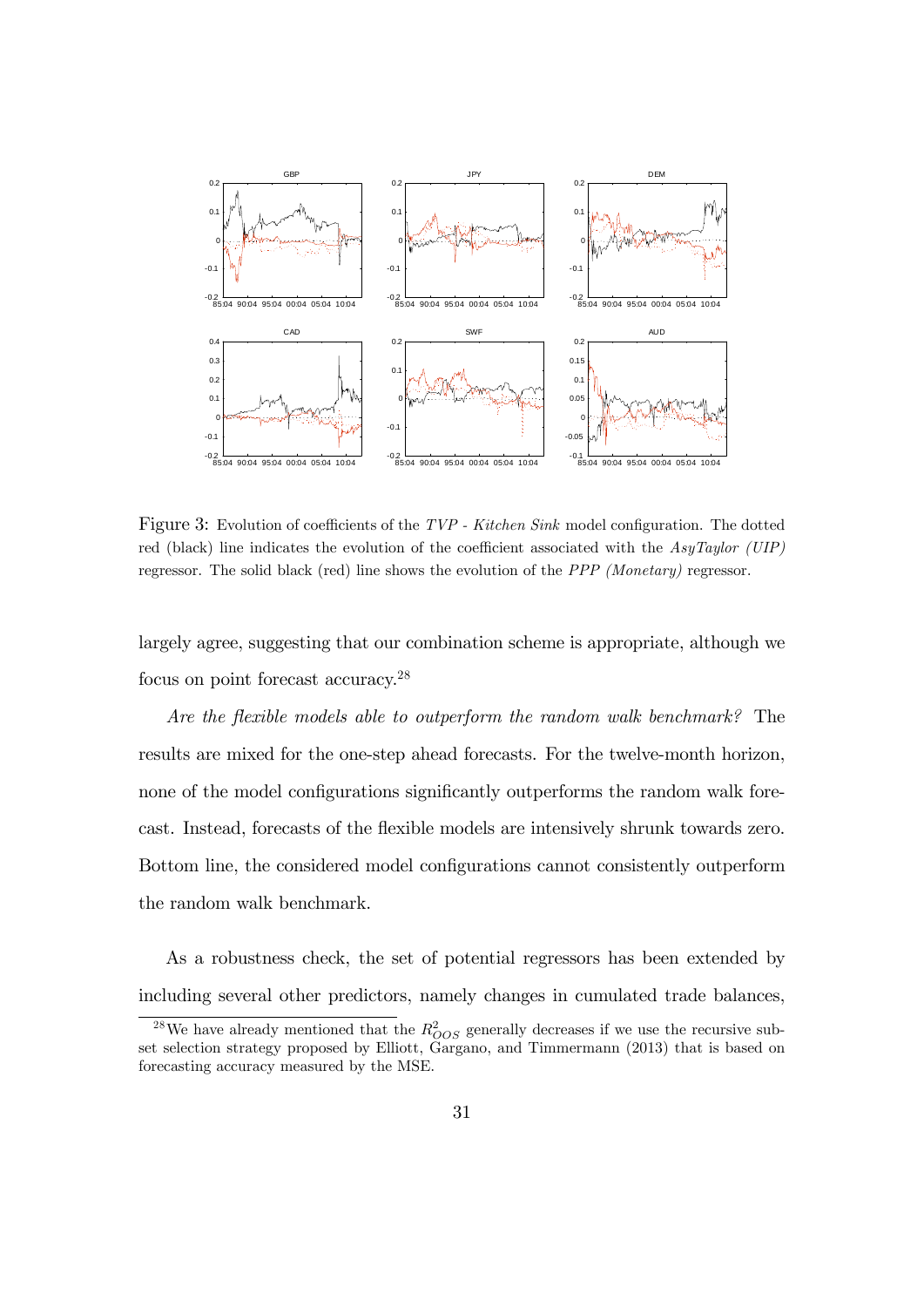

Figure 4: Evolution of coefficients of the TVP-Subset Regressions-BDMA model version. The dotted red (black) line indicates the evolution of the coefficient associated with the  $AsyTaylor$  $(UIP)$  regressor. The solid black (red) line shows the evolution of the PPP (Monetary) regressor.



Figure 5: Shrinkage to the random walk. The figure shows the weights attached to the subset with zero regressors (i.e., the random walk) for the considered exchange rates over time.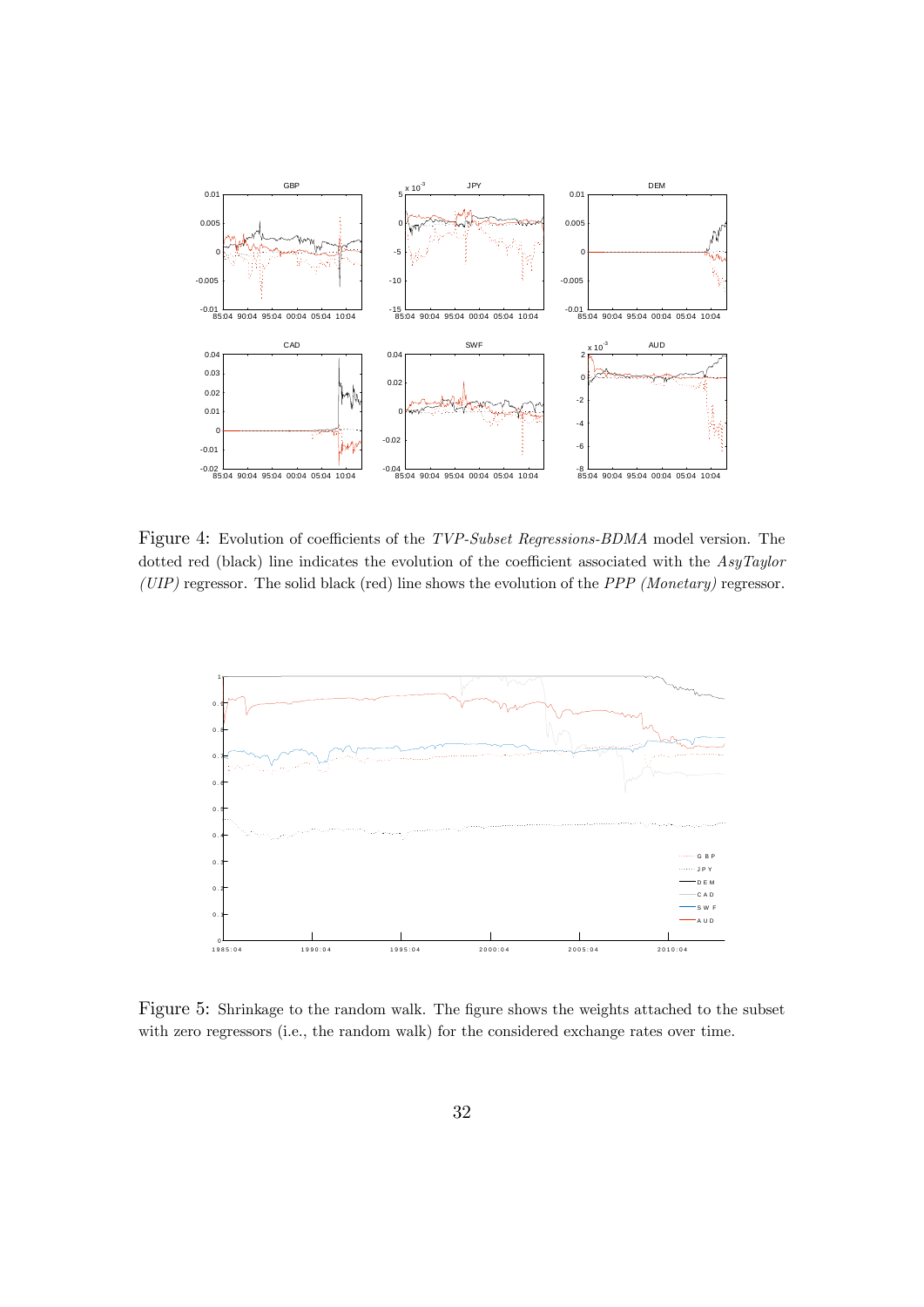

Figure 6: Out-of-sample forecast performance (MSE). The mean squared errors of the TVP- $Subset$  Regressions-BDMA model configurations are shown as a function of the number of predictors.



Figure 7: Out-of-sample forecast performance (Predictive Log Likelihoods). The sums of predictive log likelihoods of the  $TVP-subset$  regressions- $BDMA$  model configurations are shown as a function of the number of predictors.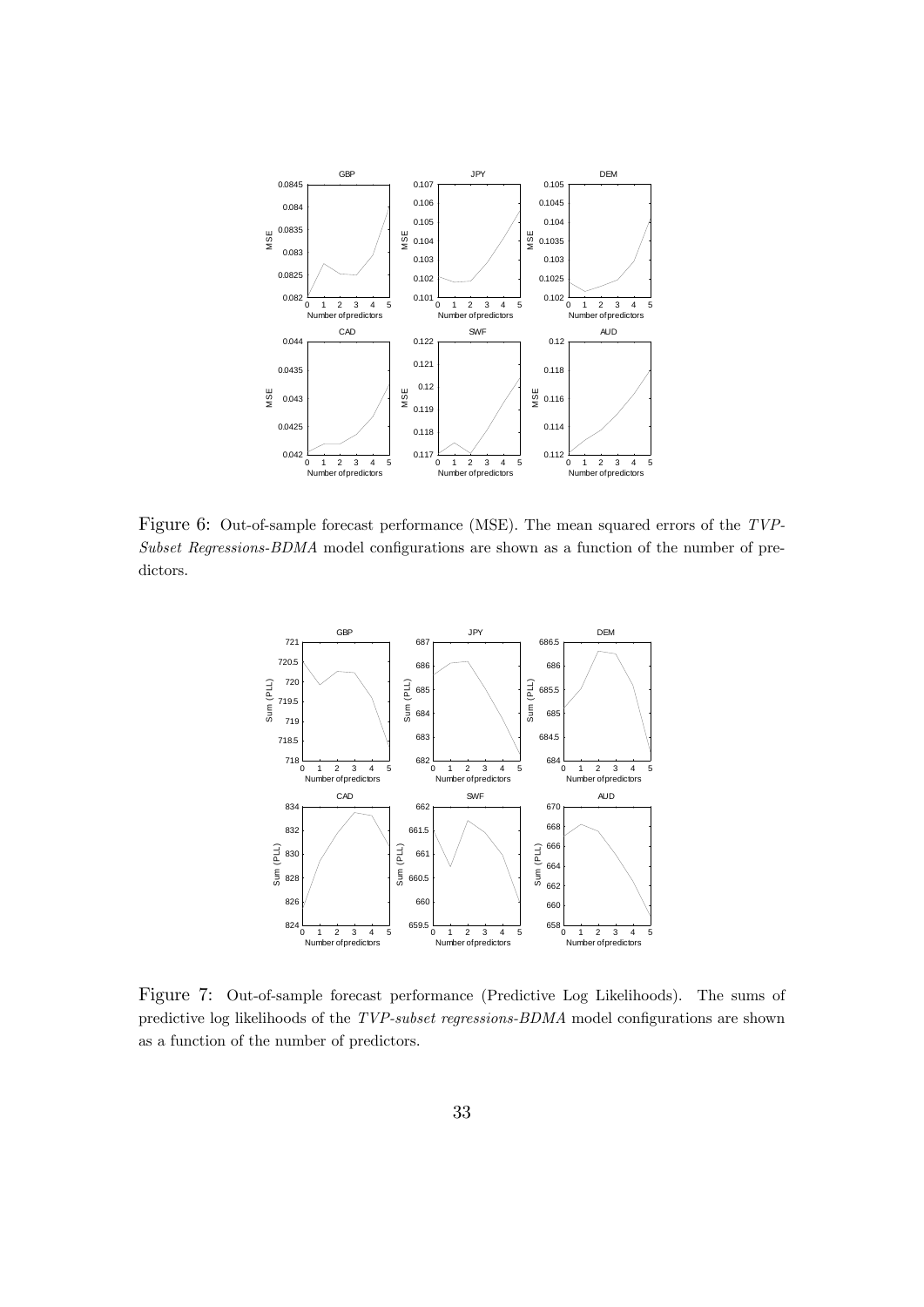stock price returns and commodity index returns. We have also analyzed whether including the considered fundamentals directly as regressors rather than pre-estimate models (as outlined in Section 2) changes the results. Furthermore, we have experimented with different sample periods. To conserve space, the results are not displayed since our our main findings are qualitatively unaffected in all cases. The results are available upon request.

## 6 Conclusion

We have introduced a method for shrinkage in TVP models that is tailored to the econometric demands for exchange rate forecasting models. The method has a range of desirable properties, particularly it allows for time-varying and predictorspecific shrinkage intensity. Our empirical results amass evidence for the prevailing view that (short-term) forecasting of exchange rates with macro fundamentals cannot systematically beat a naive random walk benchmark in terms of point prediction accuracy (measured by the root mean squared error). The naive random walk model is frequently selected as the most appropriate model. However, the empirical Öndings suggest that changing relevance of nformation embedded in macro fundamentals is detected in the flexible model versions.

The emphasis of our analysis has dealt with designing a flexible econometric forecasting technique. Against this background, we are confident to have provided a suitable setup for conditional predictability, as far as it genuinely exists. While our results are robust to alternative predictors, they do not rule out predictability for other settings, such as real-time (rather than revised) macro fundamentals. As our method is of general purpose (though inspired by the demands for predicting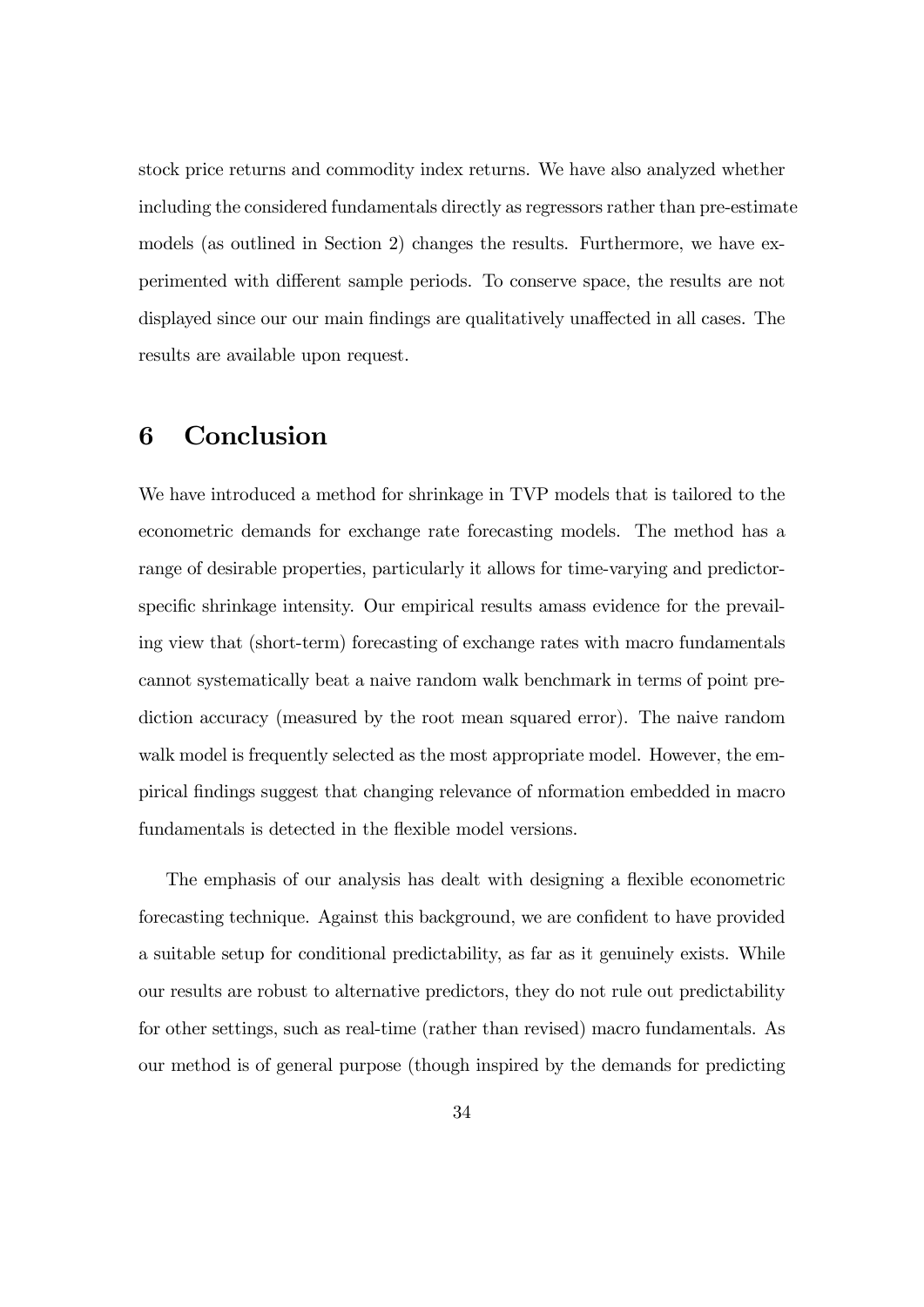exchange rates), it is suited for predicting other variables in macroeconomics and finance.

Our results affirm the importance for shrinkage and flexible model averaging/selection criteria to avoid poor forecasting performance. The researcher using the approach benefits from the automated shrinkage procedure. (S)he avoids the risk of misspecification associated with a simpler model (such as the random walk) from the outset and, simultaneously, circumvents the caveat of overfitting that is associated with using unrestricted TVP models. Thus the suggested method provides a "failsafe mechanism" against inappropriate model choices.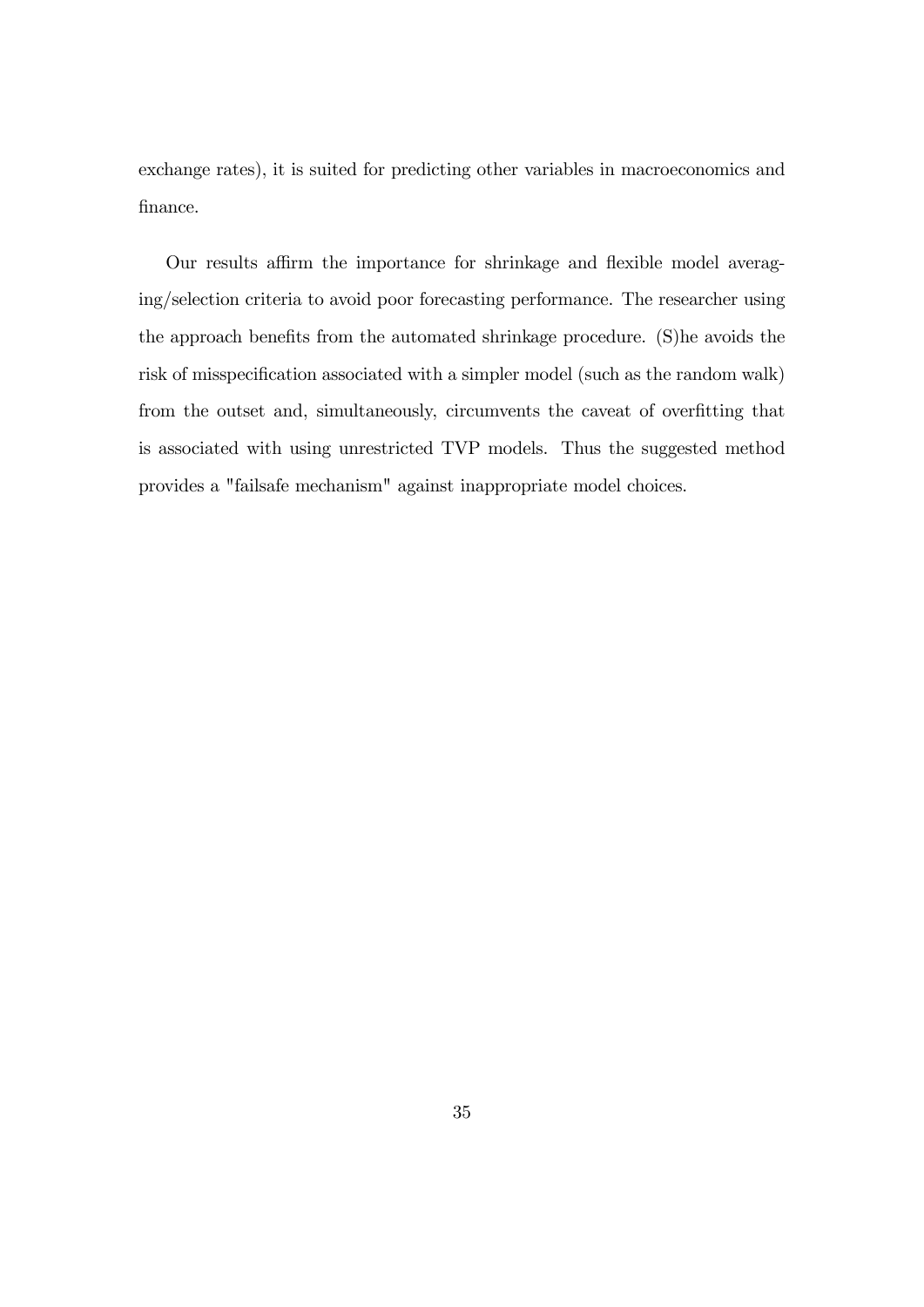## References

- AKRAM, Q. F., D. RIME, AND L. SARNO (2008): "Arbitrage in the foreign exchange market: Turning on the microscope," Journal of International Economics,  $76(2)$ ,  $237-253$ .
- BACCHETTA, P., AND E. VAN WINCOOP (2004): "A scapegoat model of exchange rate fluctuations," Discussion paper, National Bureau of Economic Research.
- $(2006)$ : "Can Information Heterogeneity Explain the Exchange Rate Determination Puzzle?," American Economic Review, 96(3), 552–576.
- $-$  (2013): "On the unstable relationship between exchange rates and macroeconomic fundamentals," Journal of International Economics, 91(1), 18–26.
- BELMONTE, M. A., G. KOOP, AND D. KOROBILIS (2014): "Hierarchical Shrinkage in Time-Varying Parameter Models," Journal of Forecasting, 33(1), 80–94.
- BERGE, T. J. (2014): "Forecasting disconnected exchange rates," Journal of Applied Econometrics,  $29(5)$ ,  $713-735$ .
- BREIMAN, L. (1996): "Bagging predictors," *Machine learning*,  $24(2)$ , 123–140.
- CAMPBELL, J. Y., AND S. B. THOMPSON (2008): "Predicting excess stock returns out of sample: Can anything beat the historical average?," Review of Financial  $Studies, 21(4), 1509-1531.$
- Chan, J. C., G. Koop, R. Leon-Gonzalez, and R. W. Strachan (2012): "Time varying dimension models," Journal of Business  $\mathcal C$  Economic Statistics,  $30(3)$ ,  $358-367$ .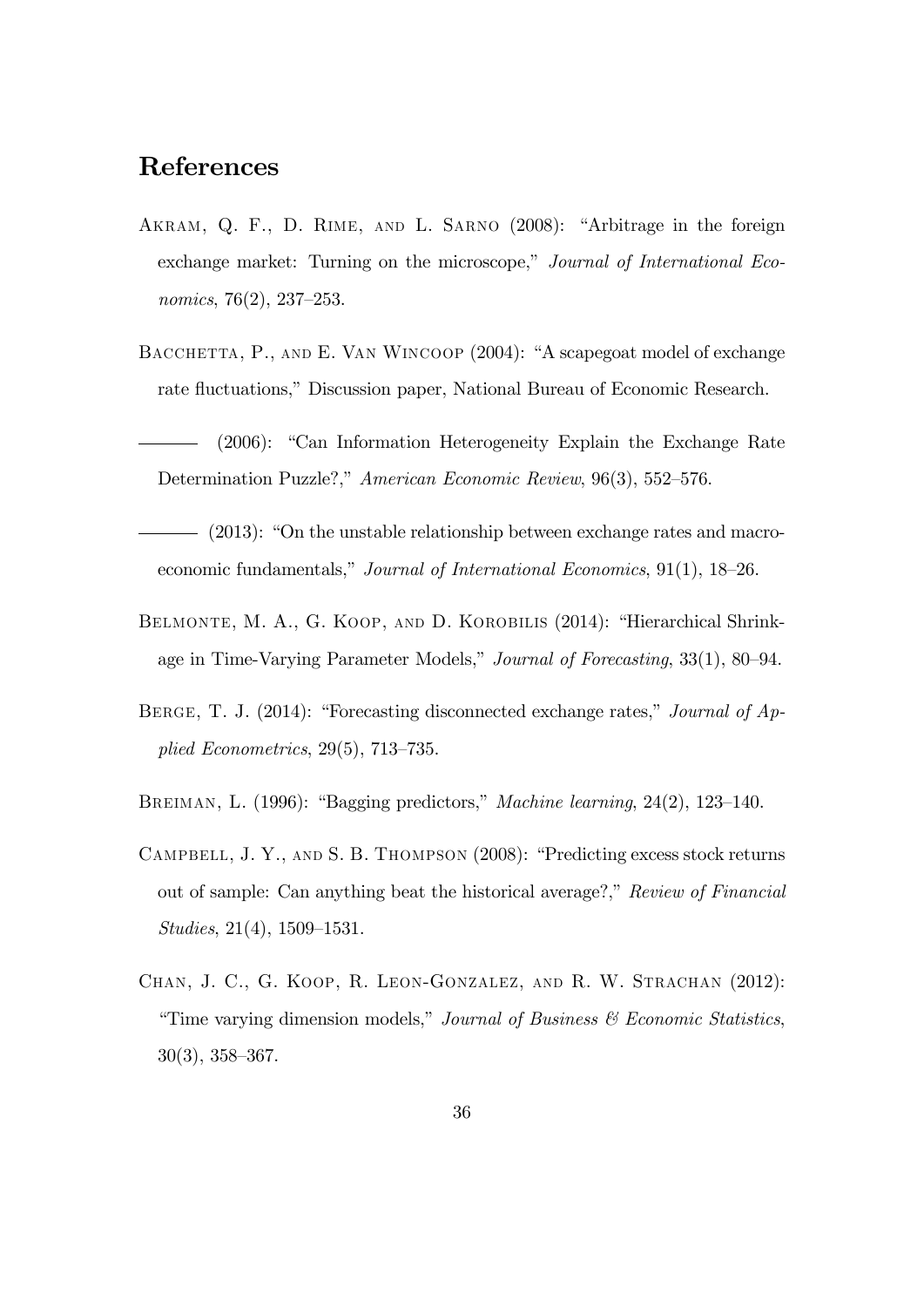- CHEUNG, Y.-W., AND M. D. CHINN  $(2001)$ : "Currency traders and exchange rate dynamics: a survey of the US market," Journal of International Money and Finance,  $20(4)$ ,  $439-471$ .
- CLARK, T. E., AND K. D. WEST  $(2007)$ : "Approximately normal tests for equal predictive accuracy in nested models," Journal of Econometrics,  $138(1)$ ,  $291-$ 311.
- COGLEY, T., AND T. J. SARGENT (2005): "Drifts and volatilities: monetary policies and outcomes in the post WWII US," Review of Economic dynamics,  $8(2), 262 - 302.$
- CORTE, P. D., L. SARNO, AND I. TSIAKAS (2009): "An Economic Evaluation of Empirical Exchange Rate Models," Review of Financial Studies,  $22(9)$ ,  $3491-$ 3530.
- ELLIOTT, G., A. GARGANO, AND A. TIMMERMANN (2013): "Complete subset regressions," Journal of Econometrics,  $177(2)$ ,  $357 - 373$ , Dynamic Econometric Modeling and Forecasting.
- ENGEL, C., N. C. MARK, AND K. D. WEST (2008): "Exchange Rate Models Are Not As Bad As You Think," in NBER Macroeconomics Annual 2007, Volume 22, NBER Chapters, pp. 381–441. National Bureau of Economic Research, Inc.
- FRATZSCHER, M., L. SARNO, AND G. ZINNA (2012): "The scapegoat theory of exchange rates: the first tests," Working Paper Series 1418, European Central Bank.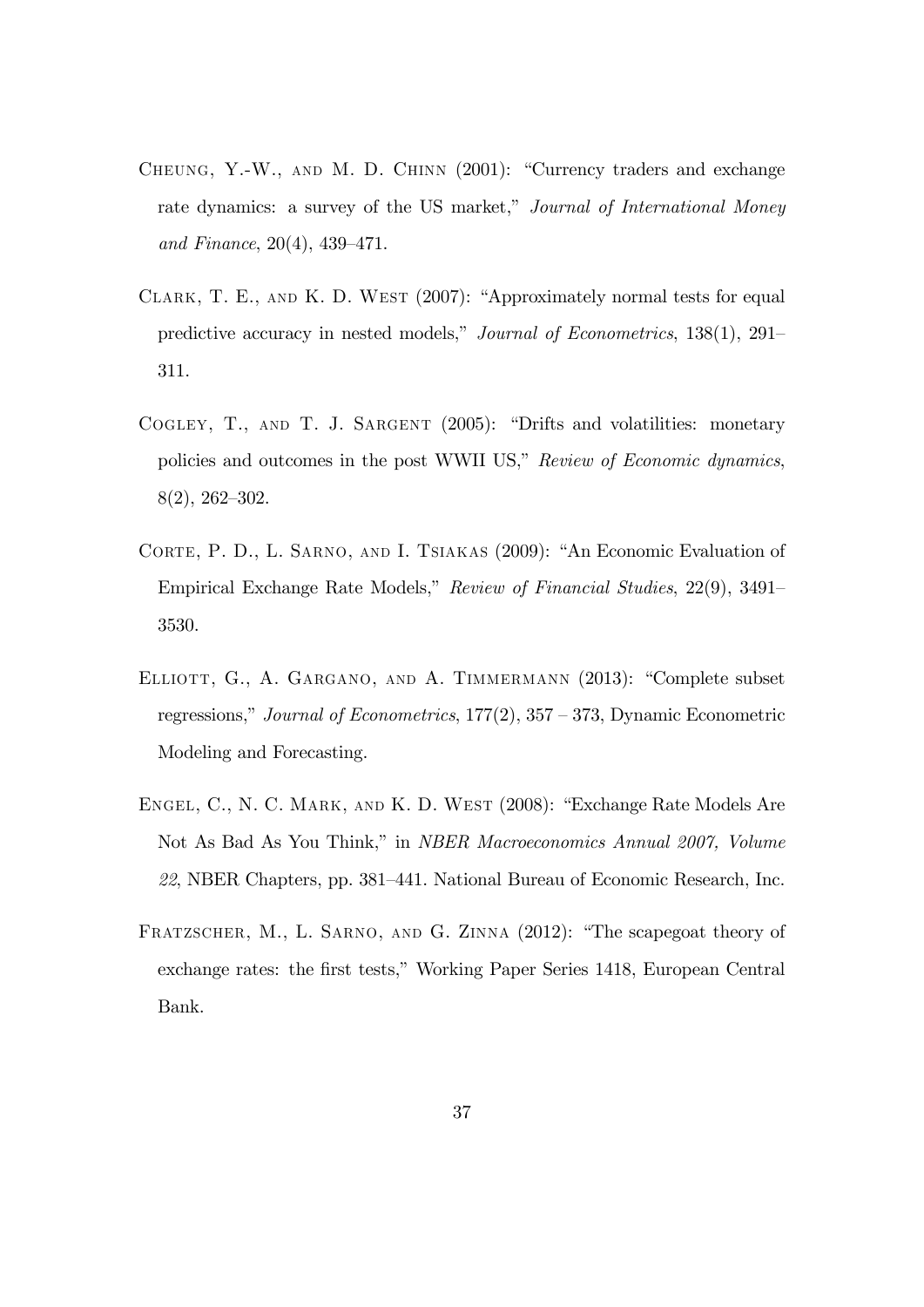- GEWEKE, J., AND G. AMISANO (2011): "Optimal prediction pools," *Journal of*  $Econometrics, 164(1), 130-141.$
- GROEN, J. J., R. PAAP, AND F. RAVAZZOLO (2013): "Real-time inflation forecasting in a changing world," Journal of Business  $\mathcal C$  Economic Statistics, 31(1), 29-44.
- HANNAN, E. J., A. MCDOUGALL, AND D. POSKITT (1989): "Recursive estimation of autoregressions," Journal of the Royal Statistical Society. Series B (Methodological), pp.  $217-233$ .
- HODRICK, R. J., AND E. C. PRESCOTT  $(1997)$ : "Postwar US business cycles: an empirical investigation," Journal of Money, credit, and Banking, pp.  $1-16$ .
- KALLI, M., AND J. E. GRIFFIN (2014): "Time-varying sparsity in dynamic regression models," Journal of Econometrics,  $178(2)$ ,  $779-793$ .
- KOOP, G., AND D. KOROBILIS (2012): "Forecasting inflation using dynamic model averaging," International Economic Review, 53(3), 867–886.
- Kouwenberg, R., A. Markiewicz, R. Verhoeks, and R. C. Zwinkels  $(2013):$  "Model Uncertainty and Exchange Rate Forecasting," Available at SSRN 2291394.
- LI, J., I. TSIAKAS, AND W. WANG  $(2014)$ : "Predicting Exchange Rates Out of Sample: Can Economic Fundamentals Beat the Random Walk?," Journal of Financial Econometrics.
- MARKIEWICZ, A.  $(2012)$ : "Model uncertainty and exchange rate volatility," International Economic Review,  $53(3)$ ,  $815-844$ .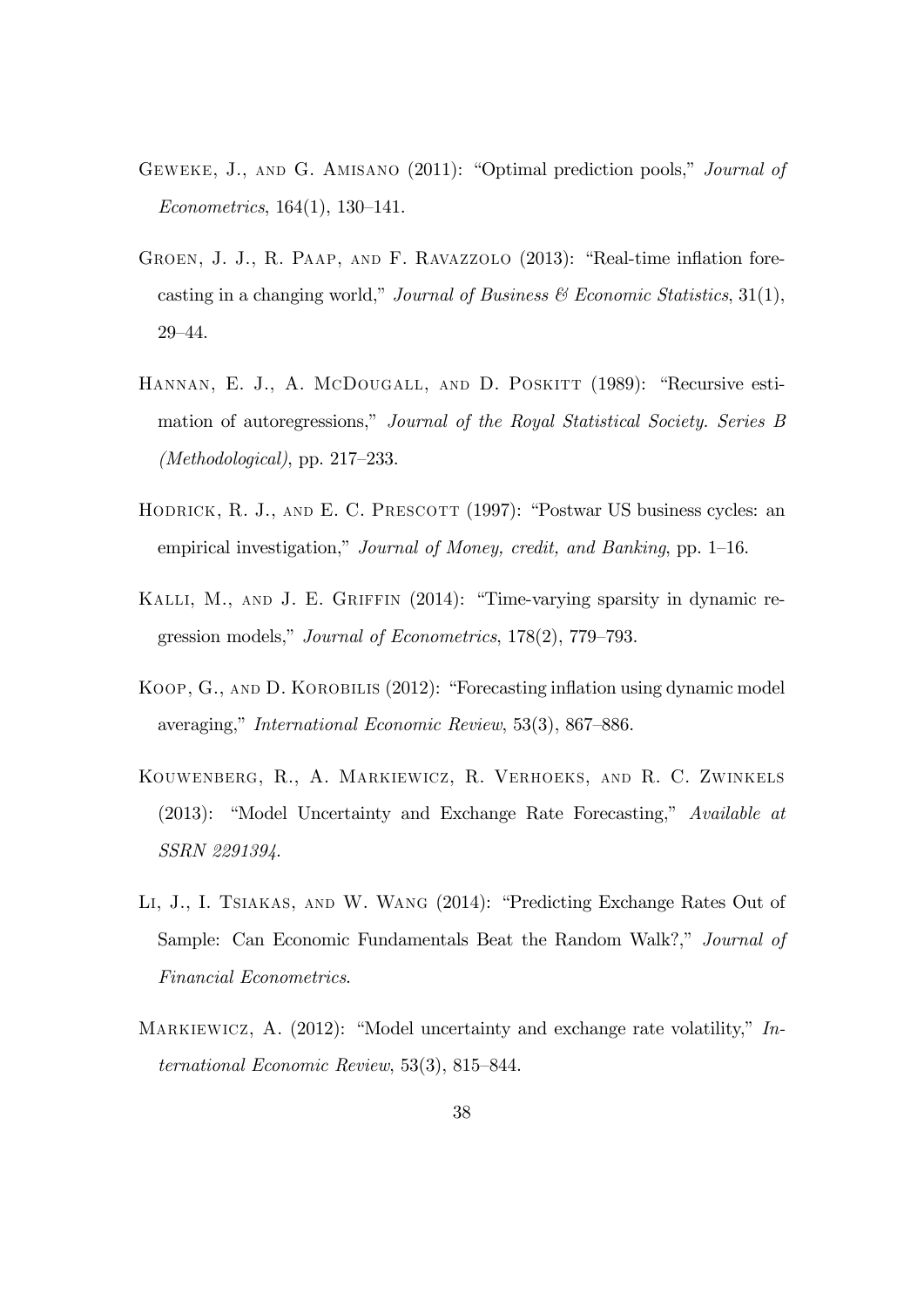- MEESE, R. A., AND K. ROGOFF  $(1983)$ : "Empirical exchange rate models of the seventies : Do they fit out of sample?," Journal of International Economics,  $14(1-2), 3-24.$
- MOLODTSOVA, T., AND D. H. PAPELL (2009): "Out-of-sample exchange rate predictability with Taylor rule fundamentals," Journal of International Economics,  $77(2)$ , 167–180.
- PESARAN, M. H., AND A. PICK (2011): "Forecast Combination Across Estimation Windows," Journal of Business  $\mathcal C$  Economic Statistics, 29(2), 307–318.
- PESARAN, M. H., A. PICK, AND M. PRANOVICH (2013): "Optimal forecasts in the presence of structural breaks," Journal of Econometrics,  $177(2)$ ,  $134-152$ .
- PESARAN, M. H., AND A. TIMMERMANN (2007): "Selection of estimation window in the presence of breaks," Journal of Econometrics,  $137(1)$ ,  $134-161$ .
- PRIMICERI, G. E. (2005): "Time varying structural vector autoregressions and monetary policy," The Review of Economic Studies,  $72(3)$ ,  $821-852$ .
- RAFTERY, A. E., M. KÁRNÝ, AND P. ETTLER (2010): "Online Prediction Under Model Uncertainty via Dynamic Model Averaging: Application to a Cold Rolling Mill.," Technometrics : a journal of statistics for the physical, chemical, and engineering sciences,  $52(1)$ ,  $52-66$ .
- RAFTERY, A. E., D. MADIGAN, AND J. A. HOETING (1997): "Bayesian model averaging for linear regression models," Journal of the American Statistical Association,  $92(437)$ ,  $179-191$ .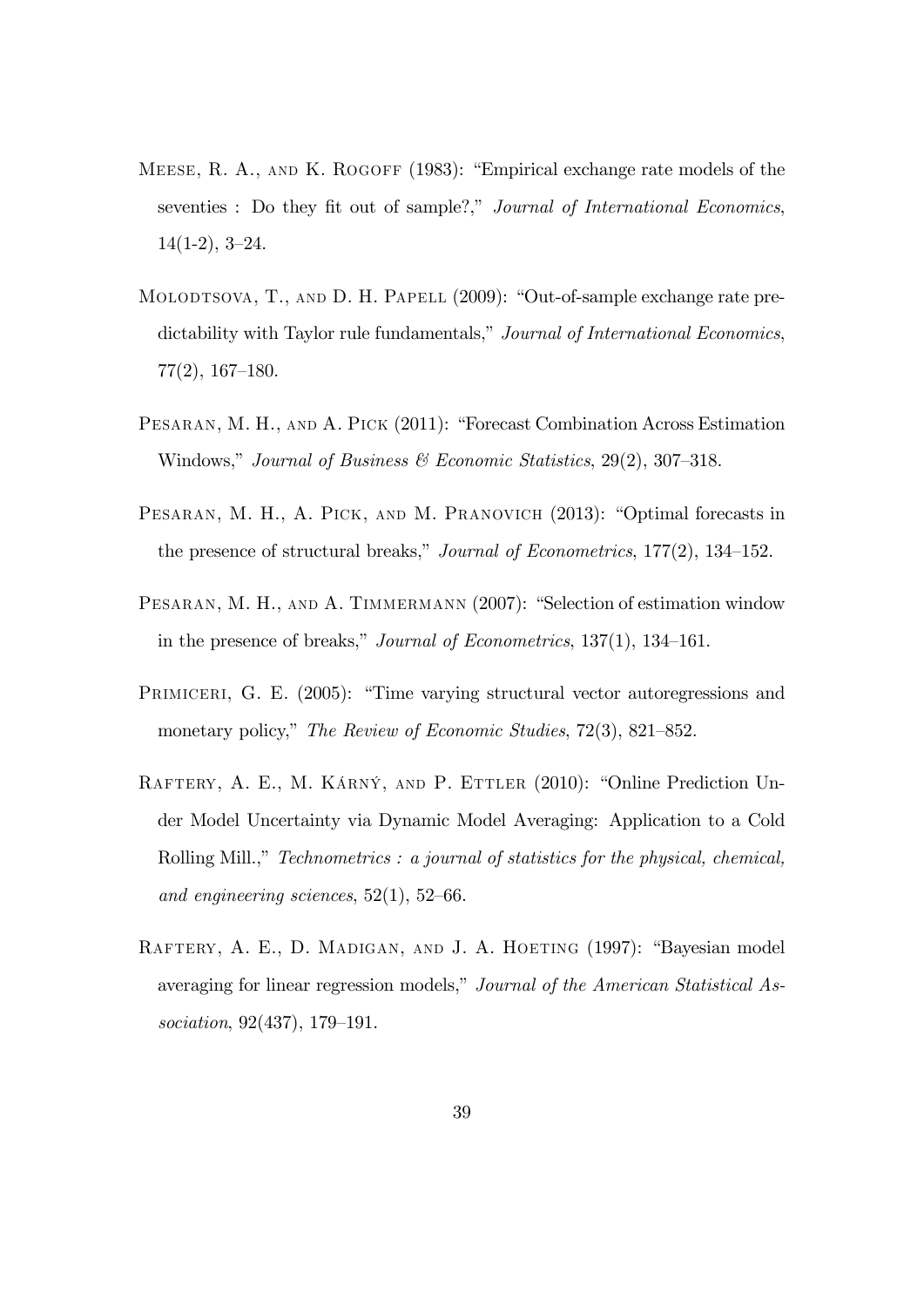- RAPACH, D. E., J. K. STRAUSS, AND G. ZHOU (2010): "Out-of-sample equity premium prediction: Combination forecasts and links to the real economy," Review of Financial Studies,  $23(2)$ ,  $821-862$ .
- ROSSI, B. (2013): "Exchange rate predictability," Journal of Economic Literature,  $51(4)$ , 1063-1119.
- ROSSI, B., G. ELLIOTT, AND A. TIMMERMANN (2012): "Advances in forecasting under instability," by G. Elliott, and A. Timmermann. Elsevier-North Holland.
- SARNO, L., AND G. VALENTE (2009): "Exchange Rates and Fundamentals: Footloose or Evolving Relationship?," Journal of the European Economic Associa $tion, 7(4), 786-830.$
- STOCK, J. H., AND M. W. WATSON (2004): "Combination forecasts of output growth in a seven-country data set," Journal of Forecasting,  $23(6)$ ,  $405-430$ .
- TAYLOR, J. B. (1993): "Discretion versus policy rules in practice," in Carnegie-Rochester conference series on public policy, vol. 39, pp.  $195-214$ . Elsevier.
- TIBSHIRANI, R. (1996): "Regression shrinkage and selection via the lasso,"  $Jour$ nal of the Royal Statistical Society. Series B (Methodological), pp.  $267-288$ .
- WEST, M., AND J. HARRISON (1997): *Bayesian forecasting and dynamic models.* Springer, 2nd edn.
- WRIGHT, J. H. (2008): "Bayesian Model Averaging and exchange rate forecasts," Journal of Econometrics,  $146(2)$ ,  $329-341$ .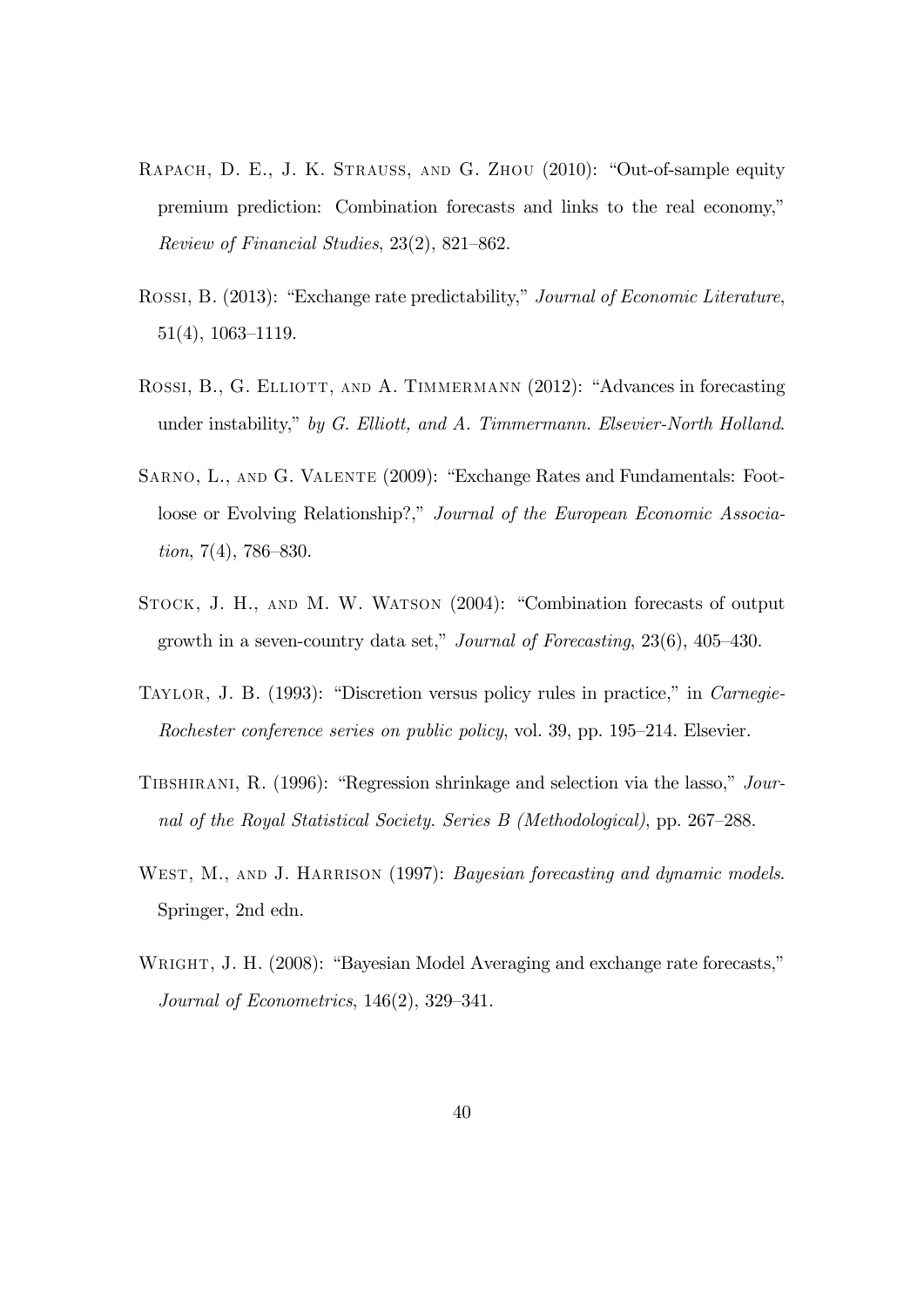ZOU, H., AND T. HASTIE (2005): "Regularization and variable selection via the elastic net," Journal of the Royal Statistical Society: Series B (Statistical  $Methodology, 67(2), 301-320.$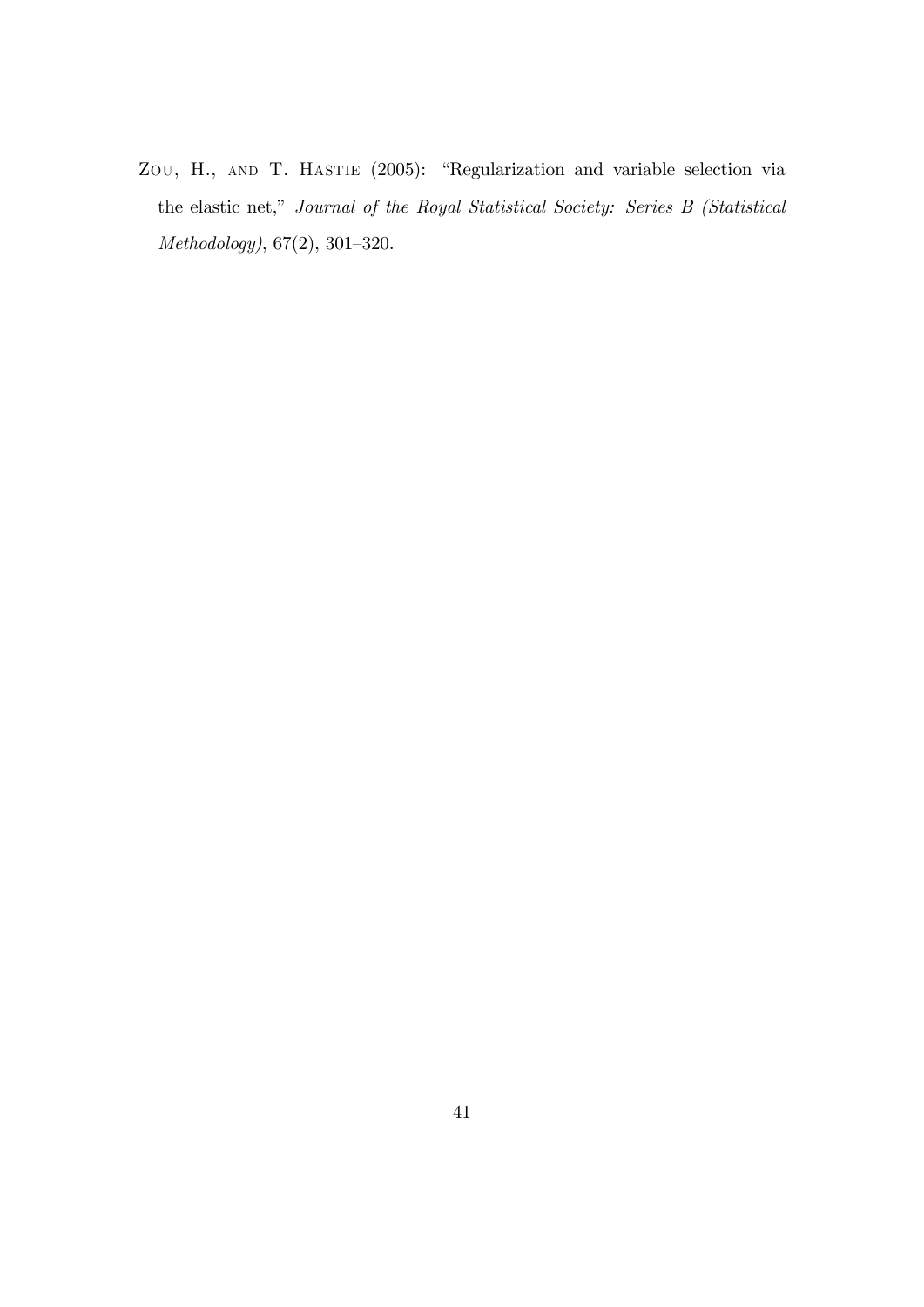## A Appendix

## A.1 The Shrinkage Mechanism in Complete Subset Regressions

Suppose we are interested in predicting the univariate (scalar) variable  $y_{T+1}$  in a simple linear regression model with k predictors  $x_T \in \mathbb{R}^k$ , and a history of data,  $\{y_{t+1}, x_t\}_{t=0}^{T-1}$ . Let  $\mathbb{E}(x_t^{\prime}x_t) = \Sigma_X$  for all t, and without loss of generality, assume that  $\mathbb{E}(x_t) = 0$  for all t. To focus on regressions that include only a subset of the predictors, define  $\beta$  to be a  $K \times 1$  vector with coefficients in the rows representing included regressors and zeros in the rows of excluded variables.  $y = (y_1, ..., y_T)$  is a  $T \times 1$  vector and  $X = (x_0, x_1, \ldots, x_{T-1})'$  stacks the x observations into a  $T \times K$ matrix. Denote the generalized inverse of a matrix A by  $A^-$ . Let  $S_i$  be a  $K \times K$ matrix with zeros everywhere except for ones in the diagonal cells corresponding to included variables, such that if the  $(j, j)$  element of  $S<sub>i</sub>$  is one, the jth regressor is included, while if this element is zero, the jth regressor is excluded. Sums over i are sums over all permutations of  $S_i$ . The subset regression estimators can be represented as a weighted average of the components of the full regression OLS estimator,  $\beta_{OLS}$ . Elliott, Gargano, and Timmermann (2013) show that, for a large sample size and under general conditions, the estimator for the complete subset regression,  $\beta_{k,K}$ , can be written as

$$
\widehat{\beta}_{k,K} = \Lambda_{k,K} \widehat{\beta}_{OLS} + o_p(1) ,
$$

where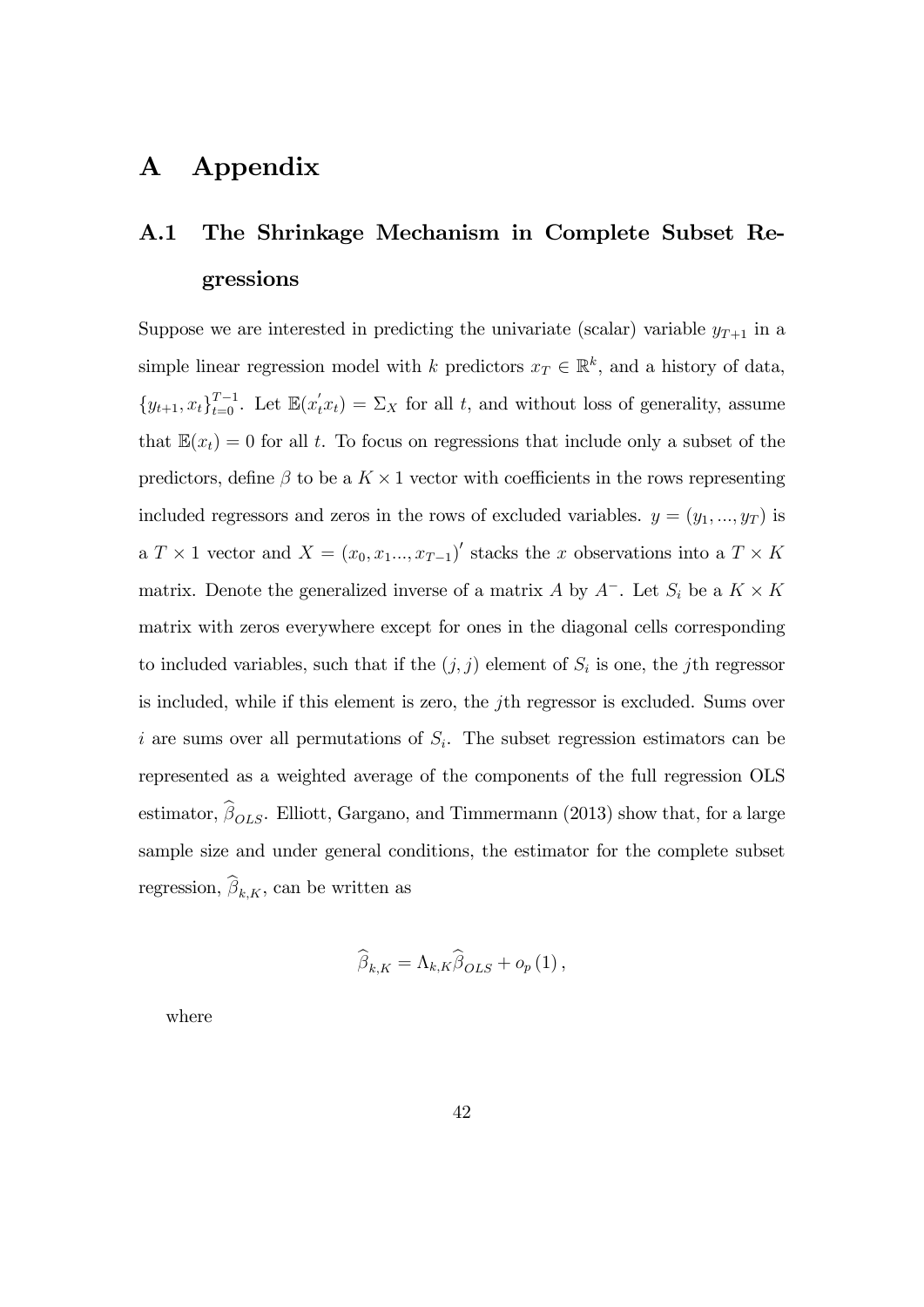$$
\Lambda_{k,K} = \frac{1}{n_{k,K}} = \sum_{i=1}^{n_{k,K}} \left( S_i' \Sigma_X S_i \right)^{-} \left( S_i' \Sigma_X \right).
$$

To gain insight into how the method works as a shrinkage estimator, we will first focus on the special case when the covariates are orthonormal. In this case,  $\widehat{\beta}_{k,K} = \lambda_{k,K} \widehat{\beta}_{OLS}$ , where  $\lambda_{k,K} = 1 - \left(\frac{n_{k,K-1}}{n_{k,K}}\right)$  is a scalar. To see this, note that for this special case,  $\beta_{OLS} = X'y$ , while each of the subset regression estimates can be written  $\beta_i = S_i X' y$ . The complete subset regression estimator is then given by

$$
\widehat{\beta}_{k,K} = \frac{1}{n_{k,K}} \sum_{i=1}^{n_{k,K}} \widehat{\beta}_i
$$
\n
$$
= \frac{1}{n_{k,K}} \sum_{i=1}^{n_{k,K}} S_i X' y
$$
\n
$$
= \left(\frac{1}{n_{k,K}} \sum_{i=1}^{n_{k,K}} S_i\right) \widehat{\beta}_{OLS}.
$$

The result follows by noting that the elements of n $\sum^{n_{k,K}}$ diagonal terms, and equal the number of times the regressor is included in the  $S_i$  are zero for the offsubset regressions for the diagonal terms, that is  $\binom{n_{K-1}}{n_{K-1}}$  $n_{k-1}$ ) times. In turn, the diagonal terms equal  $n_{k,K}$  minus the number of times a regressor is excluded, which gives the result, noting that the solution is the same for each diagonal. The smaller  $k$ relative to  $K$ , the greater the amount of shrinkage.

For the general case, where regressors are correlated, the subset regression coefficients are not simple regressor-by-regressor shrinkages of the OLS estimates, and will depend on the full covariance matrix of all regressors. Specifically,  $\Lambda_{k,K}$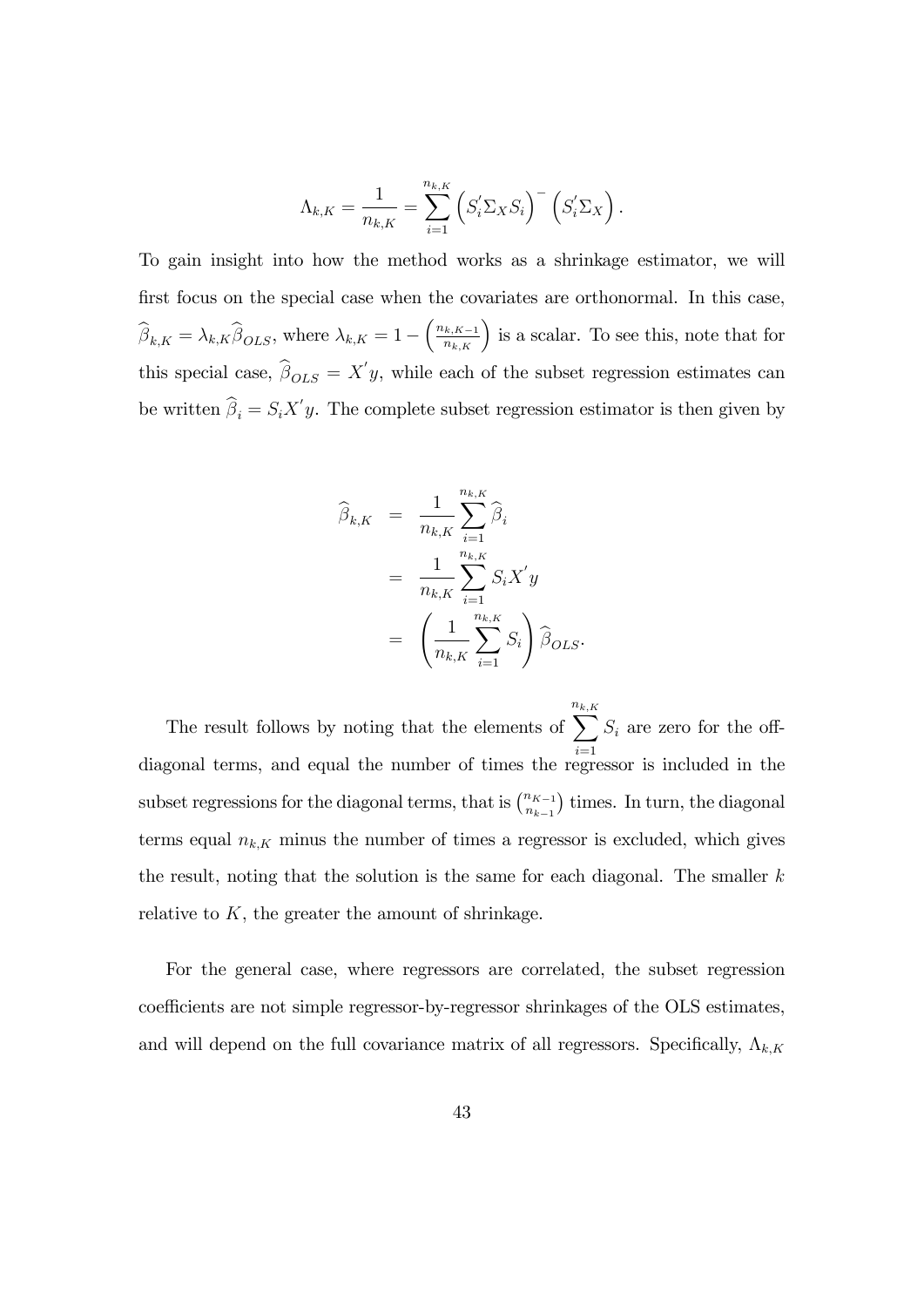is not diagonal and each element of  $\widehat{\boldsymbol{\beta}}$  is approximately a weighted sum of all of the elements in  $\beta_{OLS}$ . The weights depend not only on  $\{k, K\}$  but on all elements in  $\Sigma_X$ , denoted  $\Sigma_{ij}$ . For example, if  $K = 3$  and  $k = 1$ , we have

$$
\Lambda_{1,3} = \frac{1}{3} \begin{pmatrix} 1 & \frac{\Sigma_{12}}{\Sigma_{11}} & \frac{\Sigma_{13}}{\Sigma_{11}} \\ & & \\ \frac{\Sigma_{12}}{\Sigma_{22}} & 1 & \frac{\Sigma_{23}}{\Sigma_{22}} \\ & & \\ \frac{\Sigma_{13}}{\Sigma_{33}} & \frac{\Sigma_{23}}{\Sigma_{33}} & 1 \end{pmatrix}.
$$

Each row of  $\Lambda_{1,3}$  is the result of including a particular subset regression in the average. For example, the first row gives the first element of  $\beta_{1,3}$  as a weighted sum of the OLS regressors  $\widehat{\beta}_{OLS}$ . Apart from the multiplication with  $\frac{1}{3}$ , its own coefficient is given a relative weight of one while the remaining coefficients are those we expect from accomodating the omitted variable bias. The effect of dividing by  $n_{1,3} = 3$  is to shrink all coefficients, including its own coefficient, towards zero. For  $k > 1$ , each regressor gets included more often in the regressions. This increases the their effect on  $\Lambda_{k,K}$  through a higher inclusion frequency, but decreases their effect through the omitted variable bias. Since the direct effect is larger than the omitted variable bias, an increased k generally reduces the amount of shrinkage. Of course, in the limit as  $k = K$ , there is no shrinkage and the method is identical to OLS.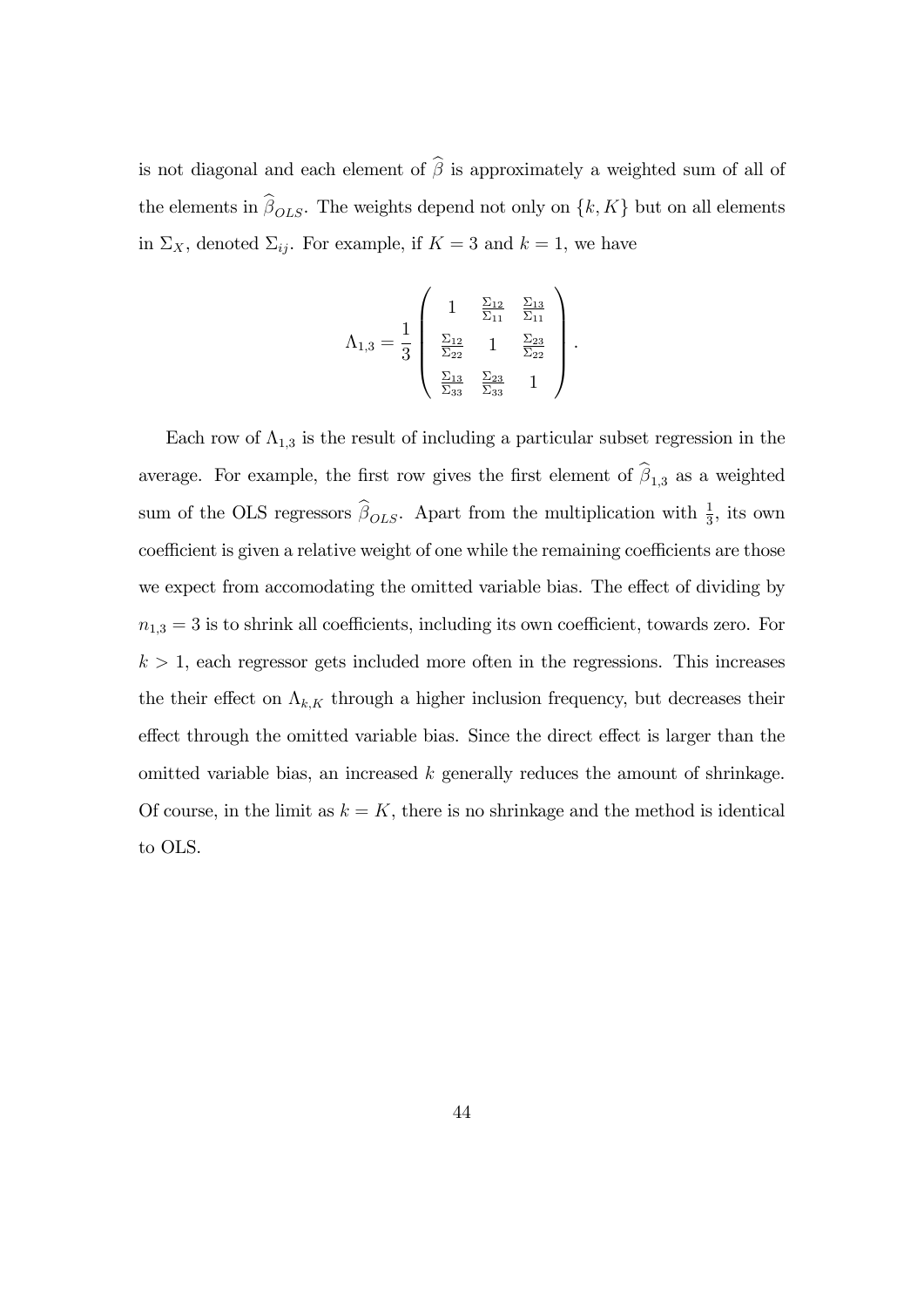#### A.2 The Structure of Dynamic Linear Models

Based on the specification of the dynamic linear model in equations  $(6)$  and  $(7)$ , we describe the sequential updating of the the beliefs about system coefficients, the scale matrix of the coefficients and the observational variance. Suppose, at some arbitrary time  $t - 1$ , we have already observed  $y_{t-1}$ . Hence, we are able to form a posterior belief about the values of the unobservable coefficients  $\theta_{t-1}|I_{t-1}$  and of the observational variance  $V_{t-1}|I_{t-1}$ . These posteriors are normally/inverse-gamma distributed

$$
V_{t-1}|I_{t-1} \sim IG\left[\frac{n_{t-1}}{2}, \frac{n_{t-1}S_{t-1}}{2}\right],
$$
\n(25)

$$
\theta_{t-1}|I_{t-1}, V_{t-1} \sim N\left[m_{t-1}, V_{t-1}C_{t-1}^*\right]. \tag{26}
$$

After integrating out the uncertainty in the observational variance, the posteriors of the coefficients are t-distributed as

$$
\theta_{t-1}|I_{t-1} \sim t_{n_{t-1}} \left[ m_{t-1}, S_{t-1} C_{t-1}^* \right]. \tag{27}
$$

The prior distribution of the time-varying regression coefficients,  $\theta_t | I_{t-1}$  accomodates for the system coefficients being exposed to shocks, increasing the system variance by  $W_t$ ,

$$
\theta_t | I_{t-1} \sim t_{n_{t-1}} \left[ m_{t-1}, S_{t-1} C_{t-1}^* + S_{t-1} W_t^* \right]. \tag{28}
$$

Equations (11), (12) and (13) in the main text show the discount approach for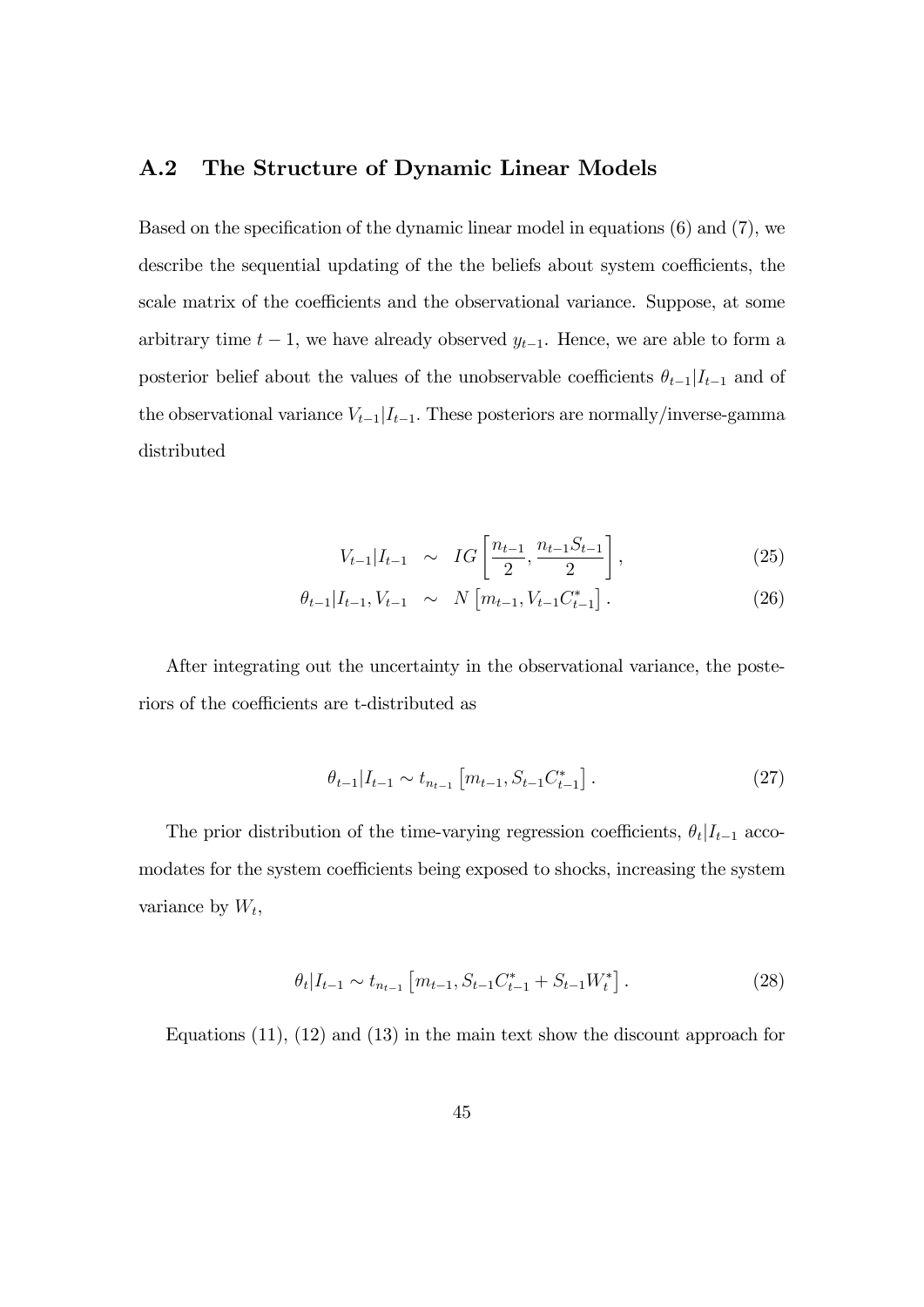specifying  $W_t$ .

The predictive density of  $y_t$  is obtained by integrating the conditional density of  $y_t$  over the range of  $\theta_t$  and  $V_t$ . Let  $\vartheta(y; \mu, \sigma^2)$  denote the density of a normal distribution evaluated at y and  $IG(V; a, b)$  the density of an  $IG(a, b)$  distributed variable evaluated at  $V$ . We obtain the predictive density as

$$
p(y_t|I_{t-1}) = \int_0^\infty \left[ \int \vartheta \left( \widetilde{y}_t; F_t' \theta_t, V_t \right) \vartheta \left( \theta_t; m'_{t-1}, V_t \left( C_{t-1}^* + W_t^* \right) \right) d\theta_t \right]
$$
  

$$
\times IG \left( \widetilde{V}_t; \frac{n_{t-1}}{2}, \frac{S_{t-1}n_{t-1}}{2} \right) dV_t
$$
  

$$
= \int_0^\infty \vartheta \left( \widetilde{y}_t; F_t' m_{t-1}, V_t \left[ 1 + F_t' \left( C_{t-1}^* + W_t^* \right) F_t \right] \right)
$$
  

$$
\times IG \left( \widetilde{V}_t; \frac{n_{t-1}}{2}, \frac{S_{t-1}n_{t-1}}{2} \right) dV_t.
$$

The predictive density

$$
p(y_t|I_{t-1}) = t_{n_{t-1}} \left( \widetilde{y}_t; F'_t m_{t-1}, S_{t-1} \cdot \underbrace{\left[1 + F'_t \left( \underbrace{C_{t-1}^* + W_t^*}_{:=R_t^*} \right) F_t \right]}_{:=Q_t} \right)
$$
(29)

is Student-t distributed with location  $F_t^{\prime} m_{t-1}$ , scale  $Q_t$  and  $n_{t-1}$  degrees of freedom, evaluated at  $\tilde{y}_t$ .  $R_t$  denotes the prior variance of the coefficient vector  $\theta_t$ .  $S_{t-1}$  represents the estimate for the observational variance. With all inputs for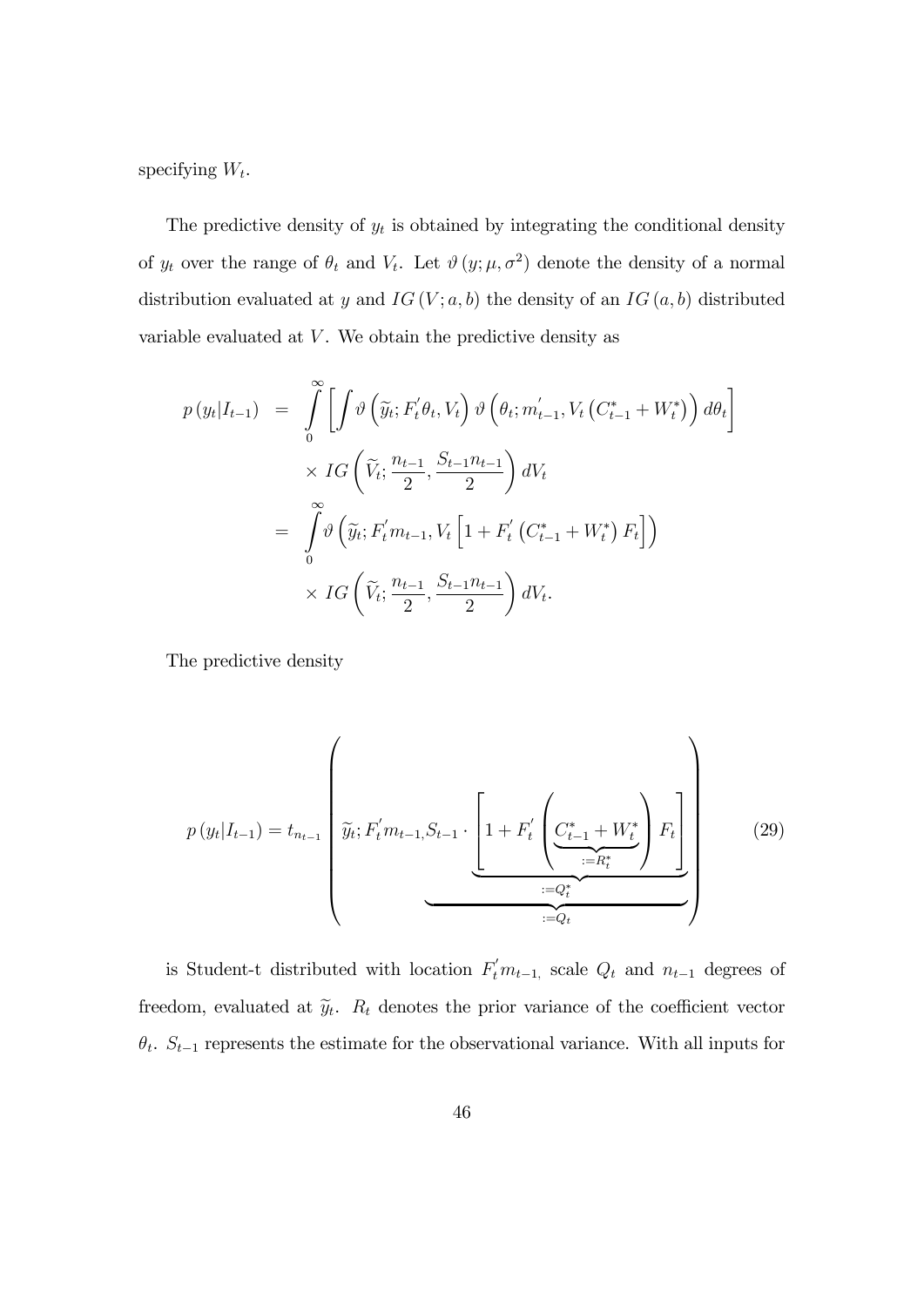the predictive density determined, the prediction step is finished and we continue to outline the update step.

After the  $y_t$  has materialized, the priors about the system coefficients and the observational variance are updated based on the prediction error

$$
e_t = y_t - \widehat{y}_t,\tag{30}
$$

playing a key role in signal conditioning learning. Updating the degrees of freedom is accomplished by

$$
n_t = n_{t-1} + 1 \tag{31}
$$

and the point estimate for the observational variance is updated as

$$
S_t = S_{t-1} + \frac{S_{t-1}}{n_t} \left( \frac{e_t^2}{Q_t} - 1 \right).
$$
 (32)

 $Q_t$  denotes the scale associated with the t-distributed forecast  $y_t$ , see (29) in A.2. Equation (32) shows, that if the prediction error  $e_t$  of a model coincides with its expectation  $Q_t$  (i.e.,  $e_t^2 = Q_t$ ),  $S_t = S_{t-1}$ . Prediction errors above the expected error lead to an increase in the estimated observational variance and vice versa.

The  $r \times 1$  adaptive coefficient vector<sup>29</sup>

$$
{}^{29}
$$
Rewriting the adaptive vector as  $A_t = \frac{S_{t-1}(C_{t-1}^* + W_{t-1}^*)F_t}{S_{t-1}\left[1 + F_t'\left(\underbrace{C_{t-1}^* + W_t^*}_{R_t^*}\right)F_t\right]} = \frac{R_t F_t}{Q_t}$  shows that the  
adaptiveness to new observations does not depend on  $S_{t-1}$ .